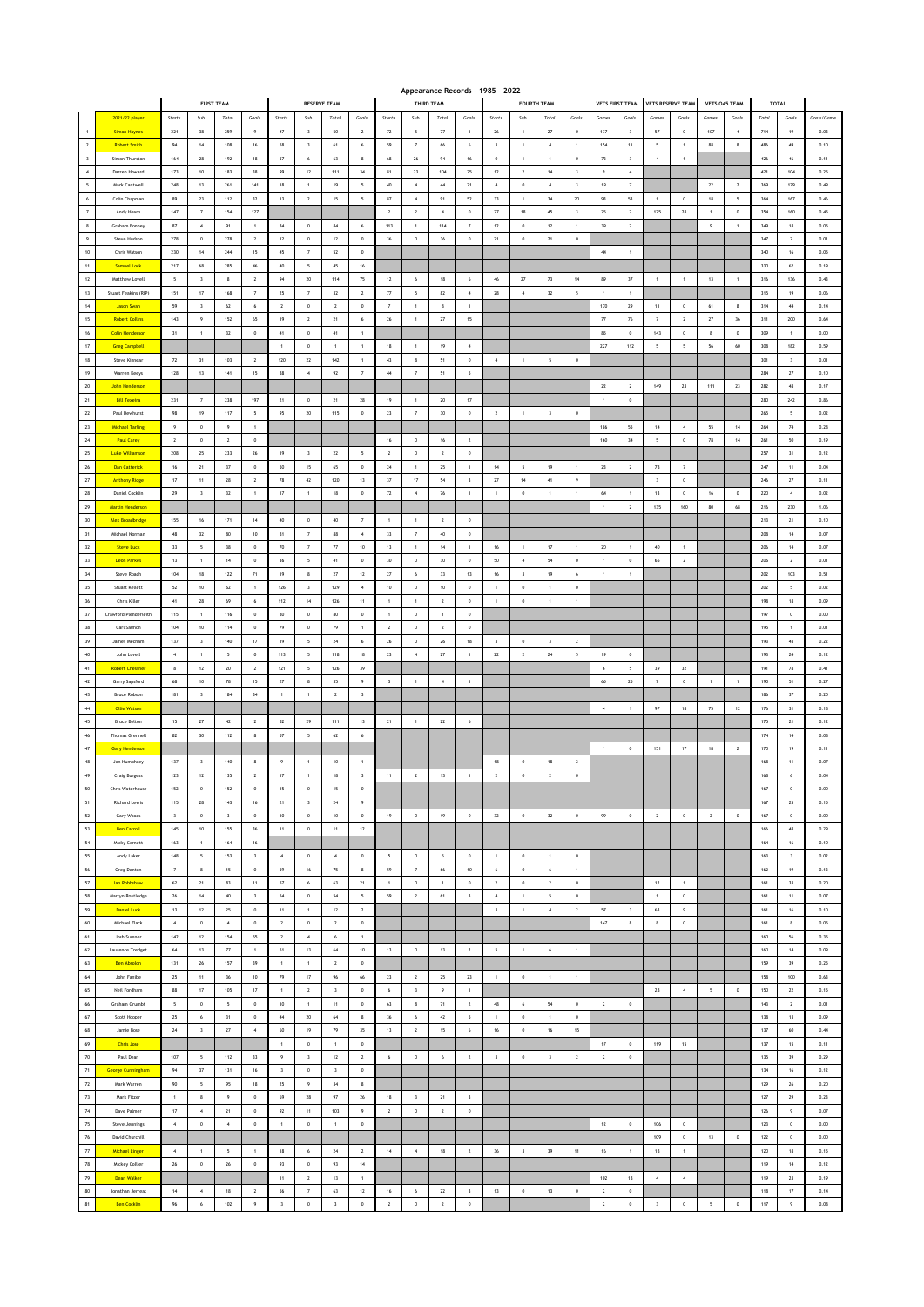| 82                | Craig Gillam             | 82                                                        | $\,$ 2 $\,$              | $^{\rm 84}$             | 66                       | 16                      | 6                       | $\bf 22$                 | $10$                    |                         | $\mathbf 0$             | 7                        | 9                       | $\overline{2}$ | $\,$ 0 $\,$    | $\mathbf{2}$        | $\overline{4}$ |                          |                         |                         |                |                         |                         | $115\,$  | 89                       | 0.77     |
|-------------------|--------------------------|-----------------------------------------------------------|--------------------------|-------------------------|--------------------------|-------------------------|-------------------------|--------------------------|-------------------------|-------------------------|-------------------------|--------------------------|-------------------------|----------------|----------------|---------------------|----------------|--------------------------|-------------------------|-------------------------|----------------|-------------------------|-------------------------|----------|--------------------------|----------|
| 83                | <b>Paul Constable</b>    | $\overline{\mathbf{3}}$                                   | $\,0\,$                  | $\overline{\mathbf{3}}$ | $\,0\,$                  | 86                      | 25                      | 111                      | 19                      | $\mathbf{1}$            | $\,$ 0 $\,$             | $\,$ 1 $\,$              | $\,$ 1 $\,$             |                |                |                     |                |                          |                         |                         |                |                         |                         | 115      | 20                       | 0.17     |
| $\bf 84$          | <b>Matthew Regan</b>     |                                                           |                          |                         |                          |                         |                         |                          |                         |                         |                         |                          |                         |                |                |                     |                | $\overline{2}$           | $\overline{0}$          | 113                     | 31             |                         |                         | 115      | 31                       | 0.27     |
| 85                | <b>Kyle Reeves</b>       | 66                                                        | 25                       |                         |                          | 17                      |                         | 23                       |                         |                         |                         |                          |                         |                |                |                     |                |                          |                         |                         |                |                         |                         | 114      |                          | 0.04     |
|                   |                          |                                                           |                          | 91                      | $\sim$                   |                         | 6                       |                          | $\overline{1}$          |                         |                         |                          |                         |                |                |                     |                |                          |                         |                         |                |                         |                         |          | 5                        |          |
| 86                | Tony Whichelo            | 39                                                        | $17\,$                   | 56                      | $\,0\,$                  | $40\,$                  | $12\,$                  | $52\,$                   | $\sqrt{3}$              | $\,0\,$                 | $\sqrt{2}$              | $\sqrt{2}$               | $\overline{2}$          |                | $\overline{2}$ | 3                   | $\mathbf 0$    |                          |                         |                         |                |                         |                         | 113      | 5                        | 0.04     |
| $^{\rm 87}$       | Robin Lynn               | $\bf 27$                                                  | $\bf 22$                 | 49                      | $11\,$                   | $25\,$                  | $\scriptstyle\rm{7}$    | $_{\rm 32}$              | $11\,$                  | 15                      | $\,$ 4 $\,$             | 19                       | $11\,$                  | $11\,$         | $\,$ 1 $\,$    | $12\,$              | $\bf8$         | $\,$ 1 $\,$              | $\,$ 0                  |                         |                |                         |                         | 113      | $41\,$                   | 0.36     |
| 88                | Cameron Curle            | 50                                                        | 19                       | 69                      | $14\,$                   | 13                      | $\,$ 1 $\,$             | $14\,$                   | $\,$ 6                  | 27                      | $\,$ 1 $\,$             | $\rm 28$                 | $14$                    |                |                |                     |                |                          |                         |                         |                |                         |                         | $111\,$  | 34                       | 0.31     |
| 89                | Keith Hills              |                                                           |                          |                         |                          |                         |                         |                          |                         |                         |                         |                          |                         |                |                |                     |                |                          |                         | 108                     | $\overline{1}$ |                         |                         | 108      | $\overline{1}$           | 0.01     |
| $90\,$            | Tom Blackmur             | 102                                                       | $\overline{\mathbf{3}}$  | 105                     | $\overline{\mathbf{3}}$  | $\overline{2}$          | $\,$ 0 $\,$             | $\sqrt{2}$               | $\,$ 0                  |                         |                         |                          |                         |                |                |                     |                |                          |                         |                         |                |                         |                         | 107      | $\,$ $\,$                | 0.03     |
| $91\,$            | Darren Tredgett          | $\boldsymbol{n}$                                          | $\boldsymbol{4}$         | ${\bf 76}$              | $\overline{9}$           | 23                      | $\,$ 0                  | ${\bf 23}$               | $\mathbf{2}$            | $\mathbf{1}$            | $\mathbf 0$             | $\mathbf{1}$             | $\,$ 1 $\,$             | $\mathbf{1}$   | $\,$ 1 $\,$    | $\,$ 2 $\,$         | $\,$ 0 $\,$    |                          |                         |                         |                |                         |                         | 102      | $12\,$                   | 0.12     |
| 92                | Dominic Barrett          | $\,$ 1 $\,$                                               | $\overline{\phantom{a}}$ | 6                       | $\,0\,$                  | 60                      | $\,$ 1 $\,$             | 61                       | 10                      |                         |                         |                          |                         |                |                |                     |                | $35\,$                   | 9                       |                         |                |                         |                         | 102      | 19                       | 0.19     |
| 93                | John Taylor              |                                                           |                          |                         |                          |                         |                         |                          |                         |                         |                         |                          |                         |                |                |                     |                | 34                       | $\circ$                 | 5                       | $\circ$        | 63                      | $\overline{\mathbf{3}}$ | 102      | $\overline{\mathbf{3}}$  | 0.03     |
| $\mathsf{94}$     | Oliver Hyde              | 38                                                        | 6                        | $44\,$                  | $\overline{\mathbf{3}}$  | 57                      | $\,0\,$                 | $57\,$                   | $\overline{\mathbf{3}}$ |                         |                         |                          |                         |                |                |                     |                |                          |                         |                         |                |                         |                         | 101      | 6                        | 0.06     |
| 95                | Jamie Dobbs              | $\mathbf{z}\mathbf{z}$                                    | 9                        | $31\,$                  | $\overline{\phantom{a}}$ | 62                      | 8                       | $70\,$                   | $15\,$                  |                         |                         |                          |                         |                |                |                     |                |                          |                         |                         |                |                         |                         | 101      | $20\,$                   | 0.20     |
| $\boldsymbol{96}$ | Peter Kerr               | 6                                                         | $\,$ 6 $\,$              | $12\,$                  | $\mathbf{1}$             | 23                      | $11$                    | $_{\rm 34}$              | $\bf8$                  | $47\,$                  | 5                       | $52\,$                   | $16\,$                  | $\mathbf{1}$   | $\,$ 0         | $\mathbf{1}$        | $\,$ 0         |                          |                         |                         |                |                         |                         | 99       | 25                       | 0.25     |
| 97                | Michael Oshitola         | $\overline{1}$                                            | $^{\circ}$               | $\overline{1}$          | $^{\circ}$               | 45                      | $\overline{7}$          | 52                       | $\overline{\mathbf{3}}$ |                         |                         |                          |                         |                |                |                     |                | 43                       | $\overline{7}$          | $\overline{\mathbf{3}}$ | $\circ$        |                         |                         | 99       | 10                       | 0.10     |
| 98                | Anthony Lee              | 15                                                        | $\,$ 4 $\,$              | 19                      | $\,$ 0                   | 68                      | 11                      | 79                       | $\,$ 0                  |                         |                         |                          |                         |                |                |                     |                |                          |                         |                         |                |                         |                         | 98       | $\,$ 0 $\,$              | 0.00     |
| 99                | Nicholas McCayna         |                                                           |                          |                         |                          |                         |                         |                          |                         |                         |                         |                          |                         |                |                |                     |                | 88                       | $\,$ 0 $\,$             | $\,$ 3                  | $\,$ 0         | $\overline{7}$          | $\,0\,$                 | 98       | $\,$ 0 $\,$              | $0.00\,$ |
| 100               | Chris Boon               | $\overline{2}$                                            | $\mathbf{1}$             | $\overline{\mathbf{3}}$ | $\,0\,$                  | $\overline{7}$          | $\,$ 0                  | $\overline{7}$           | $\overline{1}$          | $\sqrt{4}$              | $\,$ 1 $\,$             | $\overline{\phantom{a}}$ | $\,0\,$                 |                |                |                     |                | $76\,$                   | $11 -$                  | $\sqrt{2}$              | $\,0\,$        | $\overline{\mathbf{3}}$ | $\,0\,$                 | 96       | 12                       | 0.13     |
| 101               | lan Pledger              | $\overline{\mathbf{3}}$                                   | 6                        | $\overline{9}$          | $\overline{\mathbf{3}}$  | 83                      | $\overline{2}$          | 85                       | 32                      |                         |                         |                          |                         |                |                |                     |                |                          |                         |                         |                |                         |                         | 94       | 35                       | 0.37     |
| 102               | Mark Tarplett            |                                                           |                          |                         |                          |                         |                         |                          |                         |                         |                         |                          |                         |                |                |                     |                | $\overline{2}$           | $\,$ 0 $\,$             | 92                      | 7              |                         |                         | 94       | $\overline{7}$           | 0.07     |
| 103               | Michael Gleeson          | $_{38}$                                                   | $\,0\,$                  | $38\,$                  | $\,$ 1 $\,$              | $50\,$                  | $\,$ 2 $\,$             | $52\,$                   | $\,$ 0                  | $\sqrt{2}$              | $\,$ 0                  | $\overline{\mathbf{z}}$  | $\,0\,$                 | $\,0\,$        | 1              | $\mathbf{1}$        | $\mathbf 0$    |                          |                         |                         |                |                         |                         | 93       | $\,$ 1                   | 0.01     |
| 104               | Chris Smith              | $12\,$                                                    | $\scriptstyle\rm 7$      | 19                      | $\,$ 4 $\,$              | 65                      | $\,$ 3                  | 68                       | ${\bf 28}$              | $\overline{\mathbf{3}}$ | $\,$ 0                  | $\sqrt{3}$               | 5                       | $\,$ 1         | $\overline{2}$ | $\,$ 3              | $\overline{2}$ |                          |                         |                         |                |                         |                         | 93       | 39                       | 0.42     |
| 105               | Matthew Day              |                                                           |                          |                         |                          |                         |                         |                          |                         |                         |                         |                          |                         |                |                |                     |                | $\overline{\mathbf{3}}$  | $\circ$                 | 89                      | $\overline{2}$ | $\overline{1}$          | $\circ$                 | 93       | $\overline{2}$           | 0.02     |
| 106               | Sam Bubb                 | 82                                                        | $\,9$                    | 91                      | 8                        | $\mathbf{1}$            | $\,$ 0                  | $\,$ 1 $\,$              | $\,$ 0                  |                         |                         |                          |                         |                |                |                     |                |                          |                         |                         |                |                         |                         | 92       | $\,$ 8                   | 0.09     |
| 107               | Andrew Lambert           | 80                                                        | $\boldsymbol{8}$         | 88                      | 17                       | $\sqrt{4}$              | $\,$ 0                  | $\overline{4}$           | $\,$ 0                  |                         |                         |                          |                         |                |                |                     |                |                          |                         |                         |                |                         |                         | 92       | $17\,$                   | 0.18     |
| 108               | Steve Cotton             | 69                                                        | 15                       | $^{\rm 84}$             | $\overline{\mathbf{3}}$  | $\,1\,$                 | $\mathbf{6}$            | $\tau$                   | $\,$ 0                  |                         |                         |                          |                         |                |                |                     |                |                          |                         |                         |                |                         |                         | 91       | $\,$ 3 $\,$              | 0.03     |
| 109               | Rick Crapnell            |                                                           |                          |                         |                          | $\overline{2}$          | $\circ$                 | $\overline{2}$           | $\circ$                 | 19                      | $\overline{2}$          | 21                       | $\overline{0}$          | 6              | $\overline{1}$ | $\overline{7}$      | $\circ$        | 48                       | $\overline{0}$          |                         | $\circ$        |                         |                         | 89       | $^{\circ}$               | 0.00     |
| 110               | <b>Billy Calder</b>      | $\circ$                                                   | 5                        | $5\overline{5}$         |                          | 78                      | $\overline{2}$          | 80                       | ${\bf 28}$              |                         | $\overline{2}$          |                          | $\,$ 0 $\,$             |                |                |                     |                |                          |                         | 11                      |                |                         |                         | 88       | 29                       | 0.33     |
|                   |                          |                                                           |                          |                         | $\mathbf{1}$             |                         |                         |                          |                         | $\mathbf{1}$            |                         | $\overline{\mathbf{3}}$  |                         |                |                |                     |                |                          |                         |                         |                |                         |                         |          |                          |          |
| $111$             | Stuart Jones             | 81                                                        | $\mathbf{1}$             | 82                      | 29                       | $\overline{2}$          | $\,0\,$                 | $\overline{2}$           | $\overline{2}$          | $\overline{2}$          | $\circ$                 | $\overline{2}$           | $\mathbf{2}$            | $\mathbf{1}$   | $\circ$        | $\mathbf{1}$        | $\,$ 0         |                          |                         |                         |                |                         |                         | $87\,$   | 33                       | 0.38     |
| 112               | Daniel Buckley           | $\mathbf 0$                                               | $\overline{\mathbf{3}}$  | $\mathsf 3$             | $\,0\,$                  | 82                      | $\,$ 2 $\,$             | $\bf 84$                 | 10                      |                         |                         |                          |                         |                |                |                     |                |                          |                         |                         |                |                         |                         | $87\,$   | $10\,$                   | 0.11     |
| $113$             | James Brett              | 63                                                        | $\overline{\phantom{a}}$ | 68                      | $16\,$                   | 16                      | $\mathbf{1}$            | $17\,$                   | $11\,$                  | $\,$ 0                  | $\,$ 1 $\,$             | $\overline{1}$           | $\,0\,$                 |                |                |                     |                |                          |                         |                         |                |                         |                         | 86       | 27                       | 0.31     |
| $114$             | Steve Holt               |                                                           |                          |                         |                          |                         |                         |                          |                         |                         |                         |                          |                         |                |                |                     |                | $\overline{\phantom{a}}$ | $\circ$                 | 80                      | 16             |                         |                         | 85       | 16                       | 0.19     |
| 115               | Martin King              |                                                           |                          |                         |                          |                         |                         |                          |                         |                         |                         |                          |                         |                |                |                     |                | $7\!$                    | 18                      | $\sqrt{2}$              | $\,$ 3         | $\,$ 2 $\,$             | $\,0\,$                 | $\bf 84$ | 21                       | 0.25     |
| 116               | Keith Boath              | 82                                                        | $\mathbf{1}$             | 83                      | 8                        |                         |                         |                          |                         |                         |                         |                          |                         |                |                |                     |                |                          |                         |                         |                |                         |                         | 83       | 8                        | 0.10     |
| 117               | Terry Bauckham           | $26\,$                                                    | 14                       | $40\,$                  | $\,$ 1 $\,$              | 36                      | $\,$ 6 $\,$             | $42\,$                   | $\bf8$                  |                         |                         |                          |                         |                |                |                     |                |                          |                         |                         |                |                         |                         | 82       | 9                        | 0.11     |
| 118               | Chris Walker             | 42                                                        | 22                       | 64                      | $\overline{9}$           | 14                      | $\overline{2}$          | 16                       | 6                       | $\overline{1}$          | $^{\circ}$              | $\overline{1}$           | $\overline{1}$          |                |                |                     |                |                          |                         |                         |                |                         |                         | 81       | 16                       | 0.20     |
| 119               | Alan Jelly               |                                                           |                          |                         |                          | 13                      | $\overline{7}$          | $20\,$                   | $\,$ 0 $\,$             | 50                      | 9                       | 59                       | 11                      | $\mathbf{1}$   | $\mathbf{1}$   | $\overline{2}$      | $\,0\,$        |                          |                         |                         |                |                         |                         | 81       | 11                       | 0.14     |
| 120               | Patrick Knock            | 73                                                        | $\,$ 4 $\,$              | $77\,$                  | $10\,$                   | $\,$ 2 $\,$             | $\mathbf{1}$            | $\,$ $\,$                | $\,$ 0                  |                         |                         |                          |                         |                |                |                     |                |                          |                         |                         |                |                         |                         | 80       | $10\,$                   | 0.13     |
| $121\,$           | Stephen Flowers          | $\overline{\mathbf{3}}$                                   | $\,0\,$                  | $\overline{\mathbf{3}}$ | $\,0\,$                  | $\,$ 1 $\,$             | $\,$ 0                  | $\,$ 1                   | $\,$ 0                  | $\overline{\mathbf{3}}$ | $\,$ 4 $\,$             | $\scriptstyle\rm 7$      | $\,0\,$                 | $\bf{6}$       | $\,$ 1         | $\scriptstyle\rm 7$ | $\,$ 0         | $38\,$                   | $\,$ 0                  | $\overline{\mathbf{3}}$ | $\,0\,$        | ${\bf 21}$              | $\,0\,$                 | 80       | $\mathfrak o$            | 0.00     |
| 122               | Perry Charles            |                                                           |                          |                         |                          |                         |                         |                          |                         |                         |                         |                          |                         |                |                |                     |                | 10                       | $\overline{2}$          | 16                      | 11             | 54                      | 25                      | 80       | 38                       | 0.48     |
| 123               | Sam Raven                | 8                                                         | $\overline{7}$           | 15                      | $\,$ 0                   | 31                      | 5                       | 36                       | $\overline{2}$          | 24                      | $\overline{\mathbf{3}}$ | 27                       | $\boldsymbol{8}$        |                |                |                     |                |                          |                         |                         |                |                         |                         | $78\,$   | $10$                     | 0.13     |
| 124               | Paul Turner              | $\bf 27$                                                  | $\mathbb O$              | $\sqrt{27}$             | $\,0\,$                  | $49\,$                  | $\,$ 0 $\,$             | $49\,$                   | $\,$ 0                  |                         |                         |                          |                         | $\,$ 1 $\,$    | $\,$ 0 $\,$    | $\,$ 1 $\,$         | $\,$ 1 $\,$    |                          |                         |                         |                |                         |                         | $77\,$   | $\,$ 1 $\,$              | 0.01     |
| $125\,$           | Chris Baines             | 18                                                        | $\mathbf{1}$             | 19                      | $\,$ 0                   | 29                      | $\overline{2}$          | 31                       | $\overline{1}$          | 21                      | 3                       | $\bf 24$                 | $\,$ 1 $\,$             | $\overline{2}$ | $\,$ 1 $\,$    | $\,$ 3 $\,$         | $\,$ 0 $\,$    |                          |                         |                         |                |                         |                         | 77       | $\overline{2}$           | 0.03     |
| 126               | Paul Toal                | $\overline{1}$                                            | $\circ$                  | $\mathbf{1}$            | $^{\circ}$               | 70                      | 6                       | ${\bf 76}$               | 42                      |                         |                         |                          |                         |                |                |                     |                |                          |                         |                         |                |                         |                         | 77       | 42                       | 0.55     |
| 127               | Elliot O'Dell (RIP)      | 17                                                        | $10$                     | $27\,$                  | 11                       | 38                      | 6                       | $44\,$                   | $17\,$                  | $\overline{2}$          | $\overline{2}$          | $\overline{4}$           | $\mathbf{1}$            | $\mathbf{1}$   | $\circ$        | $\mathbf{1}$        | $\,$ 0         |                          |                         |                         |                |                         |                         | $76\,$   | 29                       | 0.38     |
| 128               | Terry Monksfield         |                                                           |                          |                         |                          |                         |                         |                          |                         |                         |                         |                          |                         |                |                |                     |                |                          |                         | 75                      | 28             |                         |                         | $75\,$   | 28                       | 0.37     |
| $129\,$           | Adam Dobbs               | 51                                                        | 21                       | $72\,$                  | 16                       | $\overline{2}$          | $\,$ 0                  | $\mathbf{2}$             | $\overline{1}$          |                         |                         |                          |                         |                |                |                     |                |                          |                         |                         |                |                         |                         | $74\,$   | 17                       | 0.23     |
| 130               | Ardeep Rayet             | $\mathbf{1}$                                              | $\overline{\mathbf{3}}$  | $\overline{4}$          | $\overline{1}$           | 57                      | 12                      | 69                       | 31                      |                         |                         |                          |                         |                |                |                     |                |                          |                         |                         |                |                         |                         | 73       | 32                       | 0.44     |
| 131               | Lee Walker               |                                                           |                          |                         |                          |                         |                         |                          |                         |                         |                         |                          |                         |                |                |                     |                | 71                       | 6                       | $\overline{2}$          | $\,$ 0 $\,$    |                         |                         | $73\,$   | $\boldsymbol{6}$         | 0.08     |
| 132               | Nick Stagg               | 66                                                        | $\mathbf{1}$             | $\sqrt{67}$             | $\overline{\phantom{a}}$ | $\overline{2}$          | $\,$ 0                  | $\,$ 2 $\,$              | $\,$ 0                  | $\overline{1}$          | $\,$ 0                  | $\,$ 1 $\,$              | $\mathbf 0$             | $\overline{2}$ | $\,$ 0 $\,$    | $\mathbf{2}$        | $\mathbf{2}$   |                          |                         |                         |                |                         |                         | $72\,$   | $\scriptstyle\rm 7$      | 0.10     |
| 133               | lan Jordan               | $69\,$                                                    | $\overline{2}$           | $71\,$                  | $34\,$                   |                         |                         |                          |                         |                         |                         |                          |                         |                |                |                     |                |                          |                         |                         |                |                         |                         | $71\,$   | $34\,$                   | 0.48     |
| 134               | Harry Lassman            | $47\,$                                                    | $\overline{\phantom{a}}$ | 52                      | $\overline{\mathbf{3}}$  | 19                      | $\mathbf{0}$            | 19                       | $\circ$                 |                         |                         |                          |                         |                |                |                     |                |                          |                         |                         |                |                         |                         | 71       | $\overline{\mathbf{3}}$  | 0.04     |
| 135               | Mark Lovell              | 23                                                        | $\mathbf{1}$             | 24                      | $\overline{2}$           | 23                      | $\overline{2}$          | 25                       | 6                       |                         |                         |                          |                         | 18             | $\sim$         | 22                  | $\overline{1}$ |                          |                         |                         |                |                         |                         | 71       | 9                        | 0.13     |
| 136               | <b>Matthew Woodroffe</b> | $17\,$                                                    | $\scriptstyle\rm 7$      | $\mathbf{24}$           | $\mathbf{1}$             | 42                      | $\overline{\mathbf{3}}$ | $45\,$                   | $\mathsf{s}$            | $\overline{1}$          | $\mathbf 0$             | $\mathbf{1}$             | $\,$ 0 $\,$             |                |                |                     |                |                          |                         |                         |                |                         |                         | 70       | 6                        | 0.09     |
| 137               | Glen Smith               | $\mathbb O$                                               | $\,1\,$                  | $\,$ 1 $\,$             | $\mathbb O$              | $18\,$                  | 8                       | $\bf 26$                 | $\,$ 0                  | 41                      | $\mathbf{2}^-$          | $4\bar{3}$               | 9                       |                |                |                     |                |                          |                         |                         |                |                         |                         | $70\,$   | 9                        | 0.13     |
| 138               | <b>Richard Palmer</b>    |                                                           |                          |                         |                          | 61                      | $\scriptstyle\rm 7$     | 68                       | $\scriptstyle\rm 7$     | $\overline{2}$          | $\,$ 0                  | $\overline{2}$           | $\,$ 1 $\,$             |                |                |                     |                |                          |                         |                         |                |                         |                         | 70       | 8                        | 0.11     |
| 139               | Glen Illingworth         | 54                                                        | 14                       | 68                      | 5                        | $\mathbf{1}$            | $\,$ 0                  | $\overline{1}$           | $\circ$                 |                         |                         |                          |                         |                |                |                     |                |                          |                         |                         |                |                         |                         | 69       | 5                        | 0.07     |
| 140               | <b>Elliott Thompson</b>  | 63                                                        | $\,$ 4 $\,$              | 67                      | $\overline{\mathbf{3}}$  | $\,$ 1 $\,$             | $\,$ 1 $\,$             | $\overline{2}$           | $\,$ 0                  |                         |                         |                          |                         |                |                |                     |                |                          |                         |                         |                |                         |                         | 69       | $\overline{\mathbf{3}}$  | 0.04     |
| $141$             | Ade Agunbiade            |                                                           |                          |                         |                          | $\,$ 0 $\,$             | $\,$ 1 $\,$             | $\,$ 1 $\,$              | $\,$ 0                  |                         |                         |                          |                         |                |                |                     |                | 67                       | $39\,$                  | $\,$ 1 $\,$             | $\,$ 0         |                         |                         | 69       | 39                       | 0.57     |
| 142               | Robert McWilliams        |                                                           |                          |                         |                          |                         |                         |                          |                         |                         |                         |                          |                         |                |                |                     |                |                          |                         | $6\phantom{.0}$         | $\,0\,$        | 63                      | $5\overline{5}$         | 69       | $\overline{\phantom{a}}$ | 0.07     |
| 143               | Keith Phillipson         | 26                                                        | $\mathbf{1}$             | 27                      | $^{\circ}$               | 40                      | $\circ$                 | 40                       | $\circ$                 |                         |                         |                          |                         |                |                |                     |                |                          |                         |                         |                |                         |                         | 67       | $\circ$                  | 0.00     |
| $144$             | <b>Edson Sousa</b>       | $\mathbb O$                                               | $\overline{2}$           | $\sqrt{2}$              | $\mathbb O$              | 51                      | 14                      | 65                       | 10 <sub>10</sub>        |                         |                         |                          |                         |                |                |                     |                |                          |                         |                         |                |                         |                         | $67\,$   | 10                       | 0.15     |
| 145               | Mark Copsey              | $44\,$                                                    | $\mathsf{s}$             | $49\,$                  | $\scriptstyle\rm 7$      | $\,$ $\,$               | $\mathbf{2}$            | $\sqrt{2}$               | $\,$ 1 $\,$             | 6                       | $\mathbf 0$             | $\,$ 6                   | $\mathbb O$             | $\,$ 3         | $\,$ 0 $\,$    | $_{\rm 3}$          | $\,$ 1 $\,$    | $\,$ 3                   | $\,$ 0 $\,$             |                         |                |                         |                         | 66       | $\,$ 9                   | 0.14     |
| $146$             | Francis Wright           | 33                                                        | $\bf8$                   | $41\,$                  | 25                       | $17\,$                  | $\,$ 2 $\,$             | 19                       | $12\,$                  |                         |                         |                          |                         |                |                |                     |                | $\,$ 6 $\,$              | $\,$ 4 $\,$             |                         |                |                         |                         | 66       | 41                       | 0.62     |
| 147               | Liam Snellin             | 13                                                        | 12                       | 25                      | 8                        | 34                      | $\overline{7}$          | 41                       | 37                      |                         |                         |                          |                         |                |                |                     |                |                          |                         |                         |                |                         |                         | 66       | 45                       | 0.68     |
| 148               | Michael Wallis           | $\boldsymbol{6}$                                          | $\boldsymbol{6}$         | $12\,$                  | $\overline{1}$           | 29                      | 8                       | $37\,$                   | $13\,$                  | 6                       | $\mathbf{1}$            | $\scriptstyle\rm 7$      | $\overline{\mathbf{3}}$ | 10             | $\,$ 0 $\,$    | $10\,$              | $10\,$         |                          |                         |                         |                |                         |                         | 66       | $27\,$                   | 0.41     |
| 149               | Stefano Feleppa          |                                                           |                          |                         |                          |                         |                         |                          |                         |                         |                         |                          |                         |                |                |                     |                |                          |                         | $\sqrt{2}$              | $\,$ 0         | $61\,$                  | $\boldsymbol{8}$        | 66       | $\bf8$                   | $0.12\,$ |
| 150               | Jack Denham              | 36                                                        | 9                        | $45\,$                  | $\,$ 4 $\,$              | 14                      | $\,$ 1 $\,$             | 15                       | $\,$ 1 $\,$             | $\overline{\mathbf{3}}$ | $\overline{2}$          | 5                        | $\overline{2}$          |                |                |                     |                |                          |                         |                         |                |                         |                         | 65       | $\scriptstyle\rm 7$      | 0.11     |
| 151               | <b>Nicholas Tucker</b>   |                                                           |                          |                         |                          | $\overline{1}$          | $\mathbf 0$             | $\,$ 1 $\,$              | $\,$ 0 $\,$             |                         |                         |                          |                         |                |                |                     |                | 6                        | $\overline{\mathbf{3}}$ | 58                      | 71             |                         |                         | 65       | 74                       | 1.14     |
| 152               | Gary Hayes               |                                                           |                          |                         |                          |                         |                         |                          |                         |                         |                         |                          |                         |                |                |                     |                | $\,$ 1 $\,$              | $\,$ 0 $\,$             | $\,$ 3                  | $\,$ 0 $\,$    | $61\,$                  | $\overline{2}$          | 65       | $\overline{2}$           | 0.03     |
| 153               | Laurie Staerck           |                                                           |                          |                         |                          |                         |                         |                          |                         |                         |                         |                          |                         |                |                |                     |                |                          |                         | 65                      | $11\,$         |                         |                         | 65       | $11\,$                   | 0.17     |
| 154               | James Davey              | 13                                                        | $\,$ 6 $\,$              | 19                      | $\,0\,$                  | 20                      | $\,$ 6 $\,$             | $\bf 26$                 | $\,$ 0                  | 14                      | $\,$ 4 $\,$             | $18\,$                   | $\sim$                  | $\,0\,$        | $\,$ 1 $\,$    | $\,$ 1 $\,$         | $\,$ 0         |                          |                         |                         |                |                         |                         | $64\,$   | $\,$ 4 $\,$              | 0.06     |
| 155               | <b>Ben Henderson</b>     |                                                           |                          |                         |                          | $\mathbf{1}$            | $\mathbf{0}$            | $\overline{1}$           | $\circ$                 | 54                      | $\overline{9}$          | 63                       | $\overline{2}$          |                |                |                     |                |                          |                         |                         |                |                         |                         | 64       | $\overline{2}$           | 0.03     |
|                   |                          |                                                           |                          |                         |                          |                         |                         |                          |                         |                         |                         |                          |                         |                |                |                     |                |                          |                         |                         |                |                         |                         |          |                          |          |
| 156               | Rich Lowe                |                                                           |                          |                         |                          | 54                      | $\overline{\mathbf{3}}$ | $57\,$                   | $\,$ 3                  |                         |                         |                          |                         |                |                |                     |                | $\,$ 6 $\,$              | $\,$ 0 $\,$             |                         |                |                         |                         | 63       | $\overline{\mathbf{3}}$  | 0.05     |
| 157               | <b>Alex Tredgett</b>     | 39                                                        | 13                       | $52\,$                  | $\overline{9}$           | $10\,$                  | $\,$ 0                  | $10\,$                   | 5                       |                         |                         |                          |                         |                |                |                     |                |                          |                         |                         |                |                         |                         | $62\,$   | 14                       | 0.23     |
| 158               | Nicholas Massey          | $\mathcal{Q}% _{M_{1},M_{2}}^{\alpha,\beta}(\varepsilon)$ | $\,$ 5 $\,$              | $47\,$                  | $\mathbb O$              | $\bf8$                  | $\scriptstyle\rm 7$     | $15\,$                   | $\,$ 1 $\,$             |                         |                         |                          |                         |                |                |                     |                |                          |                         |                         |                |                         |                         | $62\,$   | $\,$ 1 $\,$              | 0.02     |
| 159               | <b>Lewis Borg</b>        | 13                                                        | $\,1\,$                  | 14                      | $\overline{2}$           | $\overline{\mathbf{3}}$ | $\overline{2}$          | $\overline{\phantom{a}}$ | $\,$ 1 $\,$             | $\overline{1}$          | $\,$ 0 $\,$             | $\,$ 1 $\,$              | $\,0\,$                 |                |                |                     |                | 18                       | $\,$ 4 $\,$             | 24                      | $\overline{2}$ |                         |                         | 62       | 9                        | 0.15     |
| 160               | Lee Bevan                |                                                           |                          |                         |                          | $\overline{1}$          | $\mathbf 0$             | $\,$ 1 $\,$              | $\,$ 0 $\,$             | $\overline{1}$          | $\circ$                 | $\mathbf{1}$             | $\circ$                 |                |                |                     |                |                          |                         | 60                      | $\circ$        |                         |                         | 62       | $\circ$                  | 0.00     |
| 161               | Andy Feakins             | $44\,$                                                    | 10                       | 54                      | 23                       |                         |                         |                          |                         | $\overline{2}$          | $\mathbf 0$             | $\sqrt{2}$               | $\,$ 0 $\,$             |                |                |                     |                | $\,$ 2 $\,$              | $\overline{1}$          | $\mathbf{1}$            | $\,$ 0 $\,$    | $\,$ 2 $\,$             | $\,0\,$                 | 61       | 24                       | 0.39     |
| 162               | Luke Damrill             |                                                           |                          |                         |                          | 59                      | $\mathbf{2}$            | $61\,$                   | $\scriptstyle{7}$       |                         |                         |                          |                         |                |                |                     |                |                          |                         |                         |                |                         |                         | $61\,$   | $\overline{\mathbf{z}}$  | 0.11     |
| 163               | <b>Toby Cole</b>         |                                                           |                          |                         |                          | 21                      | 20                      | 41                       | $\,$ 0                  | $16\,$                  | $\,$ 4 $\,$             | $20\,$                   | $\overline{2}$          |                |                |                     |                |                          |                         |                         |                |                         |                         | 61       | $\mathbf{2}$             | 0.03     |
| 164               | Jonathan Hammond         |                                                           |                          |                         |                          | 18                      | 11                      | 29                       | $\overline{\mathbf{3}}$ | 29                      | $\overline{2}$          | 31                       | $\overline{7}$          | $\,0\,$        | $\overline{1}$ | $\mathbf{1}$        | $\,$ 0 $\,$    |                          |                         |                         |                |                         |                         | 61       | 10                       | 0.16     |
| 165               | Dominic Flint            |                                                           |                          |                         |                          |                         |                         |                          |                         | $\bf 8$                 | $\mathbf{2}^-$          | $10\,$                   | $\mathbf{1}$            | 32             | 19             | 51                  | $\epsilon$     |                          |                         |                         |                |                         |                         | $61\,$   | 7                        | 0.11     |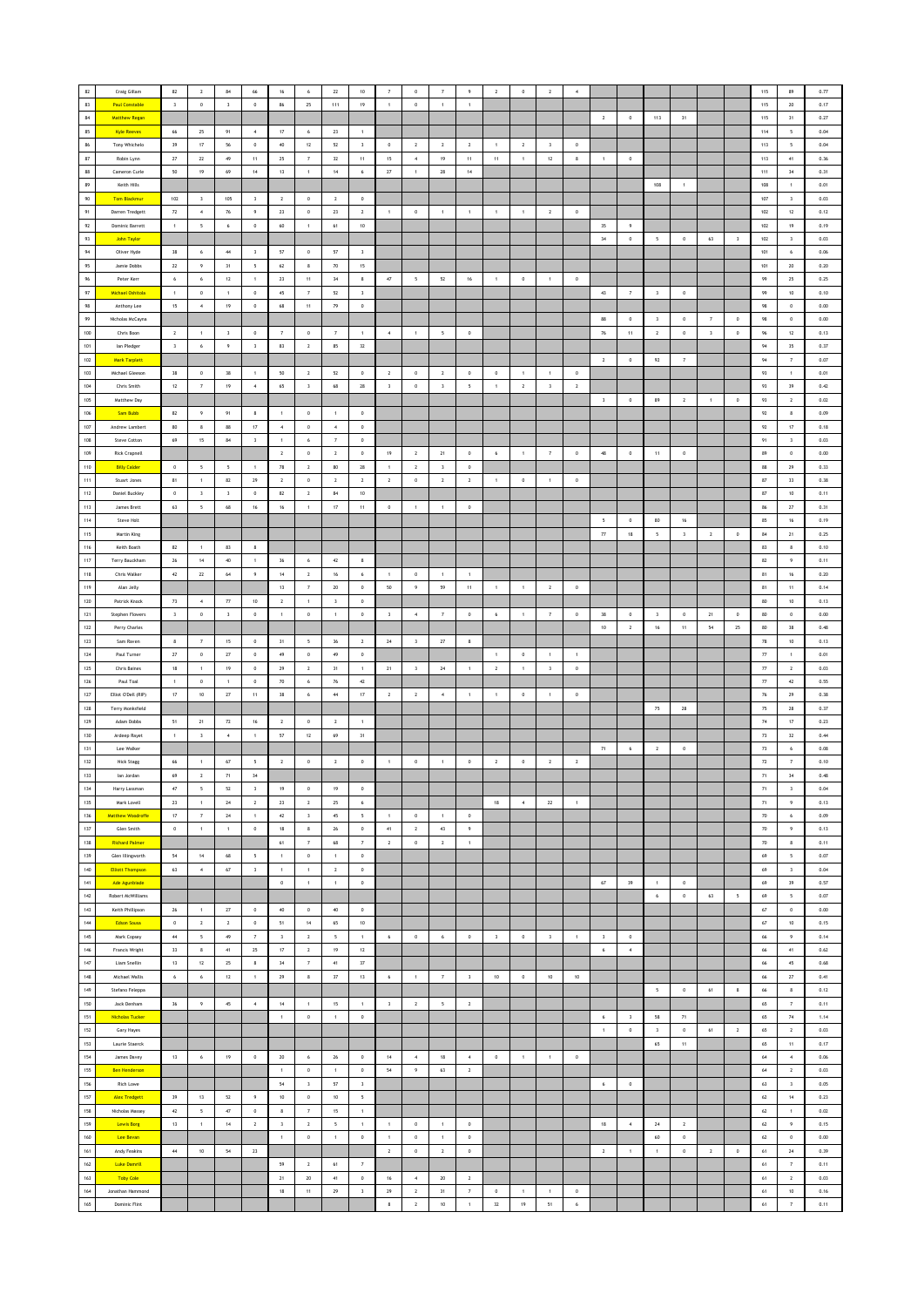| 166         | Alex Smith                            |                         |                            |                         |                                       |                         |                                          |                         |                               |                         |                     |                         |                         |                          |                  |                 |                         |                                   | $\,$ 0 $\,$      | $60\,$                  | 10                       |                         |                     | $61\,$           | $10\,$                              | 0.16         |
|-------------|---------------------------------------|-------------------------|----------------------------|-------------------------|---------------------------------------|-------------------------|------------------------------------------|-------------------------|-------------------------------|-------------------------|---------------------|-------------------------|-------------------------|--------------------------|------------------|-----------------|-------------------------|-----------------------------------|------------------|-------------------------|--------------------------|-------------------------|---------------------|------------------|-------------------------------------|--------------|
| $167\,$     | Steve Connolly                        |                         |                            |                         |                                       |                         |                                          |                         |                               |                         |                     |                         |                         |                          |                  |                 |                         | $\,$ 1 $\,$                       | $\,$ 0 $\,$      | 60                      | $\bf8$                   |                         |                     | 61               | 8                                   | 0.13         |
| 168         | Tom Oliver                            | $42\,$                  | 13                         | 55                      | $\overline{2}$                        | $\sim$                  | $\mathbf{1}$                             | $5^{\circ}$             | $\overline{\mathbf{3}}$       |                         |                     |                         |                         |                          |                  |                 |                         |                                   |                  |                         |                          |                         |                     | 60               | 5                                   | 0.08         |
| 169         | Mark Jones                            | 13                      | 14                         | 27                      | $\sim$                                | 31                      | $\overline{2}$                           | 33                      | $\overline{1}$                |                         |                     |                         |                         |                          |                  |                 |                         |                                   |                  |                         |                          |                         |                     | $60\,$           | $5\overline{ }$                     | 0.08         |
| 170         | Kevin Watson                          |                         |                            |                         |                                       | 16                      | $\,$ 4 $\,$                              | $20\,$                  | $\,$ 2 $\,$                   |                         |                     |                         |                         |                          |                  |                 |                         | $40\,$                            | 6                |                         |                          |                         |                     | $60\,$           | $\bf8$                              | 0.13         |
| $171\,$     | <b>John Little</b>                    |                         |                            |                         |                                       |                         |                                          |                         |                               |                         |                     |                         |                         |                          |                  |                 |                         | $57\,$                            | $\,$ $\,$        | $\,$ 3                  | $\,$ 1 $\,$              |                         |                     | $60\,$           | $\boldsymbol{4}$                    | 0.07         |
| $172\,$     | Laurence Keeys                        | 51                      | 8                          | 59                      | 15                                    |                         |                                          |                         |                               |                         |                     |                         |                         |                          |                  |                 |                         |                                   |                  |                         |                          |                         |                     | 59               | $15\,$                              | 0.25         |
| 173         | Karl De Silva                         | 53                      | $\overline{\mathbf{3}}$    | 56                      | $\overline{\phantom{0}}$              | $\overline{\mathbf{3}}$ | $\circ$                                  | $\overline{\mathbf{3}}$ | $\circ$                       |                         |                     |                         |                         |                          |                  |                 |                         |                                   |                  |                         |                          |                         |                     | 59               | $\overline{\phantom{a}}$            | 0.08         |
| 174         | Joe Frost                             | $16$                    | $\overline{\mathbf{3}}$    | 19                      | $\overline{\mathbf{3}}$               | $18\,$                  | $\,$ $\,$                                | 21                      | $\,$ 6                        | 15                      | $\mathsf 3$         | $18$                    | $17$                    | $\,1\,$                  | $\,$ 0 $\,$      | $\,$ 1 $\,$     | $\,$ 0 $\,$             |                                   |                  |                         |                          |                         |                     | 59               | 26                                  | 0.44         |
| $175\,$     | <b>Charlie Gray</b>                   |                         |                            |                         |                                       | ${\bf 54}$              | $\sqrt{2}$                               | 59                      | $\,$ 1                        |                         |                     |                         |                         |                          |                  |                 |                         |                                   |                  |                         |                          |                         |                     | 59               | $\,$ 1 $\,$                         | 0.02         |
| $176\,$     | Jordan Elliott                        | 41                      | $17\,$                     | 58                      | 19                                    |                         |                                          |                         |                               |                         |                     |                         |                         |                          |                  |                 |                         |                                   |                  |                         |                          |                         |                     | 58               | 19                                  | 0.33         |
| $177\,$     | Sam Degun                             | $\overline{\mathbf{3}}$ | $\sim$                     | $\scriptstyle\rm 7$     | $\circ$                               | 46                      | 5                                        | 51                      | $\overline{2}$                |                         |                     |                         |                         |                          |                  |                 |                         |                                   |                  |                         |                          |                         |                     | 58               | $\overline{2}$                      | 0.03         |
| 178         | Paul Harcourt                         | $\scriptstyle\rm 7$     | $\mathbf{1}$               | 8                       | $\circ$                               | 45                      | $\overline{\mathbf{3}}$                  | $48\,$                  | $\,$ 0 $\,$                   | $\mathbf{1}$            | $\,$ 0 $\,$         | $\mathbf{1}$            | $\,0\,$                 |                          |                  |                 |                         |                                   |                  |                         |                          |                         |                     | $57\,$           | $\,0\,$                             | 0.00         |
| 179         | James Jenkins                         | 43                      | $10\,$                     | 53                      | $\overline{\mathbf{3}}$               | $\mathbf 3$             | $\,$ 0 $\,$                              | $_{\rm 3}$              | $\,$ 1 $\,$                   |                         |                     |                         |                         |                          |                  |                 |                         |                                   |                  |                         |                          |                         |                     | ${\bf 56}$       | $\boldsymbol{4}$                    | 0.07         |
| 180         | Rupert Nelson                         | 55                      | $\,0\,$                    | 55                      | ${\bf 28}$                            |                         |                                          |                         |                               |                         |                     |                         |                         |                          |                  |                 |                         |                                   |                  |                         |                          |                         |                     | 55               | ${\bf 28}$                          | 0.51         |
| 181         | <b>Mitchell Day</b>                   | 47                      | $\overline{7}$             | 54                      | 27                                    | $\overline{1}$          | $\,$ 0                                   | $\overline{1}$          | $\overline{1}$                |                         |                     |                         |                         |                          |                  |                 |                         |                                   |                  |                         |                          |                         |                     | 55               | 28                                  | 0.51         |
| 182         | Dave Scasbrook (RIP)                  | $\mathsf 3$             | $\,$ 4 $\,$                | $\scriptstyle\rm 7$     | $\,$ 0                                | $42\,$                  | $\,$ $\,$                                | $45\,$                  | $\,$ 0                        | $\,$ 3                  | $\,$ 0              | $\overline{\mathbf{3}}$ | $\,$ 0 $\,$             |                          |                  |                 |                         |                                   |                  |                         |                          |                         |                     | 55               | $\mathbf 0$                         | 0.00         |
| 183         | Gavin Walker                          |                         |                            |                         |                                       |                         |                                          |                         |                               |                         |                     |                         |                         |                          |                  |                 |                         | $53\,$                            | $\mathbf{2}$     | $\,$ 2 $\,$             | $\,$ 1 $\,$              |                         |                     | 55               | $\,$ $\,$                           | 0.05         |
| 184         | <b>Trevor Sharpling</b>               |                         |                            |                         |                                       |                         |                                          |                         |                               |                         |                     |                         |                         |                          |                  |                 |                         | 48                                | 12               | $\scriptstyle\rm 7$     | $\,$ 1 $\,$              |                         |                     | 55               | 13                                  | 0.24         |
| 185         | Luke Kingston                         | 54                      | $\circ$                    | 54                      | $\overline{\mathbf{3}}$               |                         |                                          |                         |                               |                         |                     |                         |                         |                          |                  |                 |                         |                                   |                  |                         |                          |                         |                     | 54               | $\overline{\mathbf{3}}$             | 0.06         |
| 186         | Harrison Pye                          | 48                      | $\overline{\mathbf{3}}$    | 51                      | 21                                    |                         |                                          |                         |                               | $\overline{\mathbf{3}}$ | $\,$ 0 $\,$         | $\overline{\mathbf{3}}$ | $\,$ 0                  |                          |                  |                 |                         |                                   |                  |                         |                          |                         |                     | ${\bf 54}$       | 21                                  | 0.39         |
| $187\,$     | Paul Ruby                             |                         |                            |                         |                                       |                         |                                          |                         |                               |                         |                     |                         |                         |                          |                  |                 |                         | $\sqrt{3}$                        | $\,$ 3 $\,$      | 51                      | $31\,$                   |                         |                     | ${\bf 54}$       | $34\,$                              | 0.63         |
| 188         | Corley Ross                           | $13$                    | $12\,$                     | 25                      | $\,$ 0                                | 26                      | $\overline{2}$                           | 28                      | 20                            |                         |                     |                         |                         |                          |                  |                 |                         |                                   |                  |                         |                          |                         |                     | 53               | $20\,$                              | 0.38         |
| 189         | <b>Steve Morris</b>                   |                         |                            |                         |                                       |                         |                                          |                         |                               |                         |                     |                         |                         |                          |                  |                 |                         | 10                                | $\circ$          |                         |                          | 43                      | $^{\circ}$          | 53               | $\,$ 0 $\,$                         | 0.00         |
| 190         | Peter Lau                             |                         |                            |                         |                                       |                         |                                          |                         |                               |                         |                     |                         |                         |                          |                  |                 |                         | $\sqrt{2}$                        | $\,$ 0 $\,$      | 16                      | $\,$ 0 $\,$              | $32\,$                  | $\,$ 1 $\,$         | 53               | $\,$ 1 $\,$                         | 0.02         |
| 191         | Peter Wilks                           |                         |                            |                         |                                       |                         |                                          |                         |                               |                         |                     |                         |                         |                          |                  |                 |                         |                                   |                  | $53\,$                  | $\,$ 1 $\,$              |                         |                     | $53\,$           | $\,$ 1 $\,$                         | 0.02         |
| 192         | Paul Fordham                          | 50                      | $\overline{2}$             | 52                      | $\mathbb O$                           |                         |                                          |                         |                               |                         |                     |                         |                         |                          |                  |                 |                         |                                   |                  |                         |                          |                         |                     | 52               | $\,$ 0 $\,$                         | 0.00         |
| 193<br>194  | <b>Marc Holland</b>                   | $45\,$                  | $\overline{\mathbf{3}}$    | 48                      | $\overline{2}$                        | $\sim$                  | $\circ$                                  | $\sim$                  | $\overline{0}$                |                         |                     |                         |                         |                          |                  |                 |                         |                                   |                  |                         |                          |                         |                     | 52               | $\overline{2}$                      | 0.04         |
|             | lan Nolan                             | $\sf s$                 | $\overline{\mathbf{3}}$    | $\bf8$                  | $\mathbb O$                           | $\overline{\mathbf{3}}$ | $\overline{2}$                           | $\mathsf{s}$            | $\circ$                       | 11                      | $\circ$             | 11                      | $\mathbf{1}$            | 27                       | $\mathbf{1}$     | $\bf 28$        | $\overline{\mathbf{3}}$ |                                   |                  |                         |                          |                         |                     | 52               | $\sim$                              | 0.08         |
| 195<br>196  | <b>Peter Juniper</b><br>John Donoghue |                         |                            |                         |                                       | 34                      | 17                                       | 51                      | 7                             | $\,$ 0 $\,$             | 1                   | $\mathbf{1}$            | $\,$ 0                  |                          |                  |                 |                         |                                   |                  |                         |                          |                         |                     | 52               | $\overline{7}$                      | 0.13         |
| 197         |                                       |                         |                            |                         |                                       |                         |                                          |                         |                               |                         |                     |                         |                         |                          |                  |                 |                         | $52\,$<br>$\overline{\mathbf{3}}$ | 5<br>$\,$ 4 $\,$ | 49                      | $\bf{44}$                |                         |                     | $52\,$<br>$52\,$ | $\sf s$<br>$48\,$                   | 0.10<br>0.92 |
| 198         | Danny Hudson<br>Chris Hearn           | 44                      | $\overline{7}$             | 51                      | $\overline{2}$                        |                         |                                          |                         |                               |                         |                     |                         |                         |                          |                  |                 |                         |                                   |                  |                         |                          |                         |                     | 51               | $\overline{2}$                      | 0.04         |
| 199         | Steve Fordham                         | 21                      | $\scriptstyle\rm 7$        | $28\,$                  | $12\,$                                | 20                      | $\,$ $\,$                                | ${\bf 23}$              | $\,$ 6                        |                         |                     |                         |                         |                          |                  |                 |                         |                                   |                  |                         |                          |                         |                     | 51               | $18\,$                              | 0.35         |
| 200         | <b>Tom Montgomery</b>                 | $\,$ 1 $\,$             | $\mathbb O$                | $\,$ 1 $\,$             | $\,$ 1                                |                         |                                          |                         |                               | $\epsilon$              | $\,$ 0 $\,$         | $\,$ 6 $\,$             | $\mathbb O$             | $\,$ 4 $\,$              | $\,$ 0 $\,$      | $\,$ 4 $\,$     | $\mathbf{2}$            | $36\,$                            | $\mathsf{s}$     | $\sqrt{4}$              | $\,$ 3                   |                         |                     | $51\,$           | $11\,$                              | 0.22         |
| $201$       | Mark Smith                            |                         |                            |                         |                                       |                         |                                          |                         |                               |                         |                     |                         |                         |                          |                  |                 |                         |                                   |                  | 51                      | $\sqrt{2}$               |                         |                     | 51               | 5                                   | 0.10         |
| 202         | Rob Smith                             | 6                       | $\overline{1}$             | $\overline{7}$          | $\circ$                               | 29                      | $\overline{\phantom{a}}$                 | 34                      | $\overline{\mathbf{3}}$       | $\overline{9}$          | $\circ$             | 9                       | $\overline{\mathbf{3}}$ |                          |                  |                 |                         |                                   |                  |                         |                          |                         |                     | 50               | 6                                   | 0.12         |
| 203         | Jon Doel                              |                         |                            |                         |                                       | $10\,$                  | $\mathbb O$                              | $10\,$                  | $\mathbf{1}$                  | 37                      | 1                   | $38\,$                  | $\scriptstyle\rm 7$     | $\overline{2}$           | $\circ$          | $\overline{2}$  | $\,$ 0                  |                                   |                  |                         |                          |                         |                     | $50\,$           | 8                                   | 0.16         |
| ${\bf 204}$ | Dave Knighton                         |                         |                            |                         |                                       |                         |                                          |                         |                               |                         |                     |                         |                         | $\mathsf{s}$             | $\boldsymbol{4}$ | 9               | $\,$ 1 $\,$             | $\mathbf{1}$                      | $\,$ 0           |                         |                          | $40\,$                  | $\mathbf{1}$        | $50\,$           | $\mathbf{2}$                        | 0.04         |
| $205\,$     | Jim Scaddan                           |                         |                            |                         |                                       |                         |                                          |                         |                               |                         |                     |                         |                         |                          |                  |                 |                         | $49\,$                            | $\,$ 0           | $\overline{1}$          | $\bf 0$                  |                         |                     | $50\,$           | $\,$ 0 $\,$                         | 0.00         |
| 206         | <b>Daniel Tuchy</b>                   |                         |                            |                         |                                       |                         |                                          |                         |                               |                         |                     |                         |                         |                          |                  |                 |                         | $\overline{2}$                    | $\overline{1}$   | 48                      | 16                       |                         |                     | 50               | 17                                  | 0.34         |
| 207         | <b>James Hazell</b>                   |                         |                            |                         |                                       |                         |                                          |                         |                               |                         |                     |                         |                         |                          |                  |                 |                         |                                   |                  | 50                      | $\,$ 1 $\,$              |                         |                     | $50\,$           | $\,$ 1 $\,$                         | 0.02         |
| 208         | Paul Twentyman                        | $_{\rm 33}$             | $\bf8$                     | $41\,$                  | $\sqrt{2}$                            | 6                       | $\,$ 2 $\,$                              | $\bf8$                  | $\,$ 1                        |                         |                     |                         |                         |                          |                  |                 |                         |                                   |                  |                         |                          |                         |                     | $49\,$           | $\,$ $\,$                           | 0.06         |
| 209         | Josh Russell                          | $\overline{2}$          | $\,0\,$                    | $\overline{2}$          | $\,0\,$                               | $47\,$                  | $\,0\,$                                  | $47\,$                  | $\scriptstyle\rm 7$           |                         |                     |                         |                         |                          |                  |                 |                         |                                   |                  |                         |                          |                         |                     | 49               | $\scriptstyle\rm{7}$                | 0.14         |
| 210         | Steve Hawes                           |                         |                            |                         |                                       |                         |                                          |                         |                               |                         |                     |                         |                         | $\overline{2}$           | $\circ$          | $\overline{2}$  | $\,$ 0 $\,$             | 19                                | $\circ$          | 28                      | $\circ$                  |                         |                     | 49               | $\circ$                             | 0.00         |
| $211$       | <b>Kevin Powell</b>                   |                         |                            |                         |                                       |                         |                                          |                         |                               |                         |                     |                         |                         |                          |                  |                 |                         | 46                                | $\overline{7}$   |                         |                          | $\overline{\mathbf{3}}$ | $\overline{2}$      | 49               | 9                                   | 0.18         |
| $212\,$     | Steve Carr                            |                         |                            |                         |                                       |                         |                                          |                         |                               |                         |                     |                         |                         |                          |                  |                 |                         | $\boldsymbol{6}$                  | $\,$ 0 $\,$      | $4\bar{3}$              | $\,$ 2 $\,$              |                         |                     | $49\,$           | $\mathbf{2}$                        | 0.04         |
| $213\,$     | Gary Fagg                             | $37\,$                  | $11\,$                     | $\bf 48$                | $\,$ 0                                |                         |                                          |                         |                               |                         |                     |                         |                         |                          |                  |                 |                         |                                   |                  |                         |                          |                         |                     | $48\,$           | $\,$ 0 $\,$                         | 0.00         |
| $214\,$     | Lee Picton                            | $\mathbf{1}$            | $\overline{2}$             | $\overline{\mathbf{3}}$ | $\,$ 0                                | 25                      | $\sim$                                   | 29                      | $\circ$                       | 15                      | $\mathbf{1}$        | 16                      | $\circ$                 |                          |                  |                 |                         |                                   |                  |                         |                          |                         |                     | 48               | $\,$ 0 $\,$                         | 0.00         |
| 215         | <b>Andrew Taylor</b>                  |                         |                            |                         |                                       |                         |                                          |                         |                               |                         |                     |                         |                         |                          |                  |                 |                         |                                   |                  | $\overline{1}$          | $\,$ 0 $\,$              | $47\,$                  | $\scriptstyle\rm 7$ | 48               | $\scriptstyle\rm 7$                 | 0.15         |
| $216\,$     | Dave Cannon                           | $_{38}$                 | $\mathbf{2}$               | $40\,$                  | $\mathbb O$                           | $\scriptstyle\rm 7$     | $\,$ 0 $\,$                              | $\scriptstyle\rm 7$     | $\,0\,$                       |                         |                     |                         |                         |                          |                  |                 |                         |                                   |                  |                         |                          |                         |                     | $47\,$           | $\mathbf 0$                         | 0.00         |
| 217         | Phil Bell                             | $\,1\,$                 | $\mathbf{3}$               | $\,$ 4 $\,$             | $\mathbb O$                           | 32                      | $10\,$                                   | $42\,$                  | $\boldsymbol{4}$              |                         |                     |                         |                         |                          |                  |                 |                         |                                   |                  |                         |                          |                         |                     | $\bf 46$         | $\boldsymbol{4}$                    | 0.09         |
| 218<br>219  | <b>Matthew Bassett</b>                |                         |                            |                         |                                       |                         |                                          |                         |                               |                         |                     |                         |                         |                          |                  |                 |                         |                                   |                  | $\overline{\mathbf{3}}$ | $\overline{1}$           | $43\,$                  | 24                  | $46\,$           | 25                                  | 0.54         |
| 220         | Peter Burnett<br>Tim O'Leary          | 37<br>$\mathcal{Q}$     | 8<br>$\sqrt{2}$            | $45\,$<br>$\bf{44}$     | $\overline{1}$<br>$\scriptstyle\rm 7$ | 1                       | $\,$ 0 $\,$                              | $\mathbf{1}$            | $\,$ 0 $\,$                   |                         |                     |                         |                         |                          |                  |                 |                         |                                   |                  |                         |                          |                         |                     | $45\,$<br>$45\,$ | $\mathbf{1}$<br>$\scriptstyle\rm 7$ | 0.02<br>0.16 |
| $221\,$     | <b>Alan Goddard</b>                   |                         |                            |                         |                                       | 9                       | $\scriptstyle\rm 7$                      | $16\,$                  | $\boldsymbol{6}$              | $\bf 27$                | $\mathbf{2}$        | $\mathbf{29}$           | $16\,$                  |                          |                  |                 |                         |                                   |                  |                         |                          |                         |                     | $45\,$           | ${\bf 22}$                          | 0.49         |
| 222         | <b>Ricky Fleming</b>                  |                         |                            |                         |                                       | $\scriptstyle\rm 7$     | $\boldsymbol{8}$                         | $15\,$                  | $\,$ 1 $\,$                   | 28                      | $\mathbf{2}$        | 30                      | $\boldsymbol{8}$        |                          |                  |                 |                         |                                   |                  |                         |                          |                         |                     | $45\,$           | $\,9\,$                             | 0.20         |
| 223         | Paul King                             |                         |                            |                         |                                       |                         |                                          |                         |                               |                         |                     |                         |                         |                          |                  |                 |                         | 10                                | $\,$ 0 $\,$      | 28                      | $\overline{\phantom{a}}$ | $\overline{7}$          | 8                   | 45               | 13                                  | 0.29         |
| 224         | Dave Simmons                          | 38                      | $\,$ 6 $\,$                | $\bf{44}$               | $\,0\,$                               |                         |                                          |                         |                               |                         |                     |                         |                         |                          |                  |                 |                         |                                   |                  |                         |                          |                         |                     | $44\,$           | $\mathbf 0$                         | 0.00         |
| 225         | Gary O'Sullivan                       | $_{30}$                 | $\bf8$                     | 38                      | $\sqrt{2}$                            | $\,$ 2 $\,$             | $\,$ 2 $\,$                              | $\,$ 4 $\,$             | $\,$ 0                        | $\mathbf{2}$            | $\,$ 0 $\,$         | $\sqrt{2}$              | $\mathbb O$             |                          |                  |                 |                         |                                   |                  |                         |                          |                         |                     | $44\,$           | $\mathbf{2}$                        | 0.05         |
| 226         | <b>Ross Riding</b>                    | 9                       | $18\,$                     | 27                      | $\boldsymbol{8}$                      | 15                      | $\overline{2}$                           | 17                      | 10                            |                         |                     |                         |                         |                          |                  |                 |                         |                                   |                  |                         |                          |                         |                     | 44               | 18                                  | 0.41         |
| 227         | Kishan Sackey                         | $\overline{\mathbf{3}}$ | $\mathbf{1}$               | $\boldsymbol{4}$        | $\,$ 0 $\,$                           | 40                      | $\mathfrak o$                            | 40                      | 10                            |                         |                     |                         |                         |                          |                  |                 |                         |                                   |                  |                         |                          |                         |                     | 44               | 10                                  | 0.23         |
| 228         | Michael Lunn                          |                         |                            |                         |                                       |                         |                                          |                         |                               |                         |                     |                         |                         |                          |                  |                 |                         | $\,$ 1 $\,$                       | $\,$ 0 $\,$      | 43                      | $\,$ 1 $\,$              |                         |                     | $44\,$           | $\mathbf 1$                         | 0.02         |
| 229         | Chris Vize                            | 39                      | $\,$ 4 $\,$                | $43\,$                  | $\overline{\mathbf{3}}$               |                         |                                          |                         |                               |                         |                     |                         |                         |                          |                  |                 |                         |                                   |                  |                         |                          |                         |                     | $4\bar{3}$       | $\,$ $\,$                           | 0.07         |
| 230         | Ame Rayet                             |                         |                            |                         |                                       | 24                      | 19                                       | $4\bar{3}$              | $\,$ 0                        |                         |                     |                         |                         |                          |                  |                 |                         |                                   |                  |                         |                          |                         |                     | $43\,$           | $\,$ 0 $\,$                         | 0.00         |
| 231         | John Morgan                           |                         |                            |                         |                                       |                         |                                          |                         |                               |                         |                     |                         |                         |                          |                  |                 |                         | 25                                | $\overline{2}$   | 18                      | $\overline{\mathbf{3}}$  |                         |                     | 43               | $\overline{\phantom{a}}$            | 0.12         |
| 232         | Adrian Faherty                        | 36                      | $\,0\,$                    | 36                      | $\,0\,$                               | 6                       | $\,$ 0 $\,$                              | 6                       | $\,$ 0 $\,$                   |                         |                     |                         |                         |                          |                  |                 |                         |                                   |                  |                         |                          |                         |                     | $42\,$           | $\mathbf 0$                         | 0.00         |
| ${\bf 233}$ | Andreas Petrou                        | $18\,$                  | $\,9\,$                    | $\sqrt{27}$             | $\overline{\mathbf{3}}$               | 9                       | $\,$ 6 $\,$                              | $15\,$                  | $\,$ 1 $\,$                   |                         |                     |                         |                         |                          |                  |                 |                         |                                   |                  |                         |                          |                         |                     | $4\bar{2}$       | $\,$ 4 $\,$                         | 0.10         |
| 234         | Peter Hamblin                         |                         |                            |                         |                                       | 6                       | $\boldsymbol{8}$                         | 14                      | $\,$ 0                        | 13                      | 15                  | 28                      | $\overline{4}$          |                          |                  |                 |                         |                                   |                  |                         |                          |                         |                     | 42               | $\,$ 4 $\,$                         | 0.10         |
| 235         | <b>Dorian Glover</b>                  |                         |                            |                         |                                       | $\circ$                 | $\,$ 1 $\,$                              | $\overline{1}$          | $\mathbf 0$                   | 35                      | $\boldsymbol{6}$    | 41                      | 1                       |                          |                  |                 |                         |                                   |                  |                         |                          |                         |                     | 42               | $\mathbf{1}$                        | 0.02         |
| 236         | Stuart Witherspoon                    | $\sqrt{27}$             | $\,$ 8                     | 35                      | $\overline{\mathbf{3}}$               | $\boldsymbol{4}$        | $\,$ 2 $\,$                              | $\epsilon$              | $\mathfrak o$                 |                         |                     |                         |                         |                          |                  |                 |                         |                                   |                  |                         |                          |                         |                     | $41\,$           | $\,$ $\,$                           | 0.07         |
| 237         | Antony Harrington                     | $17\,$                  | $\mathbf{2}$               | $19$                    | $\mathbb O$                           | $\scriptstyle\rm 7$     | $\,$ 1 $\,$                              | $\bf8$                  | $\,$ 1 $\,$                   | $12\,$                  | $\mathbf{2}$        | $14\,$                  | $\,$ 1 $\,$             |                          |                  |                 |                         |                                   |                  |                         |                          |                         |                     | $41\,$           | $\mathbf{2}$                        | 0.05         |
| 238<br>239  | Charlie Hyde<br>Scott Kilbey          | $14$<br>$\,$ 2 $\,$     | $\,$ 4 $\,$<br>$\mathbb O$ | $18\,$<br>$\sqrt{2}$    | $\overline{\mathbf{3}}$<br>$\circ$    | 21<br>34                | $\mathbf{2}$<br>$\overline{\phantom{a}}$ | $\bf 23$<br>39          | $\,$ 0 $\,$<br>$\overline{2}$ |                         |                     |                         |                         |                          |                  |                 |                         |                                   |                  |                         |                          |                         |                     | $41\,$<br>41     | $\,$ $\,$<br>$\sqrt{2}$             | 0.07<br>0.05 |
| 240         | Sam Abbey                             |                         |                            |                         |                                       | 34                      | $\overline{2}$                           | $36$                    | $\,$ 0 $\,$                   |                         |                     |                         |                         |                          |                  |                 |                         | $\overline{\phantom{a}}$          | $\,$ 0 $\,$      |                         |                          |                         |                     | 41               | $\mathbf 0$                         | 0.00         |
| $241\,$     | Sam Dawes                             |                         |                            |                         |                                       | 31                      | $\,9\,$                                  | $40\,$                  | $\,$ 1 $\,$                   |                         |                     |                         |                         |                          |                  |                 |                         |                                   |                  |                         |                          |                         |                     | $40\,$           | $\,$ 1 $\,$                         | 0.03         |
| $242\,$     | Dave Murray                           | $\bf 24$                | $15\,$                     | 39                      | $\,$ 4 $\,$                           |                         |                                          |                         |                               |                         |                     |                         |                         |                          |                  |                 |                         |                                   |                  |                         |                          |                         |                     | 39               | $\,$ 4 $\,$                         | 0.10         |
| 243         | Harry Hatt                            | 33                      | $\,$ 6 $\,$                | 39                      | $\overline{7}$                        |                         |                                          |                         |                               |                         |                     |                         |                         |                          |                  |                 |                         |                                   |                  |                         |                          |                         |                     | 39               | $\scriptstyle\rm{7}$                | 0.18         |
| 244         | Daniel Lovell                         | $\overline{9}$          | $\overline{\mathbf{3}}$    | 12                      | $\sim$                                | 17                      | $\overline{\mathbf{3}}$                  | 20                      | $\sqrt{2}$                    | $\mathbf{1}$            | $\mathbf 0$         | $\mathbf{1}$            | $\,0\,$                 | $\overline{\phantom{a}}$ | $\mathbf{1}$     | $6\phantom{.0}$ | $\mathsf{s}$            |                                   |                  |                         |                          |                         |                     | 39               | 14                                  | 0.36         |
| 245         | Shaun Byrne                           | $\,$ 4 $\,$             | $\boldsymbol{4}$           | $\bf8$                  | $\,0\,$                               | 25                      | $\sqrt{4}$                               | 29                      | $\mathsf{s}$                  | $\overline{1}$          | $\,1\,$             | $\sqrt{2}$              | $\mathbf{1}$            |                          |                  |                 |                         |                                   |                  |                         |                          |                         |                     | 39               | 6                                   | 0.15         |
| $246\,$     | David Wright                          |                         |                            |                         |                                       | $\scriptstyle\rm 7$     | $\,$ $\,$                                | $10\,$                  | $\,$ 1 $\,$                   | $21\,$                  | $\bf8$              | $\mathbf{29}$           | $\,$ 1 $\,$             |                          |                  |                 |                         |                                   |                  |                         |                          |                         |                     | $39$             | $\mathbf{2}$                        | 0.05         |
| $247\,$     | Ben Smerin                            |                         |                            |                         |                                       |                         |                                          |                         |                               | $11$                    | $\scriptstyle\rm 7$ | $18\,$                  | $\,0\,$                 | 21                       | $\,0\,$          | 21              | $\,$ 3                  |                                   |                  |                         |                          |                         |                     | 39               | $\,$ $\,$                           | 0.08         |
| 248         | Tim Calder                            |                         |                            |                         |                                       |                         |                                          |                         |                               | $\sim$                  | $\epsilon$          | 10                      | $^{\circ}$              | 24                       | $\sim$           | 29              | $\overline{4}$          |                                   |                  |                         |                          |                         |                     | 39               | $\overline{4}$                      | 0.10         |
| 249         | <b>Daniel Kirby</b>                   |                         |                            |                         |                                       |                         |                                          |                         |                               |                         |                     |                         |                         |                          |                  |                 |                         | $\sim$                            | $\,$ 0 $\,$      | $38\,$                  | $15\,$                   |                         |                     | 39               | $15\,$                              | 0.38         |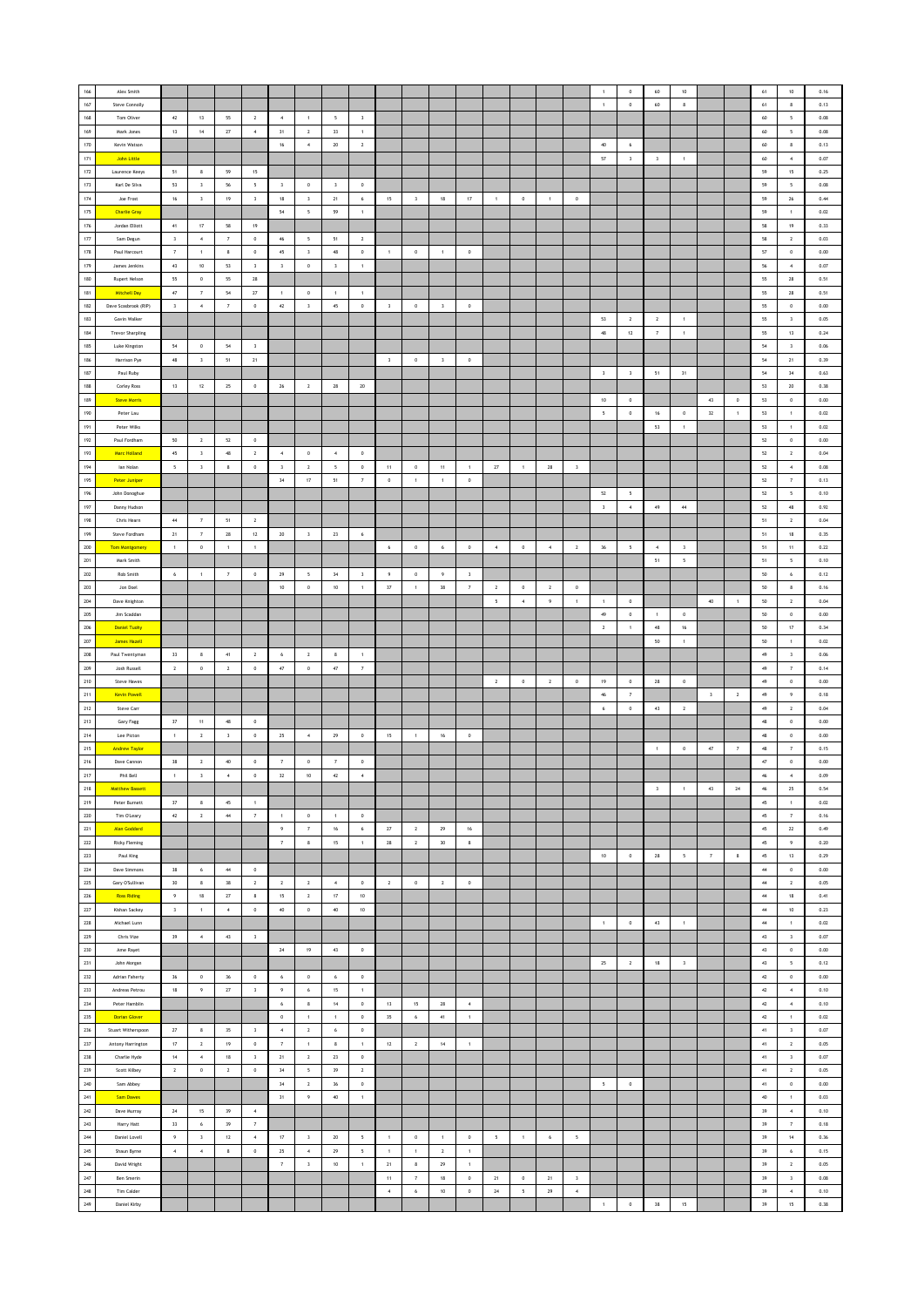| 250         | Jon Henderson                                |                          |                         |                          |                         |                          |                         |                          |                         |                         |                         |                         |                         |                          |                 |                |                  |                      |             | $\overline{1}$           | $\mathfrak o$           | $38\,$      | $\,$ 6     | 39         | 6                        | 0.15         |
|-------------|----------------------------------------------|--------------------------|-------------------------|--------------------------|-------------------------|--------------------------|-------------------------|--------------------------|-------------------------|-------------------------|-------------------------|-------------------------|-------------------------|--------------------------|-----------------|----------------|------------------|----------------------|-------------|--------------------------|-------------------------|-------------|------------|------------|--------------------------|--------------|
| $251\,$     | Michael Younger                              | $\,$ 0                   | $\mathbf{2}$            | $\sqrt{2}$               | $\mathbb O$             | $_{33}$                  | $\,$ $\,$               | $36\,$                   | $14\,$                  |                         |                         |                         |                         |                          |                 |                |                  |                      |             |                          |                         |             |            | $38\,$     | $14\,$                   | 0.37         |
| $252\,$     | Dan Izatt                                    |                          |                         |                          |                         | $\,$ 1                   | $\,$ 1 $\,$             | $\overline{2}$           | $\,$ 0                  | $\overline{2}$          | $\,$ 4 $\,$             | $\,$ 6 $\,$             | $\,0\,$                 | 23                       | $\,0\,$         | 23             | $\boldsymbol{4}$ | $\scriptstyle\rm{7}$ | $\,$ 0      |                          |                         |             |            | $38\,$     | $\,$ 4 $\,$              | 0.11         |
| 253         | Paul Allmark                                 |                          |                         |                          |                         |                          |                         |                          |                         |                         |                         |                         |                         |                          |                 |                |                  | $\overline{2}$       | $\circ$     | 19                       | $\overline{\mathbf{3}}$ | 17          | 7          | 38         | 10                       | 0.26         |
| ${\bf 254}$ | Christopher Mack                             | 32                       | $\sim$                  | 36                       | $\mathbf{1}$            | $\overline{1}$           | $\circ$                 | $\mathbf{1}$             | $\bf{0}$                |                         |                         |                         |                         |                          |                 |                |                  |                      |             |                          |                         |             |            | $37\,$     | $\mathbf{1}$             | 0.03         |
|             |                                              |                          |                         |                          |                         |                          |                         |                          |                         |                         |                         |                         |                         |                          |                 |                |                  |                      |             |                          |                         |             |            |            |                          |              |
| 255         | William Marlowe                              | 25                       | 8                       | $33\,$                   | 23                      | $\boldsymbol{4}$         | $\mathbf 0$             | $\sim$                   | $\overline{9}$          |                         |                         |                         |                         |                          |                 |                |                  |                      |             |                          |                         |             |            | $37\,$     | 32                       | 0.86         |
| 256         | A N Other                                    | $10\,$                   | $\,$ 1 $\,$             | $11\,$                   | $\mathbf{1}$            | $\overline{9}$           | 1                       | $10$                     | $\ddot{\phantom{1}}$    | 6                       | $\,$ 6 $\,$             | $12\,$                  | $\mathbb O$             | $\overline{\mathbf{3}}$  | $\,$ 0          | $\,$ 3         | $\,$ 0           | $\mathbf{1}$         | $\mathbf 0$ |                          |                         |             |            | $37\,$     | $\,$ 2 $\,$              | 0.05         |
| 257         | Chris Kirk                                   | $\overline{2}$           | $\,$ 1 $\,$             | $\sqrt{3}$               | $\,$ 1 $\,$             | 31                       | $\overline{\mathbf{3}}$ | $_{\rm 34}$              | $\overline{9}$          |                         |                         |                         |                         |                          |                 |                |                  |                      |             |                          |                         |             |            | $37\,$     | $10\,$                   | 0.27         |
| 258         | <b>Alec Roeper</b>                           |                          |                         |                          |                         | 36                       | $\mathbf{1}$            | $37\,$                   | $\overline{2}$          |                         |                         |                         |                         |                          |                 |                |                  |                      |             |                          |                         |             |            | 37         | $\overline{2}$           | 0.05         |
| 259         | Adam Seymour                                 |                          |                         |                          |                         | $\,$ 0 $\,$              | $\overline{1}$          | $\,$ 1 $\,$              | $\,$ 0 $\,$             | 20                      | $\,$ 0 $\,$             | $20\,$                  | $\overline{2}$          | 11                       | $5\phantom{.0}$ | 16             | $\,$ 0 $\,$      |                      |             |                          |                         |             |            | $37\,$     | $\sqrt{2}$               | 0.05         |
| 260         | Kevin Young                                  | $\mathbf{29}$            | $\scriptstyle\rm 7$     | $36\,$                   | $10\,$                  |                          |                         |                          |                         |                         |                         |                         |                         |                          |                 |                |                  |                      |             |                          |                         |             |            | $36\,$     | $10\,$                   | 0.28         |
| ${\bf 261}$ | Chris Halls                                  | 18                       | $\overline{\mathbf{3}}$ | $21\,$                   | $\,0\,$                 | 8                        | $\,$ 1                  | $\overline{9}$           | 3                       | $\overline{2}$          | $\,$ 3                  | 5                       | $\,$ 1 $\,$             | $\mathbf{1}$             | $\,0\,$         | $\mathbf{1}$   | $\,$ 0           |                      |             |                          |                         |             |            | $36\,$     | $\,$ 4 $\,$              | 0.11         |
| 262         | Alex Pike                                    | 13                       | $\overline{2}$          | 15                       | $\circ$                 | 21                       | $\circ$                 | 21                       | $\circ$                 |                         |                         |                         |                         |                          |                 |                |                  |                      |             |                          |                         |             |            | 36         | $\circ$                  | 0.00         |
| 263         | Grant Lefever                                | $\sim$                   | $\mathbb O$             | $\sim$                   | $\,0\,$                 | 32                       | $\mathbf 0$             | $32\,$                   | $\mathbf{1}$            |                         |                         |                         |                         |                          |                 |                |                  |                      |             |                          |                         |             |            | $36\,$     | $\mathbf{1}$             | 0.03         |
| 264         | Steve Patterson (RIP)                        | $\sqrt{2}$               | $\mathbf 2$             | $\overline{4}$           | $\,$ 1 $\,$             | $\,$ 1                   | $\,$ $\,$               | $\,$ 4 $\,$              | $\,$ 1 $\,$             | $\bf 24$                | $\,$ 4 $\,$             | $\bf 28$                | $18\,$                  |                          |                 |                |                  |                      |             |                          |                         |             |            | $36\,$     | $20\,$                   | 0.56         |
| 265         | Mark Simpkin                                 | $\sim$                   | $\,0\,$                 | $\overline{4}$           | $\,0\,$                 |                          |                         |                          |                         |                         |                         |                         |                         |                          |                 |                |                  | $32\,$               | $\,0\,$     |                          |                         |             |            | $36\,$     | $\,$ 0                   | 0.00         |
| 266         | Tony Mcloughlin                              |                          |                         |                          |                         | 30                       | 6                       | 36                       | $\overline{\mathbf{3}}$ |                         |                         |                         |                         |                          |                 |                |                  |                      |             |                          |                         |             |            | 36         | $\overline{\mathbf{3}}$  | 0.08         |
| 267         | Tommy Lee                                    |                          |                         |                          |                         | $23\,$                   | $\boldsymbol{4}$        | $\bf 27$                 | $\,$ 0 $\,$             | $\epsilon$              | $\overline{\mathbf{3}}$ | $\,9\,$                 | $\mathbb O$             |                          |                 |                |                  |                      |             |                          |                         |             |            | $36\,$     | $\,$ 0 $\,$              | 0.00         |
| 268         | Nicky Morgan                                 | 35                       | $\,0\,$                 | $35\,$                   | $\,0\,$                 |                          |                         |                          |                         |                         |                         |                         |                         |                          |                 |                |                  |                      |             |                          |                         |             |            | $35\,$     | $\,$ 0 $\,$              | 0.00         |
| 269         | <b>Perry Robinson</b>                        | 32                       | $\overline{2}$          | $_{34}$                  | 5                       | $\,$ 1 $\,$              | $\,$ 0                  | $\,$ 1 $\,$              | $\,$ 0                  |                         |                         |                         |                         |                          |                 |                |                  |                      |             |                          |                         |             |            | 35         | $\sim$                   | 0.14         |
| $270\,$     | <b>Craig Bristow</b>                         | 30                       | $\sim$                  | 34                       | $\overline{\mathbf{3}}$ |                          |                         |                          |                         | $\overline{1}$          | $\circ$                 | $\mathbf{1}$            | $\circ$                 |                          |                 |                |                  |                      |             |                          |                         |             |            | 35         | $\overline{\mathbf{3}}$  | 0.09         |
| 271         | Andrew Sunnocks                              | $\sqrt{27}$              | $\mathbb O$             | $\bf 27$                 | 6                       | $\overline{\phantom{a}}$ | $\mathbf{1}$            | 6                        | $\overline{2}$          |                         |                         |                         |                         | $\mathbf{1}$             | $\circ$         | 1              | $\,$ 0           | $\mathbf{1}$         | $\circ$     |                          |                         |             |            | 35         | 8                        | 0.23         |
| $272\,$     | <b>Lukas Hall</b>                            | $\,$ 9                   | $\mathbf 2$             | $11\,$                   | $\,9\,$                 | $\,$ $\,$                | $\mathbf 0$             | $_{\rm 3}$               |                         |                         |                         |                         |                         |                          |                 |                |                  | $19\,$               |             |                          | $\,$ 2 $\,$             |             |            | $35\,$     | $30\,$                   | 0.86         |
| $273\,$     |                                              |                          |                         |                          |                         |                          |                         |                          | $\sqrt{3}$              |                         |                         |                         |                         |                          |                 |                |                  |                      | $16\,$      | $\mathbf{2}$             |                         |             |            |            |                          |              |
| 274         | <b>Amun Shergill</b><br><b>Paulo Peniche</b> |                          |                         |                          |                         |                          |                         |                          |                         | 34                      | $\,$ 1 $\,$             | 35                      | $11\,$                  |                          |                 |                |                  |                      |             |                          |                         |             |            | 35         | $11\,$                   | 0.31<br>0.00 |
|             |                                              |                          |                         |                          |                         |                          |                         |                          |                         |                         |                         |                         |                         |                          |                 |                |                  | $\overline{1}$       | $\circ$     | 34                       | $\,$ 0 $\,$             |             |            | 35         | $\circ$                  |              |
| 275         | Joseph Oliver                                | 18                       | 6                       | $\mathbf{24}$            | $\overline{1}$          | $\overline{9}$           | $\mathbf 0$             | $\overline{9}$           | $\,0\,$                 | $\overline{1}$          | $\,$ 0 $\,$             | $\mathbf{1}$            | $\,1\,$                 |                          |                 |                |                  |                      |             |                          |                         |             |            | $34\,$     | $\sqrt{2}$               | 0.06         |
| $276\,$     | Harry Obi                                    | $\overline{\mathbf{3}}$  | $12\,$                  | $15\,$                   | $\,$ 1 $\,$             | $12\,$                   | $\scriptstyle\rm 7$     | $19\,$                   | $\scriptstyle{7}$       |                         |                         |                         |                         |                          |                 |                |                  |                      |             |                          |                         |             |            | $_{34}$    | $\bf8$                   | 0.24         |
| $277\,$     | David Ambrose                                | $\overline{2}$           | $\overline{\mathbf{3}}$ | $\overline{\phantom{a}}$ | $\mathbb O$             | $\bf8$                   | $\overline{2}$          | 10                       | $\,$ 0                  | $\overline{1}$          | $\,0\,$                 | $\mathbf{1}$            | $\,0\,$                 | $18\,$                   | $\,0\,$         | 18             | $\sqrt{3}$       |                      |             |                          |                         |             |            | 34         | $\overline{\mathbf{3}}$  | 0.09         |
| 278         | Louis Farrow                                 | $\overline{1}$           | $\mathbb O$             | $\mathbf{1}$             | $\circ$                 | 12                       | $\circ$                 | 12                       | $\circ$                 | 16                      | $\circ$                 | 16                      | $\circ$                 | $\overline{\phantom{a}}$ | $\circ$         | $5 -$          | $\,$ 0 $\,$      |                      |             |                          |                         |             |            | 34         | $\circ$                  | 0.00         |
| 279         | <b>Ricky Turvey</b>                          |                          |                         |                          |                         | 18                       | 16                      | 34                       | $\overline{\mathbf{3}}$ |                         |                         |                         |                         |                          |                 |                |                  |                      |             |                          |                         |             |            | 34         | $\overline{\mathbf{3}}$  | 0.09         |
| 280         | Matt Barrett                                 |                          |                         |                          |                         |                          |                         |                          |                         | $\,$ 0                  | $\mathbf{1}$            | $\mathbf{1}$            | $\,0\,$                 | 32                       | $\overline{1}$  | 33             | $\,$ 0 $\,$      |                      |             |                          |                         |             |            | 34         | $\,$ 0 $\,$              | 0.00         |
| ${\bf 281}$ | Nick Duncan                                  | 30                       | $\mathsf3$              | $_{33}$                  | $\overline{\mathbf{3}}$ |                          |                         |                          |                         |                         |                         |                         |                         |                          |                 |                |                  |                      |             |                          |                         |             |            | $33\,$     | $\,$ 3                   | 0.09         |
| ${\bf 282}$ | Steve Lennon                                 | $17\,$                   | $\,$ 6 $\,$             | $23\,$                   | $\overline{2}$          | $\overline{4}$           | $\mathbf{1}$            | $\overline{\phantom{a}}$ | $\mathbf{2}$            | $\overline{\mathbf{3}}$ | $\,$ 1 $\,$             | $\,$ 4 $\,$             | $\overline{\mathbf{3}}$ | $\,0\,$                  | $\,$ 1          | $\mathbf{1}$   | $\,0\,$          |                      |             |                          |                         |             |            | $33\,$     | $\scriptstyle\rm 7$      | 0.21         |
| 283         | Joe Williams                                 | $\overline{9}$           | $\mathbf{1}$            | 10                       | $^{\circ}$              | 23                       | $\circ$                 | 23                       | $\circ$                 |                         |                         |                         |                         |                          |                 |                |                  |                      |             |                          |                         |             |            | 33         | $\circ$                  | 0.00         |
| 284         | Graeme March                                 | $\overline{\phantom{a}}$ | $\mathbb O$             | $\sqrt{5}$               | $\,$ 0 $\,$             | 15                       | $\mathsf{o}$            | 15                       | $\,$ 0 $\,$             | 13                      | $\,$ 0 $\,$             | 13                      | $\,$ 0                  |                          |                 |                |                  |                      |             |                          |                         |             |            | 33         | $\,$ 0 $\,$              | 0.00         |
| 285         | <b>Joshua Summers</b>                        |                          |                         |                          |                         |                          |                         |                          |                         | $17\,$                  | $16\,$                  | $33\,$                  | $\,$ 1 $\,$             |                          |                 |                |                  |                      |             |                          |                         |             |            | $_{33}$    | $\,$ 1 $\,$              | 0.03         |
| 286         | James Bigmore                                | 32                       | $\,0\,$                 | $32\,$                   | 6                       |                          |                         |                          |                         |                         |                         |                         |                         |                          |                 |                |                  |                      |             |                          |                         |             |            | 32         | $\epsilon$               | 0.19         |
| 287         | Kevin Moore                                  | 26                       | $\overline{2}$          | 28                       | $\overline{5}$          | $\sim$                   | $\overline{0}$          | $\sim$                   | $\sim$                  |                         |                         |                         |                         |                          |                 |                |                  |                      |             |                          |                         |             |            | 32         | 9                        | 0.28         |
| 288         | Matthew Taiwo                                | $\circ$                  | $\overline{2}$          | $\overline{2}$           | $\circ$                 | 26                       | $\sim$                  | $30\,$                   | 13                      |                         |                         |                         |                         |                          |                 |                |                  |                      |             |                          |                         |             |            | 32         | 13                       | 0.41         |
| 289         | <b>Daniel Bigwood</b>                        | $\sqrt{2}$               | $\,0\,$                 | $\overline{2}$           | $\mathbf 0$             | $10$                     | $\,$ 0 $\,$             | $10\,$                   | $\,$ 0                  | $20\,$                  | $\mathbf 0$             | $20\,$                  | $\,0\,$                 |                          |                 |                |                  |                      |             |                          |                         |             |            | $32\,$     | $\,$ 0 $\,$              | 0.00         |
| 290         | David Woollaston                             | $\,$ 1 $\,$              | $\,$ 1 $\,$             | $\overline{2}$           | $\,0\,$                 | $10$                     | $\mathbf 0$             | 10                       | $\bf 0$                 | 19                      | $\,$ 1 $\,$             | $20\,$                  | $\overline{2}$          |                          |                 |                |                  |                      |             |                          |                         |             |            | $32\,$     | $\overline{2}$           | 0.06         |
| 291         | Tom Dansey                                   |                          |                         |                          |                         | 25                       | $\overline{7}$          | $32\,$                   | $\overline{1}$          |                         |                         |                         |                         |                          |                 |                |                  |                      |             |                          |                         |             |            | 32         | $\mathbf{1}$             | 0.03         |
| 292         | Daniel Mooney                                |                          |                         |                          |                         |                          |                         |                          |                         |                         |                         |                         |                         | $30$                     | $\overline{2}$  | 32             | $\,$ 1 $\,$      |                      |             |                          |                         |             |            | 32         | $\,$ 1 $\,$              | 0.03         |
|             |                                              |                          |                         |                          |                         |                          |                         |                          |                         |                         |                         |                         |                         |                          |                 |                |                  |                      |             |                          |                         |             |            |            |                          |              |
| 293         | <b>Daniel King</b>                           |                          |                         |                          |                         |                          |                         |                          |                         |                         |                         |                         |                         |                          |                 |                |                  | $_{\rm 32}$          | $\mathbf 0$ |                          |                         |             |            | $32\,$     | $\,$ 0 $\,$              | 0.00         |
| 294         | Ade Ademakinwa                               |                          |                         |                          |                         |                          |                         |                          |                         |                         |                         |                         |                         |                          |                 |                |                  | 31                   | 10          | $\mathbf{1}$             | $\,$ 1 $\,$             |             |            | 32         | $11 -$                   | 0.34         |
| 295         | Paul Coster                                  |                          |                         |                          |                         |                          |                         |                          |                         |                         |                         |                         |                         |                          |                 |                |                  |                      |             | $\overline{\phantom{a}}$ | $\,$ 0 $\,$             | $\sqrt{27}$ | $^{\circ}$ | 32         | $\circ$                  | 0.00         |
| 296         | Michael Rivers                               | 29                       | $\overline{2}$          | 31                       | $\circ$                 |                          |                         |                          |                         |                         |                         |                         |                         |                          |                 |                |                  |                      |             |                          |                         |             |            | 31         | $\circ$                  | 0.00         |
|             |                                              |                          |                         |                          | $\mathbb O$             | $\mathbf{2}$             | $\,$ 0 $\,$             | $\overline{2}$           |                         |                         | $\mathbf{1}$            | $\sqrt{4}$              | $\,0\,$                 | $18\,$                   | $\overline{2}$  | $20\,$         | $\,$ 0           |                      |             |                          |                         |             |            | 31         | $\,$ 0 $\,$              | 0.00         |
| 297         | Ellliot Waite                                | 5                        | $\,0\,$                 | $\sqrt{5}$               |                         |                          |                         |                          | $\bf 0$                 | $\overline{\mathbf{3}}$ |                         |                         |                         |                          |                 |                |                  |                      |             |                          |                         |             |            |            |                          | 0.10         |
| 298         | Jeffrey Head                                 |                          |                         |                          |                         | 31                       | $\mathbf 0$             | 31                       | 3                       |                         |                         |                         |                         |                          |                 |                |                  |                      |             |                          |                         |             |            | 31         | $\,$ 3                   |              |
| 299         | Thomas Underwood                             |                          |                         |                          |                         | 29                       | $\overline{2}$          | 31                       | $\overline{1}$          |                         |                         |                         |                         |                          |                 |                |                  |                      |             |                          |                         |             |            | 31         | $\mathbf{1}$             | 0.03         |
| 300         | Michael Short                                | 29                       | $\mathbf{1}$            | $30$                     | $\sf 5$                 |                          |                         |                          |                         |                         |                         |                         |                         |                          |                 |                |                  |                      |             |                          |                         |             |            | $30$       | $\mathsf{s}$             | 0.17         |
| Г<br>301    | <b>Cameron Tredgett</b>                      | $27\,$                   | $\circ$                 | $\bf 27$                 | $\,0\,$                 |                          | $\mathbb O$             |                          |                         |                         |                         |                         |                         |                          |                 |                |                  |                      |             |                          |                         |             |            | 30         | $\circ$                  | 0.00         |
| 302         | Sean Micallef                                | $\,0\,$                  | $\mathbf{1}$            | $\,$ 1 $\,$              | $\,$ 0 $\,$             | 25                       | $\,$ 1 $\,$             | $\bf 26$                 | $\,$ 0                  | $\overline{2}$          | $\overline{1}$          | $\overline{\mathbf{3}}$ | $\,0\,$                 |                          |                 |                |                  |                      |             |                          |                         |             |            | 30         | $\,$ 0 $\,$              | $0.00\,$     |
| 303         | lain Turner                                  | $\mathbf{1}$             | $\mathbf 0$             | $\mathbf{1}$             | $\,0\,$                 | 25                       | $\,$ 0 $\,$             | 25                       | $\,$ 0 $\,$             | $\sim$                  | $\circ$                 | $\,$ 4 $\,$             | $\mathbb O$             |                          |                 |                |                  |                      |             |                          |                         |             |            | 30         | $\,$ 0 $\,$              | 0.00         |
| 304         | Ronnie Hobbrough                             | 19                       | 10                      | 29                       | 16                      |                          |                         |                          |                         |                         |                         |                         |                         |                          |                 |                |                  |                      |             |                          |                         |             |            | 29         | 16                       | 0.55         |
| 305         | Chris Kalli                                  | 25                       | 1                       | 26                       | $\sim$                  | $\overline{2}$           | $\mathbf{1}$            | $\overline{\mathbf{3}}$  | $\,$ 0 $\,$             |                         |                         |                         |                         |                          |                 |                |                  |                      |             |                          |                         |             |            | 29         | $\sim$                   | 0.14         |
| 306         | Mark Davey                                   | $13$                     | $\mathbf{2}$            | $15\,$                   | $\mathbf 0$             | $\bf8$                   | $\boldsymbol{4}$        | $12\,$                   | $\,$ 1 $\,$             |                         |                         |                         |                         | $\,$ 1 $\,$              | $\,$ 1 $\,$     | $\overline{2}$ | $\,$ 0           |                      |             |                          |                         |             |            | ${\bf 29}$ | $\,$ 1 $\,$              | 0.03         |
| $307\,$     | Rajan Shergill                               | $\,0\,$                  | $\,$ 1 $\,$             | $\,$ 1                   | $\,0\,$                 |                          |                         |                          |                         | 27                      | $\,$ 1 $\,$             | ${\bf 28}$              | $\mathbf{24}$           |                          |                 |                |                  |                      |             |                          |                         |             |            | 29         | $24\,$                   | 0.83         |
| 308         | Henry Hill                                   |                          |                         |                          |                         |                          |                         |                          |                         | 28                      | $\,$ 1 $\,$             | 29                      | $\overline{2}$          |                          |                 |                |                  |                      |             |                          |                         |             |            | 29         | $\overline{2}$           | 0.07         |
| 309         | John Wale                                    |                          |                         |                          |                         |                          |                         |                          |                         |                         |                         |                         |                         | $27\,$                   | $\sqrt{2}$      | 29             | $\,$ 0 $\,$      |                      |             |                          |                         |             |            | 29         | $\,$ 0 $\,$              | 0.00         |
| 310         | Robert Newbould                              |                          |                         |                          |                         |                          |                         |                          |                         |                         |                         |                         |                         |                          |                 |                |                  | $11\,$               | $\,$ 0 $\,$ | 18                       | $\,$ 1 $\,$             |             |            | ${\bf 29}$ | $\,$ 1 $\,$              | 0.03         |
| 311         | <b>Blaine Sullivan</b>                       |                          |                         |                          |                         |                          |                         |                          |                         |                         |                         |                         |                         |                          |                 |                |                  |                      |             | 29                       | $\,$ 0 $\,$             |             |            | 29         | $\circ$                  | 0.00         |
| 312         | Tony Kinnear                                 | 26                       | 2                       | 28                       | $\overline{1}$          |                          |                         |                          |                         |                         |                         |                         |                         |                          |                 |                |                  |                      |             |                          |                         |             |            | 28         | 1                        | 0.04         |
| $313$       | James Styles                                 | 15                       | 5                       | $20\,$                   | $\overline{2}$          | 6                        | $\overline{2}$          | 8                        | $\overline{1}$          |                         |                         |                         |                         |                          |                 |                |                  |                      |             |                          |                         |             |            | 28         | $\overline{\mathbf{3}}$  | 0.11         |
|             |                                              |                          |                         |                          |                         |                          |                         |                          |                         |                         |                         |                         |                         |                          |                 |                |                  |                      |             |                          |                         |             |            |            |                          |              |
| 314         | Joe Brisley                                  | $18\,$                   | $\mathbf 1$             | $19$                     | $\mathbb O$             | $\scriptstyle\rm 7$      | $\,$ 2 $\,$             | 9                        | $\,$ 1 $\,$             |                         |                         |                         |                         |                          |                 |                |                  |                      |             |                          |                         |             |            | ${\bf 28}$ | $\,$ 1 $\,$              | 0.04         |
| $315$       | Kevin Lean<br>James Chambers                 |                          |                         |                          |                         |                          |                         |                          |                         | 24                      | $\overline{\mathbf{3}}$ | 27                      | $\overline{2}$          |                          |                 |                |                  |                      |             | 28                       | $\overline{4}$          |             |            | 28<br>27   | $\sim$<br>$\overline{2}$ | 0.14<br>0.07 |
| 316         |                                              |                          |                         |                          |                         |                          |                         |                          |                         |                         |                         |                         |                         |                          |                 |                |                  |                      |             |                          |                         |             |            |            |                          |              |
| 317         | Owen Oakford                                 |                          |                         |                          |                         |                          |                         |                          |                         | $\bf{8}$                | 19                      | $\sqrt{27}$             | $\overline{\mathbf{3}}$ |                          |                 |                |                  |                      |             |                          |                         |             |            | $27\,$     | $\overline{\mathbf{3}}$  | 0.11         |
| 318         | Colin Rainger                                |                          |                         |                          |                         |                          |                         |                          |                         |                         |                         |                         |                         |                          |                 |                |                  | $\bf 27$             | $\,$ 1      |                          |                         |             |            | $27\,$     | $\,$ 1 $\,$              | 0.04         |
| 319         | Steve Bell                                   | 26                       | $\mathbf 0$             | $26\,$                   | 30                      |                          |                         |                          |                         |                         |                         |                         |                         |                          |                 |                |                  |                      |             |                          |                         |             |            | 26         | 30                       | 1.15         |
| 320         | <b>Wesley Blaize</b>                         | $\mathbf{22}$            | $\overline{\mathbf{3}}$ | 25                       | $\overline{\mathbf{3}}$ | $\overline{1}$           | $\circ$                 | $\blacksquare$           | $\,$ 0 $\,$             |                         |                         |                         |                         |                          |                 |                |                  |                      |             |                          |                         |             |            | $26\,$     | $\overline{\mathbf{3}}$  | 0.12         |
| 321         | John Bell                                    | 11                       | $\mathsf 0$             | 11                       | $\mathbb O$             | 15                       | $\mathbb O$             | 15                       | $\,$ 0 $\,$             |                         |                         |                         |                         |                          |                 |                |                  |                      |             |                          |                         |             |            | $26\,$     | $\,$ 0 $\,$              | 0.00         |
| 322         | <b>Paul Marketis</b>                         | $\mathbb O$              | $\mathbf 1$             | $\,$ 1 $\,$              | $\mathbb O$             | $21\,$                   | $\mathbf 0$             | $21\,$                   | $\,$ 1 $\,$             | $\,$ 1 $\,$             | $\,$ 0 $\,$             | $\,$ 1 $\,$             | $\mathbb O$             | $\mathbf{1}$             | $\,$ 0 $\,$     | $\mathbf{1}$   | $\,$ 0           |                      |             | $\mathbf{2}$             | $\,$ 1 $\,$             |             |            | $26\,$     | $\,$ 2 $\,$              | 0.08         |
| $323\,$     | Paul Ziepe                                   |                          |                         |                          |                         |                          |                         |                          |                         |                         |                         |                         |                         |                          |                 |                |                  |                      |             | 26                       | $\,$ 1 $\,$             |             |            | 26         | $\,$ 1 $\,$              | 0.04         |
| 324         | Tom Browne                                   | 25                       | $\,$ 0 $\,$             | 25                       | 22                      |                          |                         |                          |                         |                         |                         |                         |                         |                          |                 |                |                  |                      |             |                          |                         |             |            | 25         | 22                       | 0.88         |
| 325         | Ben Raven                                    | 15                       | $\overline{\mathbf{3}}$ | $18\,$                   | $\,9\,$                 | $\overline{7}$           | $\,$ 0 $\,$             | $\overline{7}$           | 5                       |                         |                         |                         |                         |                          |                 |                |                  |                      |             |                          |                         |             |            | $25\,$     | $14\,$                   | 0.56         |
| 326         | James Lodge                                  | 11                       | $\overline{2}$          | 13                       | $\,$ 0                  | 6                        | $\overline{1}$          | $\scriptstyle\rm 7$      | $\,$ 0 $\,$             | $\overline{\mathbf{3}}$ | $\,$ 0 $\,$             | $\mathsf 3$             | $\,$ 1 $\,$             |                          |                 |                |                  | $\,$ 2 $\,$          | $\,$ 0 $\,$ |                          |                         |             |            | 25         | $\mathbf{1}$             | 0.04         |
| 327         | Lewin Craig                                  | $\sqrt{2}$               | $\overline{\tau}$       | $\,9\,$                  | $\mathbf 0$             | $13\,$                   | $\,$ $\,$               | $16\,$                   | $\mathbf 0$             |                         |                         |                         |                         |                          |                 |                |                  |                      |             |                          |                         |             |            | $25\,$     | $\,$ 0                   | 0.00         |
| 328         | <b>Alessander Cook</b>                       | $\circ$                  | $1\,$                   | $\,$ 1 $\,$              | $\,0\,$                 | 16                       | $\boldsymbol{8}$        | 24                       | $\overline{\mathbf{3}}$ |                         |                         |                         |                         |                          |                 |                |                  |                      |             |                          |                         |             |            | 25         | $\overline{\mathbf{3}}$  | 0.12         |
| 329         | <b>Ben Cawood</b>                            | $\,$ 0 $\,$              | $\mathbf{1}$            | $\overline{1}$           | $\circ$                 | 9                        | $\overline{\mathbf{3}}$ | 12                       | $\overline{\mathbf{3}}$ | 10                      | $\overline{2}$          | 12                      | $\sim$                  |                          |                 |                |                  |                      |             |                          |                         |             |            | 25         | $\tau$                   | 0.28         |
| 330         | <b>George Hockley</b>                        |                          |                         |                          |                         | $\mathbf 0$              | $\mathbf{1}$            | $\,$ 1 $\,$              | $\,$ 0 $\,$             | 16                      | $\bf 8$                 | 24                      | $\sqrt{2}$              |                          |                 |                |                  |                      |             |                          |                         |             |            | 25         | $\overline{2}$           | 0.08         |
| 331         | Louie Taylor                                 |                          |                         |                          |                         |                          |                         |                          |                         | $\bf{24}$               | $\,$ 1 $\,$             | 25                      | $\mathbf{2}$            |                          |                 |                |                  |                      |             |                          |                         |             |            | $25\,$     | $\mathbf{2}$             | 0.08         |
| $332\,$     | Brett Ridgewell                              |                          |                         |                          |                         |                          |                         |                          |                         |                         |                         |                         |                         |                          |                 |                |                  | 25                   | $\,$ 6      |                          |                         |             |            | 25         | $\boldsymbol{6}$         | 0.24         |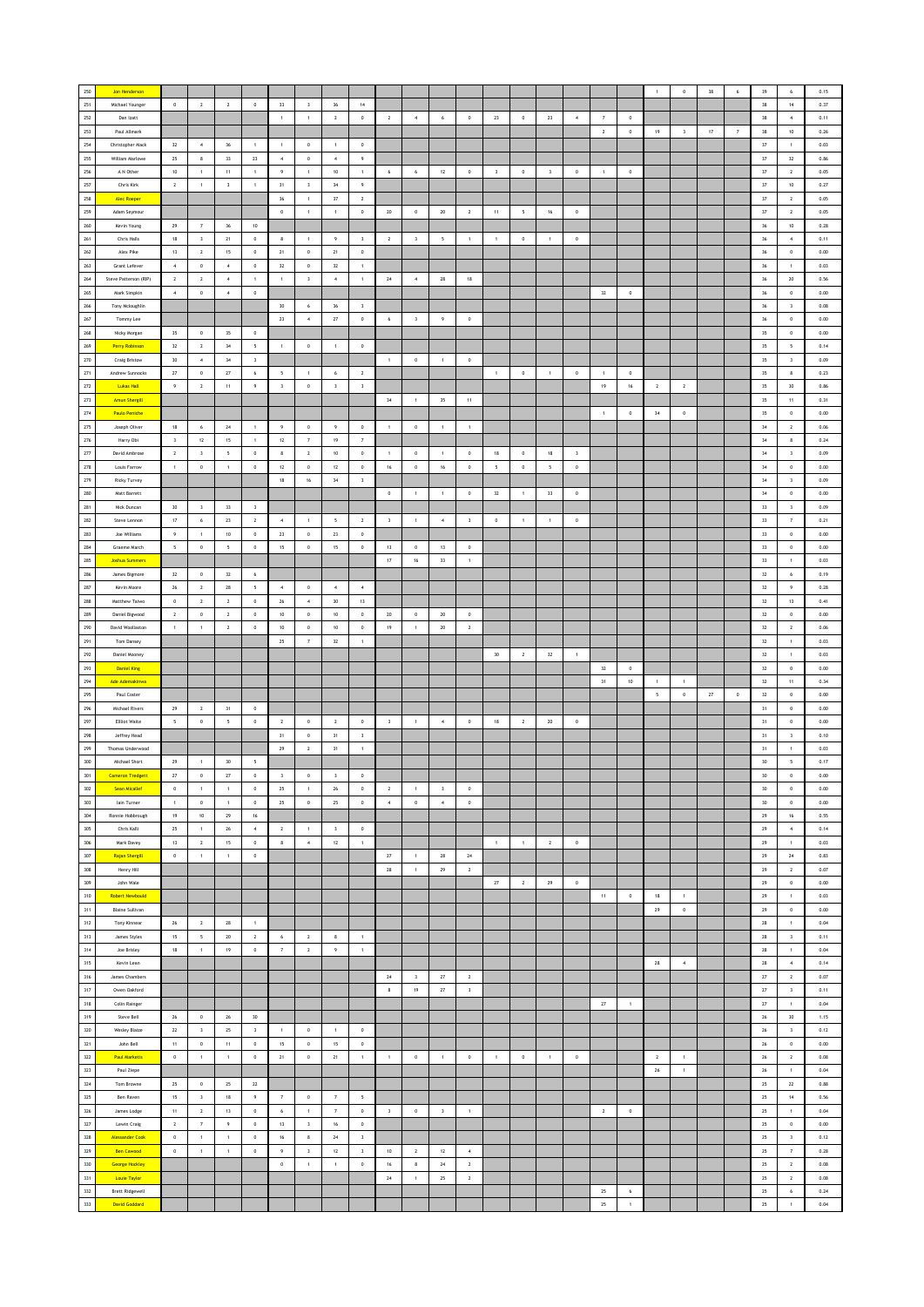| 334        | Kevin O'Connell                    | $17\,$                  | $\scriptstyle\rm 7$      | $\bf 24$                 | $\overline{2}$           |                          |                         |                         |                         |                         |                  |                          |                         |                         |                |                         |                  |                  |                |                |                         |                |              | $\bf 24$        | $\,$ 2 $\,$             | 0.08     |
|------------|------------------------------------|-------------------------|--------------------------|--------------------------|--------------------------|--------------------------|-------------------------|-------------------------|-------------------------|-------------------------|------------------|--------------------------|-------------------------|-------------------------|----------------|-------------------------|------------------|------------------|----------------|----------------|-------------------------|----------------|--------------|-----------------|-------------------------|----------|
| 335        | Stephen Adams                      | 24                      | $\mathbb O$              | 24                       | $\mathbb O$              |                          |                         |                         |                         |                         |                  |                          |                         |                         |                |                         |                  |                  |                |                |                         |                |              | 24              | $\mathbb O$             | 0.00     |
| 336        |                                    |                         |                          |                          |                          |                          |                         |                         |                         |                         |                  |                          |                         |                         |                |                         |                  |                  |                |                |                         |                |              |                 |                         |          |
|            | Tommy Brinkman                     | 24                      | $\circ$                  | 24                       | 12                       |                          |                         |                         |                         |                         |                  |                          |                         |                         |                |                         |                  |                  |                |                |                         |                |              | 24              | 12                      | 0.50     |
| 337        | Gabriel Miro-Blanking              | 17                      | $\mathbf{1}$             | 18                       | $\circ$                  | $\overline{2}$           | $\circ$                 | $\overline{2}$          | $\circ$                 | $\overline{1}$          | $\overline{2}$   | $\overline{\mathbf{3}}$  | $\mathbf{1}$            | $\mathbf{1}$            | $\circ$        | $\overline{1}$          | $\mathbf{1}$     |                  |                |                |                         |                |              | 24              | $\overline{2}$          | 0.08     |
| $338\,$    | <b>Timothy Hunt</b>                | $\,$ 1 $\,$             | $\,$ 1 $\,$              | $\mathbf{2}$             | $\,0\,$                  | $11\,$                   | $11\,$                  | ${\bf 22}$              | $\,$ 0                  |                         |                  |                          |                         |                         |                |                         |                  |                  |                |                |                         |                |              | $\bf 24$        | $\,$ 0 $\,$             | 0.00     |
| 339        | Neil Smith                         | $\,$ 1 $\,$             | $\mathbb O$              | $\,$ 1 $\,$              | $\,$ 0                   |                          |                         |                         |                         |                         |                  |                          |                         |                         |                |                         |                  |                  |                | ${\bf 23}$     | $\,$ 3                  |                |              | $\bf 24$        | $\,$ $\,$               | 0.13     |
| 340        | Ben Coupe                          |                         |                          |                          |                          |                          |                         |                         |                         | $14\,$                  | $10\,$           | 24                       | $\overline{\mathbf{3}}$ |                         |                |                         |                  |                  |                |                |                         |                |              | $24\,$          | $\overline{\mathbf{3}}$ | 0.13     |
| 341        | <b>Nick Fitzpatrick</b>            |                         |                          |                          |                          |                          |                         |                         |                         |                         |                  |                          |                         |                         |                |                         |                  |                  |                | 21             | $\overline{1}$          |                |              | 21              | $\overline{1}$          | 0.05     |
| 342        | Gavin Todd                         | $23\,$                  | $\,0\,$                  | 23                       | 11                       |                          |                         |                         |                         |                         |                  |                          |                         |                         |                |                         |                  |                  |                |                |                         |                |              | 23              | 11                      | 0.48     |
| 343        | Sam Burton                         | $18\,$                  | $\overline{\phantom{a}}$ | $23\,$                   | 6                        |                          |                         |                         |                         |                         |                  |                          |                         |                         |                |                         |                  |                  |                |                |                         |                |              | ${\bf 23}$      | $\epsilon$              | 0.26     |
| $344\,$    | Terry Hazel                        | $14\,$                  | $\overline{2}$           | 16                       | $\,$ 0                   |                          |                         |                         |                         | $\overline{\mathbf{3}}$ | $\,$ 0 $\,$      | $\overline{\mathbf{3}}$  | $\,$ 0 $\,$             | $\,$ 4 $\,$             | $\,$ 0 $\,$    | $\sim$                  | $\,$ 0 $\,$      |                  |                |                |                         |                |              | 23              | $\,$ 0 $\,$             | 0.00     |
| 345        | Matthew Aguei-dua                  | 14                      | $\circ$                  | 14                       | $\overline{1}$           | 8                        | $\mathbf{1}$            | 9                       | $\circ$                 |                         |                  |                          |                         |                         |                |                         |                  |                  |                |                |                         |                |              | 23              | $\overline{1}$          | 0.04     |
| 346        | Tom Hobbrough                      | $\boldsymbol{4}$        | $\,$ 6 $\,$              | 10                       | $\,0\,$                  | 13                       | $\,$ 0 $\,$             | 13                      | $\overline{2}$          |                         |                  |                          |                         |                         |                |                         |                  |                  |                |                |                         |                |              | 23              | $\overline{2}$          | 0.09     |
|            |                                    |                         |                          |                          |                          |                          |                         |                         |                         |                         |                  |                          |                         |                         |                |                         |                  |                  |                |                |                         |                |              |                 |                         |          |
| 347        | Chris Roberts                      | $\mathbf 2$             | $\,$ 4 $\,$              | $\,$ 6 $\,$              | $\,0\,$                  | $\bf8$                   | $\,9\,$                 | $17\,$                  | $\,$ 0                  |                         |                  |                          |                         |                         |                |                         |                  |                  |                |                |                         |                |              | $23\,$          | $\,$ 0 $\,$             | $0.00\,$ |
| 348        | Dan Williams (mgr)                 | $\mathbf{2}$            | $\overline{\mathbf{3}}$  | $\overline{\phantom{a}}$ | $\,0\,$                  | 8                        | $10$                    | 18                      | $\sqrt{2}$              |                         |                  |                          |                         |                         |                |                         |                  |                  |                |                |                         |                |              | $23\,$          | $\overline{2}$          | 0.09     |
| 349        | Paul Raghavan                      | $\overline{\mathbf{3}}$ | $\circ$                  | $\overline{\mathbf{3}}$  | $\circ$                  | 12                       | $\circ$                 | 12                      | $\circ$                 | $\sim$                  | $\overline{1}$   | $\overline{\phantom{0}}$ | $\circ$                 | $\overline{\mathbf{3}}$ | $\mathbf{0}$   | $\overline{\mathbf{3}}$ | $\circ$          |                  |                |                |                         |                |              | 23              | $\circ$                 | 0.00     |
| 350        | <b>Ross Spearman</b>               | $\mathbf{1}$            | $\mathbb O$              | $\,1\,$                  | $\,0\,$                  | 10                       | $\overline{4}$          | $14\,$                  | $\,$ 0 $\,$             | $\overline{4}$          | $\,$ 2 $\,$      | $\,$ 6 $\,$              | $\,0\,$                 | $\sqrt{2}$              | $\,$ 0 $\,$    | $\overline{2}$          | $\,$ 0 $\,$      |                  |                |                |                         |                |              | 23              | $\,$ 0 $\,$             | 0.00     |
| 351        | Jerome Doctrove                    |                         |                          |                          |                          | 21                       | $\,$ 2 $\,$             | $\bf 23$                | $11\,$                  |                         |                  |                          |                         |                         |                |                         |                  |                  |                |                |                         |                |              | ${\bf 23}$      | $11\,$                  | 0.48     |
| $352\,$    | Matthew Price                      |                         |                          |                          |                          | 22                       | $\,$ 1 $\,$             | 23                      | $\bf 8$                 |                         |                  |                          |                         |                         |                |                         |                  |                  |                |                |                         |                |              | 23              | 8                       | 0.35     |
| 353        | Colin Bailey                       |                         |                          |                          |                          |                          |                         |                         |                         | 16                      | 7                | 23                       | 10                      |                         |                |                         |                  |                  |                |                |                         |                |              | 23              | 10                      | 0.43     |
| 354        | <b>Harry White</b>                 |                         |                          |                          |                          |                          |                         |                         |                         | 19                      | $\overline{4}$   | 23                       | $\,0\,$                 |                         |                |                         |                  |                  |                |                |                         |                |              | 23              | $\,$ 0 $\,$             | 0.00     |
| 355        | Adam Fulcher                       |                         |                          |                          |                          |                          |                         |                         |                         | $\sf s$                 | $\sf 5$          | $10\,$                   | $\mathbf 0$             | $11\,$                  | $\sqrt{2}$     | $13\,$                  | $\mathbf 0$      |                  |                |                |                         |                |              | ${\bf 23}$      | $\,$ 0 $\,$             | $0.00\,$ |
| 356        | Mark Macrae                        |                         |                          |                          |                          |                          |                         |                         |                         |                         |                  |                          |                         | 15                      | 8              | 23                      | $\,$ 4 $\,$      |                  |                |                |                         |                |              | $23\,$          | $\,$ 4 $\,$             | 0.17     |
| 357        |                                    |                         |                          |                          |                          |                          |                         |                         |                         |                         |                  |                          |                         |                         |                |                         |                  | $\overline{1}$   |                |                |                         |                |              | 23              | $\circ$                 | 0.00     |
|            | <b>Ricky Fowler</b>                |                         |                          |                          |                          |                          |                         |                         |                         |                         |                  |                          |                         |                         |                |                         |                  |                  | $\,$ 0 $\,$    | 22             | $\,$ 0 $\,$             |                |              |                 |                         |          |
| 358        | <b>Aaron Lang</b>                  | 18                      | $\sim$                   | 22                       | $\circ$                  |                          |                         |                         |                         |                         |                  |                          |                         |                         |                |                         |                  |                  |                |                |                         |                |              | $\bf 22$        | $\,$ 0 $\,$             | 0.00     |
| 359        | Alan Keeper                        | $\mathbf{z}\mathbf{z}$  | $\,0\,$                  | $\bf 22$                 | $\overline{1}$           |                          |                         |                         |                         |                         |                  |                          |                         |                         |                |                         |                  |                  |                |                |                         |                |              | ${\bf 22}$      | $\,$ 1 $\,$             | 0.05     |
| $360\,$    | Nathan Herbertson                  | $\bf 22$                | $\,0\,$                  | 22                       | $\,$ 0                   |                          |                         |                         |                         |                         |                  |                          |                         |                         |                |                         |                  |                  |                |                |                         |                |              | $\bf 22$        | $\,$ 0                  | 0.00     |
| 361        | Wayne Wilkinson                    | $\mathbf{22}$           | $\circ$                  | 22                       | $\overline{1}$           |                          |                         |                         |                         |                         |                  |                          |                         |                         |                |                         |                  |                  |                |                |                         |                |              | 22              | $\overline{1}$          | 0.05     |
| 362        | <b>Louis Bassett</b>               | $\mathbf{1}$            | $\mathbf{1}$             | $\mathbf{2}$             | $\,0\,$                  | $12\,$                   | 8                       | 20                      | $\sim$                  |                         |                  |                          |                         |                         |                |                         |                  |                  |                |                |                         |                |              | 22              | $\sim$                  | 0.18     |
| 363        | Rob Hull                           | $\mathbb O$             | $\mathbf{1}$             | $\mathbf{1}$             | $\,0\,$                  | $18$                     | $\overline{\mathbf{3}}$ | 21                      | $\,$ 0 $\,$             |                         |                  |                          |                         |                         |                |                         |                  |                  |                |                |                         |                |              | $22\,$          | $\,$ 0 $\,$             | 0.00     |
| $364\,$    | Ngobizitha Mlotshwa                |                         |                          |                          |                          |                          |                         |                         |                         | $18\,$                  | $\,$ 4 $\,$      | ${\bf z}$                | $\,$ 4 $\,$             |                         |                |                         |                  |                  |                |                |                         |                |              | ${\bf 22}$      | $\,$ 4 $\,$             | 0.18     |
| $365\,$    | Richard Andrade                    |                         |                          |                          |                          |                          |                         |                         |                         |                         |                  |                          |                         |                         |                |                         |                  | $\bf 22$         | $\overline{1}$ |                |                         |                |              | ${\bf 22}$      | $\,$ 1 $\,$             | 0.05     |
| 366        | Glenn Southgate                    |                         |                          |                          |                          |                          |                         |                         |                         |                         |                  |                          |                         |                         |                |                         |                  | 20               | 14             | $\overline{2}$ | $\overline{\mathbf{3}}$ |                |              | 22              | 17                      | 0.77     |
| 367        | Lee Butler                         |                         |                          |                          |                          |                          |                         |                         |                         |                         |                  |                          |                         |                         |                |                         |                  |                  |                |                |                         | $\mathbf{22}$  |              | 22              | $\mathbf{1}$            | 0.05     |
|            |                                    |                         |                          |                          |                          |                          |                         |                         |                         |                         |                  |                          |                         |                         |                |                         |                  |                  |                |                |                         |                | $\mathbf{1}$ |                 |                         |          |
| $368\,$    | Pelumi Adedokun                    | 15                      | $\,$ 6 $\,$              | $21\,$                   | $\overline{2}$           |                          |                         |                         |                         |                         |                  |                          |                         |                         |                |                         |                  |                  |                |                |                         |                |              | $21\,$          | $\overline{2}$          | 0.10     |
| 369        | Garan Hammerton                    | $17\,$                  | $\overline{2}$           | 19                       | $\,$ 1 $\,$              | $\,$ 0 $\,$              | $\overline{2}$          | $\overline{2}$          | $\,0\,$                 |                         |                  |                          |                         |                         |                |                         |                  |                  |                |                |                         |                |              | 21              | $\,$ 1 $\,$             | 0.05     |
| 370        | <b>Mason Everitt</b>               | $\,$ 0 $\,$             | $\overline{\mathbf{3}}$  | $\overline{\mathbf{3}}$  | $\,$ 0 $\,$              | $\,9\,$                  | $\,9\,$                 | 18                      | $\overline{\mathbf{3}}$ |                         |                  |                          |                         |                         |                |                         |                  |                  |                |                |                         |                |              | 21              | $\overline{\mathbf{3}}$ | 0.14     |
| 371        | David Pollock                      | $\mathsf 3$             | $\,0\,$                  | $\mathsf 3$              | $\,0\,$                  | $\,$ 2 $\,$              | $\,$ 0 $\,$             | $\overline{2}$          | $\,$ 0 $\,$             | 15                      | $\mathbf{1}$     | 16                       | $\circ$                 |                         |                |                         |                  |                  |                |                |                         |                |              | 21              | $\,$ 0 $\,$             | 0.00     |
| $372\,$    | Steve Cunningham                   | $\mathbf 0$             | $\mathbf 2$              | $\mathbf 2$              | $\,$ 0 $\,$              | $\,$ 1 $\,$              | $\scriptstyle\rm 7$     | $\bf{8}$                | $\,$ 0                  | $10\,$                  | $\,$ 1 $\,$      | $11\,$                   | $\,0\,$                 |                         |                |                         |                  |                  |                |                |                         |                |              | $21\,$          | $\,$ 0 $\,$             | $0.00\,$ |
| 373        | Ryan Beecheno                      |                         |                          |                          |                          |                          |                         |                         |                         | $19$                    | $\mathbf{2}$     | 21                       | $\,0\,$                 |                         |                |                         |                  |                  |                |                |                         |                |              | 21              | $\,$ 0                  | 0.00     |
| 374        | Jonny Powell                       |                         |                          |                          |                          |                          |                         |                         |                         | $\overline{\mathbf{3}}$ | $\,$ 1 $\,$      | $\,$ 4 $\,$              | $\circ$                 | $16\,$                  | $\overline{1}$ | 17                      | $\boldsymbol{8}$ |                  |                |                |                         |                |              | 21              | $_{\rm 8}$              | 0.38     |
| 375        | <b>Kevin Pegler</b>                |                         |                          |                          |                          |                          |                         |                         |                         |                         |                  |                          |                         |                         |                |                         |                  |                  |                | $20\,$         | $\,$ 0 $\,$             | $\overline{1}$ | $\,$ 0       | 21              | $\circ$                 | 0.00     |
| 376        | <b>Daniel Howard</b>               | $16\,$                  | $\,$ 4 $\,$              | $20\,$                   | $\,$ 0                   |                          |                         |                         |                         |                         |                  |                          |                         |                         |                |                         |                  |                  |                |                |                         |                |              | $20\,$          | $\,$ 0                  | $0.00\,$ |
| $377\,$    | Dave Lindsay                       | $17\,$                  | $\overline{\mathbf{3}}$  | 20                       | $\overline{\phantom{a}}$ |                          |                         |                         |                         |                         |                  |                          |                         |                         |                |                         |                  |                  |                |                |                         |                |              | 20              | 5                       | 0.25     |
| 378        | Paul Stockbridge                   | $18$                    | $\overline{2}$           | 20                       | $\overline{1}$           |                          |                         |                         |                         |                         |                  |                          |                         |                         |                |                         |                  |                  |                |                |                         |                |              | 20              | $\mathbf{1}$            | 0.05     |
| 379        | Michael Ikotun                     | $\mathbf{1}$            | $\,1\,$                  | $\mathbf{2}$             | $\,0\,$                  | 15                       | $\overline{\mathbf{3}}$ | 18                      | $\,$ 0 $\,$             |                         |                  |                          |                         |                         |                |                         |                  |                  |                |                |                         |                |              | $20\,$          | $\,$ 0 $\,$             | 0.00     |
| 380        |                                    |                         |                          |                          |                          |                          |                         |                         |                         |                         |                  |                          |                         |                         |                |                         |                  |                  |                |                |                         |                |              |                 |                         |          |
|            | Sam Warren                         |                         |                          |                          |                          | $\overline{\tau}$        | $13\,$                  | $20\,$                  | $11\,$                  |                         |                  |                          |                         |                         |                |                         |                  |                  |                |                |                         |                |              | $20\,$          | $11\,$                  | 0.55     |
| 381        | Joe Yallop                         |                         |                          |                          |                          | $\,$ 2 $\,$              | $\,$ 0                  | $\overline{2}$          | $\,$ 0                  | 15                      | $\overline{1}$   | $16\,$                   | $\,$ 1 $\,$             | $\overline{2}$          | $\,$ 0         | $\overline{2}$          | $\,$ 0           |                  |                |                |                         |                |              | $20\,$          | $\,$ 1                  | 0.05     |
| 382        | Matthew Stentiford                 |                         |                          |                          |                          | $\mathbf{1}$             | $\,$ 0                  | $\mathbf{1}$            | $\circ$                 | 19                      | $\circ$          | 19                       | $^{\circ}$              |                         |                |                         |                  |                  |                |                |                         |                |              | 20              | $\circ$                 | 0.00     |
| 383        | <b>Luke Taylor</b>                 |                         |                          |                          |                          |                          |                         |                         |                         | $14\,$                  | $\acute{\rm{o}}$ | 20                       | $\,$ 0 $\,$             |                         |                |                         |                  |                  |                |                |                         |                |              | $20\,$          | $\,$ 0 $\,$             | 0.00     |
| 384        | Mark Blunden                       |                         |                          |                          |                          |                          |                         |                         |                         |                         |                  |                          |                         |                         |                |                         |                  | $20\,$           | $\,$ 1         |                |                         |                |              | $20\,$          | $\,$ 1 $\,$             | 0.05     |
| 385        | Ken Allen                          |                         |                          |                          |                          |                          |                         |                         |                         |                         |                  |                          |                         |                         |                |                         |                  | $\boldsymbol{6}$ | $\mathbf{1}$   | $\,$ 6 $\,$    | $\,$ 0 $\,$             | $\bf8$         | $\mathbf 0$  | $20\,$          | 1                       | 0.05     |
| 386        | Wesley Sotherton                   |                         |                          |                          |                          |                          |                         |                         |                         |                         |                  |                          |                         |                         |                |                         |                  |                  |                | 20             | $\circ$                 |                |              | 20 <sub>2</sub> | $\circ$                 | 0.00     |
| 387        | John Walter                        | $\overline{9}$          | $\sim$                   | 13                       | $\overline{1}$           | $\overline{\phantom{a}}$ | $\circ$                 | 5                       | $\,$ 0 $\,$             | $\mathbf{1}$            | $\mathbf 0$      | $\mathbf{1}$             | $\overline{1}$          |                         |                |                         |                  |                  |                |                |                         |                |              | 19              | $\overline{2}$          | 0.11     |
| 388        | Tony Conteh                        | $\mathbb O$             | $\mathbf{1}$             | 1                        | $\,0\,$                  | 14                       | $\sim$                  | 18                      | $\scriptstyle\rm 7$     |                         |                  |                          |                         |                         |                |                         |                  |                  |                |                |                         |                |              | 19              | $\scriptstyle\rm 7$     | 0.37     |
| 389        | Jake Hunnikin                      |                         |                          |                          |                          | $16\,$                   | $\,$ $\,$               | $19\,$                  | $\mathbf{2}$            |                         |                  |                          |                         |                         |                |                         |                  |                  |                |                |                         |                |              | 19              | $\,$ 2 $\,$             | 0.11     |
| 390        | Simon Mason                        |                         |                          |                          |                          | 9                        | $\,0\,$                 | $\overline{9}$          | $\,$ 0                  | 10                      | $\,$ 0           | 10                       | $\,$ 0                  |                         |                |                         |                  |                  |                |                |                         |                |              | 19              | $\,$ 0                  | 0.00     |
| 391        | <b>Jack Taylor</b>                 |                         |                          |                          |                          |                          |                         |                         |                         | 18                      | $\overline{1}$   | 19                       | $\mathbf{1}$            |                         |                |                         |                  |                  |                |                |                         |                |              | 19              | $\mathbf{1}$            | 0.05     |
| 392        | Stuart Wiley                       |                         |                          |                          |                          |                          |                         |                         |                         | $14\,$                  | $\mathsf{s}$     | 19                       | $\,$ 1 $\,$             |                         |                |                         |                  |                  |                |                |                         |                |              | 19              | $\,$ 1 $\,$             | 0.05     |
| 393        | <b>Junior Arscott</b>              |                         |                          |                          |                          |                          |                         |                         |                         |                         |                  |                          |                         |                         |                |                         |                  | $19\,$           | $\bf8$         |                |                         |                |              | $19\,$          | $\bf 8$                 | $0.42\,$ |
| 394        | <b>Geraint Stephens</b>            |                         |                          |                          |                          |                          |                         |                         |                         |                         |                  |                          |                         |                         |                |                         |                  | $17\,$           | $\bf8$         |                |                         | $\mathbf{2}$   | $\,0\,$      | 19              | 8                       | 0.42     |
| 395        | Musanhu Chamu                      | 17                      | 1                        | 18                       | $^{\circ}$               |                          |                         |                         |                         |                         |                  |                          |                         |                         |                |                         |                  |                  |                |                |                         |                |              | 18              | $\,$ 0 $\,$             | 0.00     |
|            |                                    |                         |                          |                          |                          |                          |                         |                         |                         |                         |                  |                          |                         |                         |                |                         |                  |                  |                |                |                         |                |              |                 |                         |          |
| 396        | John Elmes                         | $12\,$                  | 1                        | 13                       | $\mathbf{1}$             |                          |                         |                         |                         | $\overline{1}$          | $\mathbf 0$      | $\mathbf{1}$             | $\,0\,$                 |                         |                |                         |                  | $\sqrt{4}$       | $\circ$        |                |                         |                |              | 18              | $\overline{1}$          | 0.06     |
| 397        | Colin Brookes                      | 9                       | $\mathbf{3}$             | $12\,$                   | $\,0\,$                  |                          |                         |                         |                         | $\overline{4}$          | $\,$ 0 $\,$      | $\boldsymbol{4}$         | $\,$ 1 $\,$             |                         |                |                         |                  |                  |                |                |                         | $\mathbf{2}$   | $\mathbb O$  | $18\,$          | $\,$ 1 $\,$             | 0.06     |
| 398        | James Halls                        | $\overline{\mathbf{3}}$ | $\,0\,$                  | $\overline{\mathbf{3}}$  | $\,0\,$                  |                          |                         |                         |                         | 13                      | $\mathbf{2}$     | 15                       | $\bf 0$                 |                         |                |                         |                  |                  |                |                |                         |                |              | 18              | $\,0\,$                 | 0.00     |
| 399        | Danny Dobson                       | $\mathbf{1}$            | $\,0\,$                  | $\,1\,$                  | $\,$ 0                   | 17                       | $\,$ 0 $\,$             | 17                      | $\overline{\mathbf{3}}$ |                         |                  |                          |                         |                         |                |                         |                  |                  |                |                |                         |                |              | 18              | $\overline{\mathbf{3}}$ | 0.17     |
| 400        | Charlie Cory                       |                         |                          |                          |                          | $12\,$                   | $\boldsymbol{6}$        | $18$                    | $\,$ 2 $\,$             |                         |                  |                          |                         |                         |                |                         |                  |                  |                |                |                         |                |              | $18\,$          | $\overline{2}$          | 0.11     |
| 401        | David Majebi                       |                         |                          |                          |                          | $16\,$                   | $\,$ 2 $\,$             | $18\,$                  | $\,$ 1 $\,$             |                         |                  |                          |                         |                         |                |                         |                  |                  |                |                |                         |                |              | $18\,$          | $\,$ 1 $\,$             | 0.06     |
| 402        | Sam Mansell                        |                         |                          |                          |                          | 15 <sub>15</sub>         | $\,$ $\,$               | 18                      | $\,$ 0 $\,$             |                         |                  |                          |                         |                         |                |                         |                  |                  |                |                |                         |                |              | 18              | $\mathbb O$             | 0.00     |
| 403        | <b>Ednitson Sousa</b>              |                         |                          |                          |                          | $4 -$                    | 13                      | 17                      | 1                       | $\circ$                 | 1                | 1                        | $\circ$                 |                         |                |                         |                  |                  |                |                |                         |                |              | 18              | 1                       | 0.06     |
| 404        | Sam Irwin                          |                         |                          |                          |                          | $\bf 8$                  | $\mathbf{1}$            | 9                       | $\,$ 0 $\,$             | $\boldsymbol{8}$        | 1                | $\overline{9}$           | $\mathbf{1}$            |                         |                |                         |                  |                  |                |                |                         |                |              | 18              | $\overline{1}$          | 0.06     |
| 405        | Gareth Jones                       |                         |                          |                          |                          | $\mathbf{2}$             | $\,$ 2 $\,$             | $\,$ 4 $\,$             | $\,$ 0                  |                         |                  |                          |                         | $14\,$                  | $\,$ 0 $\,$    | $14\,$                  | $\bf8$           |                  |                |                |                         |                |              | $18\,$          | $\,$ 8                  | 0.44     |
| $406\,$    | Andrew Fernandes                   |                         |                          |                          |                          | $\,$ 1 $\,$              | $\,$ 0                  | $\overline{1}$          | $\,$ 0                  | 15                      | $\overline{2}$   | $17\,$                   | $\,$ 1 $\,$             |                         |                |                         |                  |                  |                |                |                         |                |              | 18              | $\,$ 1 $\,$             | 0.06     |
| $407$      | <b>Daniel Sims</b>                 |                         |                          |                          |                          | $\mathbf{1}$             | $\circ$                 | $\overline{1}$          | $\,$ 0 $\,$             | 17                      | $\circ$          | 17                       | $\,0\,$                 |                         |                |                         |                  |                  |                |                |                         |                |              | 18              | $\,$ 0 $\,$             | 0.00     |
| 408        |                                    |                         |                          |                          |                          |                          |                         |                         |                         |                         |                  |                          |                         |                         |                |                         |                  |                  |                |                |                         |                |              |                 |                         |          |
|            | <b>Daniel Cassidy</b>              |                         |                          |                          |                          | $\,$ 1 $\,$              | $\,$ 0 $\,$             | $\,$ 1 $\,$             | $\,$ 0 $\,$             |                         |                  |                          |                         |                         |                |                         |                  | $17\,$           | $\,$ 4 $\,$    |                |                         |                |              | $18\,$          | $\sqrt{4}$              | 0.22     |
| 409        | <b>Michael Oneil</b>               |                         |                          |                          |                          |                          |                         |                         |                         | $12\,$                  | $\,$ 6 $\,$      | $18$                     | $\,$ 1 $\,$             |                         |                |                         |                  |                  |                |                |                         |                |              | $18$            | $\,$ 1 $\,$             | 0.06     |
| 410        | Christian North                    | $14\,$                  | $\overline{\mathbf{3}}$  | $17\,$                   | $\,$ 0                   |                          |                         |                         |                         |                         |                  |                          |                         |                         |                |                         |                  |                  |                |                |                         |                |              | $17\,$          | $\,$ 0 $\,$             | $0.00\,$ |
| 411        | Wayne Smith                        | $16\,$                  | $\,$ 1 $\,$              | 17                       | $\,0\,$                  |                          |                         |                         |                         |                         |                  |                          |                         |                         |                |                         |                  |                  |                |                |                         |                |              | 17              | $\mathbb O$             | 0.00     |
| 412        | John Sandlin                       | 12                      | $\circ$                  | 12                       | $\circ$                  | $\overline{\mathbf{3}}$  | $\circ$                 | $\overline{\mathbf{3}}$ | $\circ$                 | $\overline{2}$          | $\circ$          | $\overline{2}$           | $\circ$                 |                         |                |                         |                  |                  |                |                |                         |                |              | 17              | $\circ$                 | 0.00     |
| 413        | Adam Winder                        | $\scriptstyle\rm 7$     | $\overline{\mathbf{3}}$  | 10                       | $\circ$                  | $\mathsf{s}$             | $\overline{2}$          | 7                       | $\,$ 0 $\,$             |                         |                  |                          |                         |                         |                |                         |                  |                  |                |                |                         |                |              | 17              | $\circ$                 | 0.00     |
| 414        |                                    | $\overline{\tau}$       | $\mathbf{2}$             | $\,9\,$                  | $\,$ 1 $\,$              | $\scriptstyle\rm 7$      | $\,$ 1 $\,$             | $\bf8$                  | $\scriptstyle\rm 7$     |                         |                  |                          |                         |                         |                |                         |                  |                  |                |                |                         |                |              | $17\,$          | $\bf8$                  | 0.47     |
|            | Darren Agyei-Dua                   |                         |                          |                          |                          |                          |                         |                         |                         |                         |                  |                          |                         |                         |                |                         |                  |                  |                |                |                         |                |              |                 |                         |          |
| 415        | Sam Miller                         | $\,$ 1 $\,$             | $\,0\,$                  | $\,$ 1 $\,$              | $\,0\,$                  | 13                       | $\sqrt{3}$              | 16                      | $\sqrt{2}$              |                         |                  |                          |                         |                         |                |                         |                  |                  |                |                |                         |                |              | $17\,$          | $\overline{2}$          | 0.12     |
|            |                                    |                         |                          |                          |                          | $\mathbf{8}$             |                         |                         |                         |                         |                  |                          |                         |                         |                |                         |                  |                  |                |                |                         |                |              | 17              | $\circ$                 | 0.00     |
| 416<br>417 | William Bradley<br>George Harrison |                         |                          |                          |                          |                          | $\overline{9}$          | 17                      | $\circ$                 | $12\,$                  | $\mathsf{s}$     | $17\,$                   | $\overline{2}$          |                         |                |                         |                  |                  |                |                |                         |                |              | $17\,$          | $\,$ 2 $\,$             | 0.12     |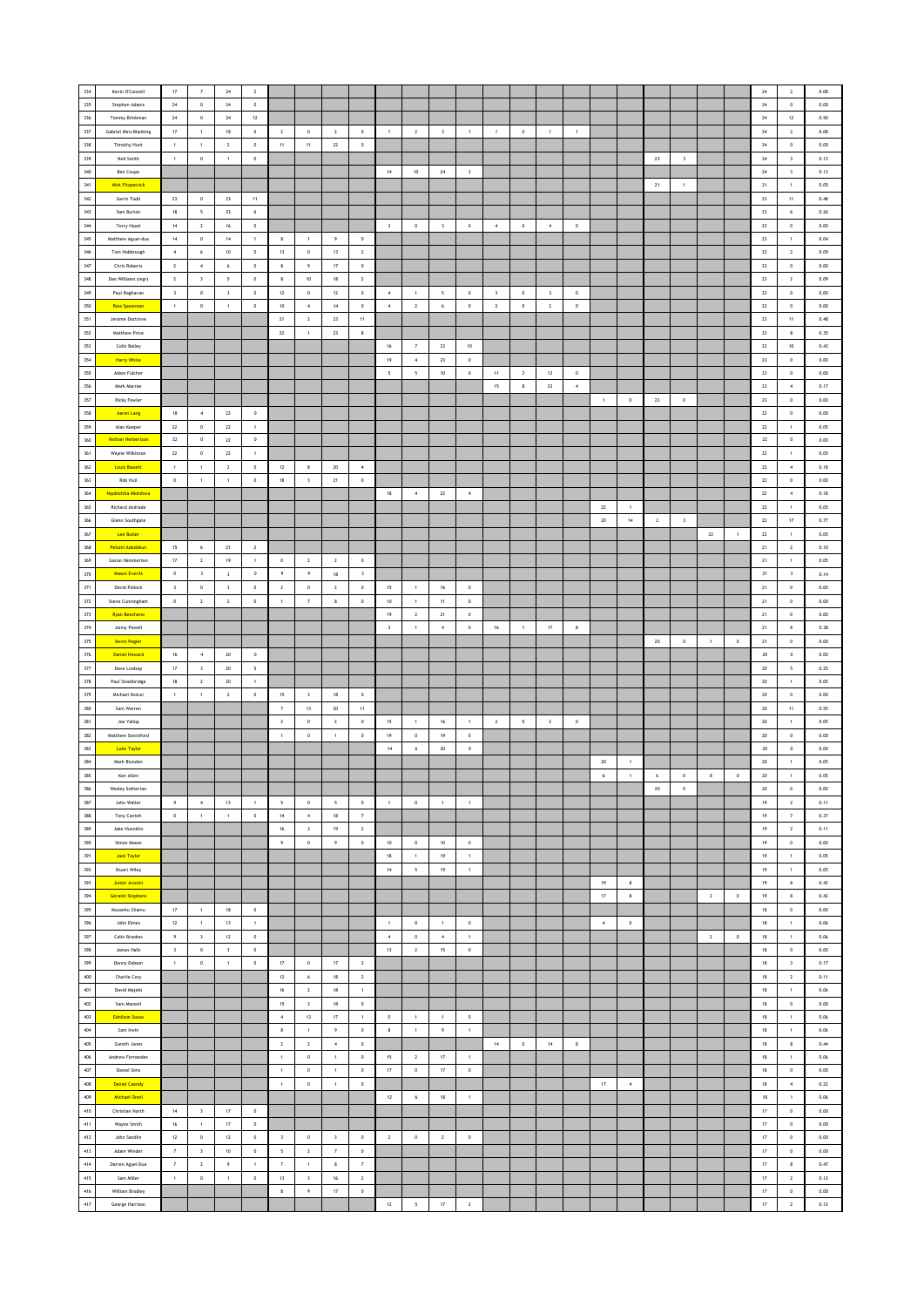| 418            | Terry Blake               |                          |                          |                          |                         |                     |                          |                         |                | $\sqrt{2}$               | $\bf8$                  | $13$            | $\mathsf 3$             |                         | $\circ$          | $\overline{4}$ |                     |                         |              |             |                         |        |                     | $17\,$ | $\boldsymbol{4}$        | 0.24 |
|----------------|---------------------------|--------------------------|--------------------------|--------------------------|-------------------------|---------------------|--------------------------|-------------------------|----------------|--------------------------|-------------------------|-----------------|-------------------------|-------------------------|------------------|----------------|---------------------|-------------------------|--------------|-------------|-------------------------|--------|---------------------|--------|-------------------------|------|
| 419            | David Sadler              |                          |                          |                          |                         |                     |                          |                         |                | $\,$ 0                   | $\,$ 1 $\,$             | $\,$ 1 $\,$     | $\mathbf 0$             | $\bf8$                  | $\bf8$           | $16$           | $\,$ 0 $\,$         |                         |              |             |                         |        |                     | $17\,$ | $\,$ 0 $\,$             | 0.00 |
|                |                           |                          |                          |                          |                         |                     |                          |                         |                |                          |                         |                 |                         |                         |                  |                |                     |                         |              |             |                         |        |                     |        |                         |      |
| 420            | <b>Lee Snowsill</b>       |                          |                          |                          |                         |                     |                          |                         |                |                          |                         |                 |                         |                         |                  |                |                     |                         |              |             |                         | $17\,$ | $\scriptstyle\rm 7$ | $17\,$ | $\scriptstyle\rm 7$     | 0.41 |
| $421\,$        | Jordan Gregory            | 16                       | $\circ$                  | 16                       | $\circ$                 |                     |                          |                         |                |                          |                         |                 |                         |                         |                  |                |                     |                         |              |             |                         |        |                     | 16     | $\circ$                 | 0.00 |
| 422            | <b>Daniel Turner</b>      | 9                        | $\overline{\phantom{a}}$ | $14$                     | $\overline{\mathbf{3}}$ | $\overline{2}$      | $\,$ 0 $\,$              | $\overline{2}$          | $\bf{0}$       |                          |                         |                 |                         |                         |                  |                |                     |                         |              |             |                         |        |                     | $16\,$ | $\overline{\mathbf{3}}$ | 0.19 |
| 423            | Scott Stacey              | $\,$ 8 $\,$              | $\mathsf{s}$             | 13                       | $\mathbf{1}$            | $\,$ $\,$           | $\,$ 0 $\,$              | $\overline{\mathbf{3}}$ | $\,$ 0 $\,$    |                          |                         |                 |                         |                         |                  |                |                     |                         |              |             |                         |        |                     | $16\,$ | $\mathbf{1}$            | 0.06 |
| 424            | Andy Russell              | 6                        | $\mathsf{s}$             | $11\,$                   | $\mathbf{1}$            | $\,$ $\,$           | $\overline{2}$           | $\sf s$                 | $\,$ 3         |                          |                         |                 |                         |                         |                  |                |                     |                         |              |             |                         |        |                     | $16\,$ | $\boldsymbol{4}$        | 0.25 |
| 425            |                           |                          | $\boldsymbol{4}$         |                          |                         |                     |                          |                         |                |                          |                         |                 |                         |                         |                  |                |                     |                         |              |             |                         |        |                     |        |                         |      |
|                | John Webster              | $\,0\,$                  |                          | $\,$ 4 $\,$              | $\,0\,$                 | $\scriptstyle\rm 7$ | $\,$ 4 $\,$              | 11                      | $\,$ 1 $\,$    |                          |                         |                 |                         | $\,0\,$                 | $\overline{1}$   | $\,$ 1         | $\,$ 0 $\,$         |                         |              |             |                         |        |                     | $16\,$ | $\,$ 1 $\,$             | 0.06 |
| 426            | Luke Rothon               | $\overline{1}$           | $\overline{\mathbf{3}}$  | $\overline{4}$           | $\circ$                 |                     |                          |                         |                | $\overline{\phantom{a}}$ | $\bar{4}$               | 12              | $\overline{1}$          |                         |                  |                |                     |                         |              |             |                         |        |                     | 16     | $\mathbf{1}$            | 0.06 |
| 427            | Adam Lock                 |                          |                          |                          |                         | $16\,$              | $\,$ 0                   | 16                      | $\mathbb O$    |                          |                         |                 |                         |                         |                  |                |                     |                         |              |             |                         |        |                     | $16\,$ | $\,$ 0 $\,$             | 0.00 |
| 428            | Dan Williams              |                          |                          |                          |                         | $\mathbf{2}$        | $14\,$                   | $16\,$                  | $\,$ 1 $\,$    |                          |                         |                 |                         |                         |                  |                |                     |                         |              |             |                         |        |                     | $16\,$ | $\,$ 1 $\,$             | 0.06 |
| 429            | Gwyn McCarthy             |                          |                          |                          |                         | 8                   | $\bf8$                   | 16                      | $\,$ 0 $\,$    |                          |                         |                 |                         |                         |                  |                |                     |                         |              |             |                         |        |                     | $16\,$ | $\,$ 0 $\,$             | 0.00 |
| 430            | James Hunt                |                          |                          |                          |                         | 16                  | $\,$ 0 $\,$              | 16                      | $\mathbf 0$    |                          |                         |                 |                         |                         |                  |                |                     |                         |              |             |                         |        |                     | $16\,$ | $\circ$                 | 0.00 |
| 431            | Juma Rama                 |                          |                          |                          |                         | 13                  |                          | 16                      |                |                          |                         |                 |                         |                         |                  |                |                     |                         |              |             |                         |        |                     | $16\,$ |                         | 0.06 |
|                |                           |                          |                          |                          |                         |                     | $\overline{\mathbf{3}}$  |                         | $\mathbf{1}$   |                          |                         |                 |                         |                         |                  |                |                     |                         |              |             |                         |        |                     |        | $\mathbf{1}$            |      |
| 432            | Louie Wright              |                          |                          |                          |                         | $16\,$              | $\,0\,$                  | $16\,$                  | $\,$ 0 $\,$    |                          |                         |                 |                         |                         |                  |                |                     |                         |              |             |                         |        |                     | $16\,$ | $\,$ 0 $\,$             | 0.00 |
| $433\,$        | Bradley St. Pierre        |                          |                          |                          |                         | $\,9\,$             | 6                        | 15                      | $\,$ 1 $\,$    | $\,$ 0                   | $\,$ 1 $\,$             | $\overline{1}$  | $\,$ 0                  |                         |                  |                |                     |                         |              |             |                         |        |                     | $16\,$ | $\,$ 1 $\,$             | 0.06 |
| 434            | Cormac Marsden            |                          |                          |                          |                         | $\overline{1}$      | $\overline{0}$           | $\overline{1}$          | $\,$ 0         | $\overline{7}$           | $\mathbf{8}$            | 15              | 8                       |                         |                  |                |                     |                         |              |             |                         |        |                     | 16     | 8                       | 0.50 |
| 435            | <b>Caleb Metcalfe</b>     |                          |                          |                          |                         |                     |                          |                         |                | $11\,$                   | $\,$ 5 $\,$             | 16              | $\,$ 0 $\,$             |                         |                  |                |                     |                         |              |             |                         |        |                     | $16\,$ | $\,$ 0 $\,$             | 0.00 |
| 436            | <b>Connor Hollands</b>    |                          |                          |                          |                         |                     |                          |                         |                | $\overline{\phantom{a}}$ | $11\,$                  | $16\,$          | $\mathbf 0$             |                         |                  |                |                     |                         |              |             |                         |        |                     | $16\,$ | $\mathbf 0$             | 0.00 |
| 437            |                           |                          |                          |                          |                         |                     |                          |                         |                |                          |                         |                 |                         |                         |                  |                |                     |                         |              |             |                         |        |                     |        |                         |      |
|                | <b>Jonathan Lynch</b>     |                          |                          |                          |                         |                     |                          |                         |                |                          |                         |                 |                         |                         |                  |                |                     | 12                      | $\,$ 0 $\,$  |             |                         | $\sim$ | $\,0\,$             | $16\,$ | $\,$ 0 $\,$             | 0.00 |
| 438            | Adam Porter               |                          |                          |                          |                         |                     |                          |                         |                |                          |                         |                 |                         |                         |                  |                |                     |                         |              | 16          | $\circ$                 |        |                     | 16     | $\circ$                 | 0.00 |
| 439            | Chris Donoghue            |                          |                          |                          |                         |                     |                          |                         |                |                          |                         |                 |                         |                         |                  |                |                     |                         |              | $16$        | $12\,$                  |        |                     | $16\,$ | $12\,$                  | 0.75 |
| 440            | Chris Wolff               | $15\,$                   | $\mathbb O$              | $15\,$                   | $12\,$                  |                     |                          |                         |                |                          |                         |                 |                         |                         |                  |                |                     |                         |              |             |                         |        |                     | $15\,$ | $12\,$                  | 0.80 |
| 441            | Neil Manders              | 8                        | 5                        | $13\,$                   | $\overline{2}$          | $\overline{2}$      | $\,0\,$                  | $\overline{2}$          | $\,$ 0         |                          |                         |                 |                         |                         |                  |                |                     |                         |              |             |                         |        |                     | 15     | $\overline{2}$          | 0.13 |
| $442\,$        | Abraham Bediako           | $\overline{2}$           | 8                        | 10                       | $^{\circ}$              |                     |                          |                         |                | $\overline{2}$           | $\overline{\mathbf{3}}$ | $5\overline{5}$ | $\,$ 0                  |                         |                  |                |                     |                         |              |             |                         |        |                     | 15     | $\circ$                 | 0.00 |
| 443            | Mark Hughes               | $\,$ 2 $\,$              | $\,1\,$                  | $\overline{\mathbf{3}}$  | $\,$ 0 $\,$             | $\overline{7}$      | $\overline{\phantom{a}}$ | 12                      | $\overline{1}$ |                          |                         |                 |                         |                         |                  |                |                     |                         |              |             |                         |        |                     | $15\,$ | $\overline{1}$          | 0.07 |
|                |                           |                          |                          |                          |                         |                     |                          |                         |                |                          |                         |                 |                         |                         |                  |                |                     |                         |              |             |                         |        |                     |        |                         |      |
| 444            | Dave Doyle                |                          |                          |                          |                         | $14\,$              | $\,$ 1 $\,$              | 15                      | $\,$ 4 $\,$    |                          |                         |                 |                         |                         |                  |                |                     |                         |              |             |                         |        |                     | $15\,$ | $\,$ 4 $\,$             | 0.27 |
| 445            | Loel White                |                          |                          |                          |                         | 15                  | $\,0\,$                  | 15                      | $\,$ 1 $\,$    |                          |                         |                 |                         |                         |                  |                |                     |                         |              |             |                         |        |                     | 15     | $\,$ 1 $\,$             | 0.07 |
| 446            | Shane White               |                          |                          |                          |                         | 11                  | $\sim$                   | 15                      | $\,$ 0 $\,$    |                          |                         |                 |                         |                         |                  |                |                     |                         |              |             |                         |        |                     | 15     | $\circ$                 | 0.00 |
| 447            | Zane Moody                |                          |                          |                          |                         | $\mathfrak o$       | $\overline{1}$           | $\overline{1}$          | $\circ$        | 12                       | $\overline{2}$          | 14              | $\overline{\mathbf{3}}$ |                         |                  |                |                     |                         |              |             |                         |        |                     | 15     | $\overline{\mathbf{3}}$ | 0.20 |
| 448            | Joshua House              |                          |                          |                          |                         |                     |                          |                         |                | $14\,$                   | $\overline{1}$          | 15              | $\bf8$                  |                         |                  |                |                     |                         |              |             |                         |        |                     | 15     | $\bf8$                  | 0.53 |
| 449            | <b>Owen Oakford</b>       |                          |                          |                          |                         |                     |                          |                         |                | 8                        | $\scriptstyle\rm 7$     | 15              | $\,$ 1 $\,$             |                         |                  |                |                     |                         |              |             |                         |        |                     | 15     | $\,$ 1 $\,$             | 0.07 |
| 450            |                           |                          |                          |                          |                         |                     |                          |                         |                |                          |                         |                 |                         |                         |                  |                |                     |                         |              |             |                         |        |                     |        |                         |      |
|                | Richard Munroe            |                          |                          |                          |                         |                     |                          |                         |                | 10                       | 5                       | 15              | $\,1\,$                 |                         |                  |                |                     |                         |              |             |                         |        |                     | 15     | $\,$ 1 $\,$             | 0.07 |
| 451            | Jamie Taunton             |                          |                          |                          |                         |                     |                          |                         |                | $\mathbf{8}$             | $\,$ 2 $\,$             | 10              | $^{\circ}$              | $\,$ 0 $\,$             | $\overline{2}$   | $\overline{2}$ | $\,$ 0              | $\overline{\mathbf{3}}$ | $\mathbf{1}$ |             |                         |        |                     | $15\,$ | $\overline{1}$          | 0.07 |
| 452            | Dan Wilson                |                          |                          |                          |                         |                     |                          |                         |                | $\boldsymbol{4}$         | $\overline{\mathbf{3}}$ | $\overline{7}$  | $\,$ 0                  | $\boldsymbol{4}$        | $\boldsymbol{4}$ | $_{\rm 8}$     | $\,$ 0              |                         |              |             |                         |        |                     | $15\,$ | $\,$ 0 $\,$             | 0.00 |
| 453            | Scott Kerr                |                          |                          |                          |                         |                     |                          |                         |                | $\sqrt{2}$               | $\,$ 4 $\,$             | $\,$ 6 $\,$     | $\mathbf 0$             | $\bf8$                  | $\,$ 1 $\,$      | $\,9\,$        | $\,$ 4 $\,$         |                         |              |             |                         |        |                     | $15\,$ | $\,$ 4 $\,$             | 0.27 |
| 454            | Niki Heigho               |                          |                          |                          |                         |                     |                          |                         |                | $\,$ 0                   | $\mathbf{1}$            | $\,$ 1 $\,$     | $\,0\,$                 |                         |                  |                |                     | 14                      | $\circ$      |             |                         |        |                     | 15     | $\,0\,$                 | 0.00 |
| 455            | Alan Barrows              |                          |                          |                          |                         |                     |                          |                         |                |                          |                         |                 |                         |                         |                  |                |                     | 15                      | 5            |             |                         |        |                     | 15     | 5                       | 0.33 |
| 456            | Paul Kelly                |                          |                          |                          |                         |                     |                          |                         |                |                          |                         |                 |                         |                         |                  |                |                     | $15\,$                  | $\mathbf 0$  |             |                         |        |                     | 15     | $\mathbf 0$             | 0.00 |
|                |                           |                          |                          |                          |                         |                     |                          |                         |                |                          |                         |                 |                         |                         |                  |                |                     |                         |              |             |                         |        |                     |        |                         |      |
| 457            | Stephen Foster            |                          |                          |                          |                         |                     |                          |                         |                |                          |                         |                 |                         |                         |                  |                |                     | $15\,$                  | $17\,$       |             |                         |        |                     | $15\,$ | $17\,$                  | 1.13 |
| 458            | Joseph Fogarty            | $11\,$                   | $\overline{\mathbf{3}}$  | $14$                     | $\,0\,$                 |                     |                          |                         |                |                          |                         |                 |                         |                         |                  |                |                     |                         |              |             |                         |        |                     | $14\,$ | $\,$ 0 $\,$             | 0.00 |
| 459            | Scott Ballard             | $\overline{9}$           | $\sim$                   | 13                       | $\circ$                 | $\overline{1}$      | $\overline{0}$           | $\overline{1}$          | $\circ$        |                          |                         |                 |                         |                         |                  |                |                     |                         |              |             |                         |        |                     | 14     | $\circ$                 | 0.00 |
| 460            | Jim Crapnell              | $\overline{\mathbf{3}}$  | $\mathbb O$              | $\,$ 3                   | $\,$ 0 $\,$             | 11                  | $\,$ 0 $\,$              | 11                      | $\mathbf 0$    |                          |                         |                 |                         |                         |                  |                |                     |                         |              |             |                         |        |                     | $14\,$ | $\mathbf 0$             | 0.00 |
| 461            | Peter Donat               | $\mathbf{2}$             | $\mathbb O$              | $\mathbf 2$              | $\mathbb O$             | $\mathbf{2}$        | $\,$ 0                   | $\,$ 2 $\,$             | $\,$ 0         | $\,9\,$                  | $\,$ 1 $\,$             | $10\,$          | $\mathbf 0$             |                         |                  |                |                     |                         |              |             |                         |        |                     | $14\,$ | $\,$ 0 $\,$             | 0.00 |
| 462            | <b>Kyle Constable</b>     |                          |                          |                          |                         | $\,$ 1 $\,$         | $12\,$                   | 13                      | $\,$ 0 $\,$    | $\,$ 0 $\,$              | 1                       | $\,$ 1 $\,$     | $\,$ 0 $\,$             |                         |                  |                |                     |                         |              |             |                         |        |                     | 14     | $\,$ 0 $\,$             | 0.00 |
| 463            |                           |                          |                          |                          |                         | 5                   |                          | 10                      | $^{\circ}$     | $\overline{2}$           | $\overline{2}$          | $\sim$          | $\circ$                 |                         |                  |                |                     |                         |              |             |                         |        |                     | 14     |                         | 0.00 |
|                | <b>Stuart Torr</b>        |                          |                          |                          |                         |                     | $\sqrt{2}$               |                         |                |                          |                         |                 |                         |                         |                  |                |                     |                         |              |             |                         |        |                     |        | $\circ$                 |      |
| 464            | Steven Hughan             |                          |                          |                          |                         |                     |                          |                         |                | $14\,$                   | $\,$ 0 $\,$             | 14              | $\overline{\mathbf{3}}$ |                         |                  |                |                     |                         |              |             |                         |        |                     | $14\,$ | $\overline{\mathbf{3}}$ | 0.21 |
| 465            | <b>Steve Hooper</b>       |                          |                          |                          |                         |                     |                          |                         |                |                          |                         |                 |                         |                         |                  |                |                     | $14\,$                  | $\,$ 0       |             |                         |        |                     | $14\,$ | $\mathbf 0$             | 0.00 |
| 466            | Adam Willbye              |                          |                          |                          |                         |                     |                          |                         |                |                          |                         |                 |                         |                         |                  |                |                     |                         |              | $14\,$      | $\,$ 0                  |        |                     | $14\,$ | $\,$ 0 $\,$             | 0.00 |
| 467            | Anthony Finnegan          |                          |                          |                          |                         |                     |                          |                         |                |                          |                         |                 |                         |                         |                  |                |                     |                         |              | $14\,$      | $\,$ 0 $\,$             |        |                     | 14     | $\circ$                 | 0.00 |
| 468            | Douglas Humble            | 9                        | $\,$ 4 $\,$              | $13\,$                   | $\,$ 0 $\,$             |                     |                          |                         |                |                          |                         |                 |                         |                         |                  |                |                     |                         |              |             |                         |        |                     | 13     | $\mathbf 0$             | 0.00 |
| 469            | James Gardner             | 8                        | 5                        | 13                       | $\,$ 0                  |                     |                          |                         |                |                          |                         |                 |                         |                         |                  |                |                     |                         |              |             |                         |        |                     | 13     | $\mathbf 0$             | 0.00 |
|                |                           |                          |                          |                          |                         |                     |                          |                         |                |                          |                         |                 |                         |                         |                  |                |                     |                         |              |             |                         |        |                     |        |                         |      |
| 470            | <b>Daniel Vickerstaff</b> | $\overline{\phantom{a}}$ | $\,0\,$                  | $\overline{\phantom{a}}$ | $\,0\,$                 | $\,$ 4 $\,$         | $\,0\,$                  | $\sim$                  | $\,$ 0 $\,$    |                          |                         |                 |                         |                         |                  |                |                     | $\sim$                  | $\,$ 0 $\,$  |             |                         |        |                     | $13\,$ | $\,$ 0 $\,$             | 0.00 |
| $47\mathbf{1}$ | Darren Moore              | $\overline{\mathbf{3}}$  | $\mathbf 0$              | $\overline{\mathbf{3}}$  | $\,0\,$                 | 9                   | $\,$ 1 $\,$              | $10\,$                  | $\mathbf 0$    |                          |                         |                 |                         |                         |                  |                |                     |                         |              |             |                         |        |                     | 13     | $\circ$                 | 0.00 |
| $472\,$        | Al Blake                  |                          |                          |                          |                         | 13                  | $\,$ 0 $\,$              | 13                      | $\mathfrak o$  |                          |                         |                 |                         |                         |                  |                |                     |                         |              |             |                         |        |                     | 13     | $\circ$                 | 0.00 |
| 473            | Dave Pressman             |                          |                          |                          |                         | 12                  | 1                        | 13                      | 1              |                          |                         |                 |                         |                         |                  |                |                     |                         |              |             |                         |        |                     | 13     | 1                       | 0.08 |
| 474            | Ryan Gillam               |                          |                          |                          |                         | 9                   | $\,$ 4 $\,$              | $13\,$                  | $\,$ 0 $\,$    |                          |                         |                 |                         |                         |                  |                |                     |                         |              |             |                         |        |                     | $13\,$ | $\,$ 0 $\,$             | 0.00 |
| $475\,$        | Rob Wicks                 |                          |                          |                          |                         | $\scriptstyle\rm 7$ | $\,0\,$                  | $\scriptstyle\rm 7$     | $\,$ 0         | $\,$ 6                   | $\,$ 0                  | $\,$ 6          | $\bf 0$                 |                         |                  |                |                     |                         |              |             |                         |        |                     | 13     | $\,$ 0 $\,$             | 0.00 |
| 476            | Dan Bush                  |                          |                          |                          |                         | $\,$ 1 $\,$         | $\,$ 0 $\,$              | $\pm$                   | $\,$ 0 $\,$    | $\overline{\phantom{a}}$ | $\sim$                  | 12              | $\,$ 0                  |                         |                  |                |                     |                         |              |             |                         |        |                     | 13     | $\circ$                 | 0.00 |
| 477            | <b>lan Lavin</b>          |                          |                          |                          |                         |                     |                          |                         |                | $10$                     | $\overline{\mathbf{3}}$ | 13              | $\sqrt{2}$              |                         |                  |                |                     |                         |              |             |                         |        |                     | 13     | $\,$ 2 $\,$             | 0.15 |
|                |                           |                          |                          |                          |                         |                     |                          |                         |                |                          |                         |                 |                         |                         |                  |                |                     |                         |              |             |                         |        |                     |        |                         |      |
| 478            | Kieron Lee                |                          |                          |                          |                         |                     |                          |                         |                | $12\,$                   | $\,$ 1 $\,$             | $13$            | $\mathbf 2$             |                         |                  |                |                     |                         |              |             |                         |        |                     | $13\,$ | $\,$ 2 $\,$             | 0.15 |
| 479            | Robert Tappin             |                          |                          |                          |                         |                     |                          |                         |                |                          |                         |                 |                         | 12                      | $\,$ 1 $\,$      | 13             | $\scriptstyle\rm 7$ |                         |              |             |                         |        |                     | 13     | $\scriptstyle\rm 7$     | 0.54 |
| 480            | Leigh Hawkes              |                          |                          |                          |                         |                     |                          |                         |                |                          |                         |                 |                         |                         |                  |                |                     |                         |              | 13          | $\overline{\mathbf{3}}$ |        |                     | 13     | $\overline{\mathbf{3}}$ | 0.23 |
| 481            | <b>Andrew Hartless</b>    |                          |                          |                          |                         |                     |                          |                         |                |                          |                         |                 |                         |                         |                  |                |                     |                         |              |             |                         | $13\,$ | $\mathbf 0$         | $13\,$ | $\mathbf 0$             | 0.00 |
| 482            | <b>Ben Kent</b>           | $11\,$                   | $\mathbf 1$              | $12\,$                   | $\mathbb O$             |                     |                          |                         |                |                          |                         |                 |                         |                         |                  |                |                     |                         |              |             |                         |        |                     | $12\,$ | $\,$ 0 $\,$             | 0.00 |
| 483            | Ben Stanton               | $\scriptstyle\rm 7$      | $\,$ 5 $\,$              | $12\,$                   | $\,$ 1 $\,$             |                     |                          |                         |                |                          |                         |                 |                         |                         |                  |                |                     |                         |              |             |                         |        |                     | $12\,$ | $\,$ 1 $\,$             | 0.08 |
| 484            | Adam Gunning              | $\sqrt{5}$               | $\overline{\phantom{a}}$ | 10                       | $\overline{1}$          | $\overline{2}$      | $\overline{0}$           | $\overline{2}$          | $\bf{0}$       |                          |                         |                 |                         |                         |                  |                |                     |                         |              |             |                         |        |                     | 12     | $\,$ 1 $\,$             | 0.08 |
| 485            | Tom Roberts               | $\,9\,$                  | $1$                      | $10$                     | $\,0\,$                 | $\overline{2}$      | $\,$ 0 $\,$              | $\overline{2}$          | $\,$ 1 $\,$    |                          |                         |                 |                         |                         |                  |                |                     |                         |              |             |                         |        |                     | 12     | $\,$ 1 $\,$             | 0.08 |
|                |                           |                          |                          |                          |                         |                     |                          |                         |                |                          |                         |                 |                         |                         |                  |                |                     |                         |              |             |                         |        |                     |        |                         |      |
| 486            | Ben Housego               | $\,$ 6 $\,$              | $1\,$                    | $\scriptstyle\rm 7$      | $\boldsymbol{4}$        |                     |                          |                         |                |                          |                         |                 |                         | 5                       | $\,$ 0 $\,$      | $\sqrt{2}$     | $10\,$              |                         |              |             |                         |        |                     | $12\,$ | $14\,$                  | 1.17 |
| 487            | Tim Acton                 | $\overline{\phantom{a}}$ | 1                        | $\epsilon$               | $\,0\,$                 |                     |                          |                         |                | $\,$ 4 $\,$              | 1                       | $5\overline{a}$ | $\bf 0$                 | $\,1\,$                 | $\,$ 0 $\,$      | $\sim$         | $\,$ 0 $\,$         |                         |              |             |                         |        |                     | 12     | $\,$ 0 $\,$             | 0.00 |
| 488            | Chimezirih Ijoma          | $\mathbf{1}$             | $\circ$                  | $\mathbf{1}$             | $^{\circ}$              | $\overline{9}$      | $\overline{2}$           | 11                      | $\,$ 2 $\,$    |                          |                         |                 |                         |                         |                  |                |                     |                         |              |             |                         |        |                     | 12     | $\overline{2}$          | 0.17 |
| 489            | Joe Ralph                 | $\,1\,$                  | $\mathbb O$              | $\,$ 1 $\,$              | $\mathbb O$             | $\,$ 8 $\,$         | $\,$ $\,$                | 11                      | $\,$ 1 $\,$    |                          |                         |                 |                         |                         |                  |                |                     |                         |              |             |                         |        |                     | $12\,$ | $\,$ 1 $\,$             | 0.08 |
| 490            | Charlie Edinburgh         |                          |                          |                          |                         | $10\,$              | $\,$ 2 $\,$              | $12\,$                  | $\,$ 1 $\,$    |                          |                         |                 |                         |                         |                  |                |                     |                         |              |             |                         |        |                     | $12\,$ | $\,$ 1 $\,$             | 0.08 |
| 491            | Rob Rowe                  |                          |                          |                          |                         | $\scriptstyle\rm 7$ | $\overline{\phantom{a}}$ | 12                      | $\,$ 0 $\,$    |                          |                         |                 |                         |                         |                  |                |                     |                         |              |             |                         |        |                     | $12\,$ | $\,$ 0 $\,$             | 0.00 |
| 492            |                           |                          |                          |                          |                         | $\overline{1}$      | $\circ$                  | $\,$ 1 $\,$             | $\,$ 0 $\,$    |                          |                         |                 |                         |                         | $\circ$          |                |                     |                         |              |             |                         |        |                     | 12     | $\circ$                 | 0.00 |
|                | Joe Young                 |                          |                          |                          |                         |                     |                          |                         |                |                          |                         |                 |                         | 11                      |                  | 11             | $\,$ 0 $\,$         |                         |              |             |                         |        |                     |        |                         |      |
| 493            | <b>Cameron Scorer</b>     |                          |                          |                          |                         |                     |                          |                         |                | $\,$ 8                   | $\,$ 4 $\,$             | 12              | $\overline{2}$          |                         |                  |                |                     |                         |              |             |                         |        |                     | $12\,$ | $\,$ 2 $\,$             | 0.17 |
| 494            | Lawrence Bartlett         |                          |                          |                          |                         |                     |                          |                         |                | $12\,$                   | $\,$ 0 $\,$             | 12              | $\,0\,$                 |                         |                  |                |                     |                         |              |             |                         |        |                     | 12     | $\,$ 0 $\,$             | 0.00 |
| 495            | Rob Payne                 |                          |                          |                          |                         |                     |                          |                         |                | $11\,$                   | $\,$ 0 $\,$             | $11\,$          | $\mathbf 0$             | $\,$ 1 $\,$             | $\,$ 0 $\,$      | $\,$ 1 $\,$    | $\,$ 0 $\,$         |                         |              |             |                         |        |                     | $12\,$ | $\,$ 0 $\,$             | 0.00 |
| 496            | John Weber                |                          |                          |                          |                         |                     |                          |                         |                | $\,$ 0                   | $\,$ 1 $\,$             | $\,$ 1 $\,$     | $\,$ 1 $\,$             | $10\,$                  | $\,$ 1 $\,$      | 11             | $\,$ 1 $\,$         |                         |              |             |                         |        |                     | 12     | $\overline{2}$          | 0.17 |
| 497            | Michel Bertotti           |                          |                          |                          |                         |                     |                          |                         |                |                          |                         |                 |                         |                         |                  |                |                     | 5                       | $\circ$      | 7           | $\overline{0}$          |        |                     | 12     | $\circ$                 | 0.00 |
|                |                           |                          |                          |                          |                         |                     |                          |                         |                |                          |                         |                 |                         |                         |                  |                |                     |                         |              |             |                         |        |                     |        |                         |      |
| 498            | <b>Bob Slade</b>          |                          |                          |                          |                         |                     |                          |                         |                |                          |                         |                 |                         |                         |                  |                |                     |                         |              | $12\,$      | $\mathbf 0$             |        |                     | $12\,$ | $\mathbf 0$             | 0.00 |
| 499            | <b>Joel Bevan</b>         | $\boldsymbol{4}$         | $\scriptstyle\rm 7$      | $11\,$                   | $\mathbb O$             |                     |                          |                         |                |                          |                         |                 |                         |                         |                  |                |                     |                         |              |             |                         |        |                     | $11\,$ | $\mathbf 0$             | 0.00 |
| $500\,$        | Lee O'Meara               | $\,9\,$                  | $\,$ 1 $\,$              | $10\,$                   | $\mathbb O$             |                     |                          |                         |                |                          |                         |                 |                         | $\,0\,$                 | $\,$ 1 $\,$      | $\,$ 1         | $\,$ 0 $\,$         |                         |              |             |                         |        |                     | $11\,$ | $\,$ 0 $\,$             | 0.00 |
| 501            | Simon Hearn               | $\overline{\mathbf{3}}$  | $\mathbb O$              | $\overline{\mathbf{3}}$  | $\mathbb O$             | $\,$ 1 $\,$         | $\mathbf{1}$             | $\overline{2}$          | $\,$ 0 $\,$    | $\,$ 0 $\,$              | $\overline{1}$          | $\,$ 1 $\,$     | $\,$ 0 $\,$             | $\overline{\mathbf{3}}$ | $\,$ 0 $\,$      | $\,$ $\,$      | $\mathbf 0$         |                         |              | $\,$ 2 $\,$ | $\mathfrak o$           |        |                     | $11\,$ | $\mathbf 0$             | 0.00 |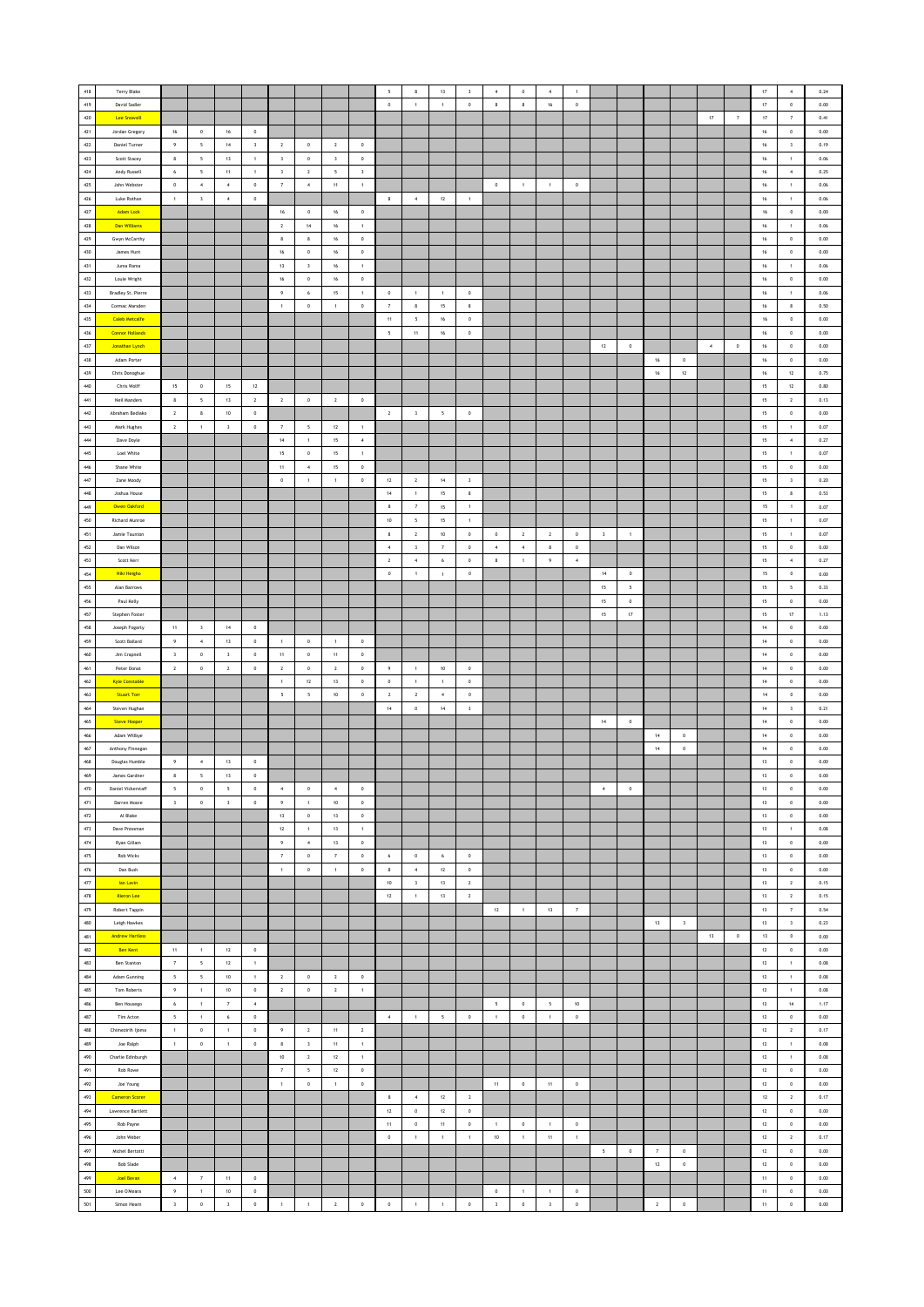| 502         | Geoff Curd             | $\mathbf 2$             | $\,$ 0 $\,$              | $\,$ 2 $\,$              | $\,$ 0 $\,$             |                          |                         |                          |                | $\overline{9}$           | $\,$ 0 $\,$    | $\overline{9}$      | $\mathbb O$             |                |                |                |                  |                |         |                |                |        |         | $11\,$           | $\mathbf 0$              | 0.00     |
|-------------|------------------------|-------------------------|--------------------------|--------------------------|-------------------------|--------------------------|-------------------------|--------------------------|----------------|--------------------------|----------------|---------------------|-------------------------|----------------|----------------|----------------|------------------|----------------|---------|----------------|----------------|--------|---------|------------------|--------------------------|----------|
| 503         | Orlin Kolgu            | $\mathbb O$             | $\,$ 1 $\,$              | $\,$ 1 $\,$              | $\mathbb O$             |                          |                         |                          |                | $10\,$                   | $\mathbf 0$    | $10\,$              | $\mathbb O$             |                |                |                |                  |                |         |                |                |        |         | $11\,$           | $\,$ 0 $\,$              | $0.00\,$ |
|             |                        |                         |                          |                          |                         |                          |                         |                          |                |                          |                |                     |                         |                |                |                |                  |                |         |                |                |        |         |                  |                          |          |
| 504         | Andy McDonnell         |                         |                          |                          |                         | $10\,$                   | $\,$ 1 $\,$             | $11\,$                   | $\sqrt{3}$     |                          |                |                     |                         |                |                |                |                  |                |         |                |                |        |         | $11 -$           | $\,$ $\,$                | 0.27     |
| 505         | Chris McManus          |                         |                          |                          |                         | 11                       | $\circ$                 | 11                       | $\,$ 0 $\,$    |                          |                |                     |                         |                |                |                |                  |                |         |                |                |        |         | 11               | $\circ$                  | 0.00     |
| 506         | Emmanuel Adade         |                         |                          |                          |                         | 5                        | 6                       | 11                       | $\,$ 0 $\,$    |                          |                |                     |                         |                |                |                |                  |                |         |                |                |        |         | 11               | $\,$ 0 $\,$              | 0.00     |
| 507         | <b>Josh Ruddock</b>    |                         |                          |                          |                         | 11                       | $\,0\,$                 | $11\,$                   | $\,$ 0         |                          |                |                     |                         |                |                |                |                  |                |         |                |                |        |         | $11 -$           | $\,$ 0 $\,$              | 0.00     |
| 508         | Oliver Young           |                         |                          |                          |                         | $\boldsymbol{4}$         | $\scriptstyle\rm 7$     | $11\,$                   | $\,$ 0         |                          |                |                     |                         |                |                |                |                  |                |         |                |                |        |         | $11\,$           | $\,$ 0 $\,$              | $0.00\,$ |
|             |                        |                         |                          |                          |                         |                          |                         |                          |                |                          |                |                     |                         |                |                |                |                  |                |         |                |                |        |         |                  |                          |          |
| 509         | <b>Billy Carne</b>     |                         |                          |                          |                         | $\overline{\phantom{a}}$ | $\overline{\mathbf{3}}$ | $\bf8$                   | $\,$ 0         | $\overline{\mathbf{3}}$  | $\,$ 0         | $\sqrt{3}$          | $\,0\,$                 |                |                |                |                  |                |         |                |                |        |         | $11\,$           | $\,0\,$                  | 0.00     |
| 510         | Danny Ings             |                         |                          |                          |                         | $\overline{\mathbf{3}}$  | $\overline{1}$          | $\overline{4}$           | $\circ$        | $\overline{7}$           | $\circ$        | $\overline{7}$      | $\circ$                 |                |                |                |                  |                |         |                |                |        |         | 11               | $\overline{0}$           | 0.00     |
| 511         | Paul Hainsworth        |                         |                          |                          |                         | $\mathbf{1}$             | $\,$ 0 $\,$             | $\,$ 1 $\,$              | $\,$ 0         | $\scriptstyle{7}$        | $\mathsf 3$    | $10\,$              | $\,0\,$                 |                |                |                |                  |                |         |                |                |        |         | $11\,$           | $\,$ 0 $\,$              | 0.00     |
| 512         | <b>Arthur Day</b>      |                         |                          |                          |                         |                          |                         |                          |                | $\overline{\phantom{a}}$ | $\mathbf{6}$   | $11\,$              | $\overline{\mathbf{z}}$ |                |                |                |                  |                |         |                |                |        |         | $11\,$           | $\overline{2}$           | 0.18     |
| ${\bf 513}$ | <b>Corben Meredith</b> |                         |                          |                          |                         |                          |                         |                          |                | -9                       | $\sim$         | $13\,$              | 6                       |                |                |                |                  |                |         |                |                |        |         | 13               | 6                        | 0.46     |
| 514         | Danny O'Connor         |                         |                          |                          |                         |                          |                         |                          |                | $\overline{9}$           | $\overline{2}$ | 11                  | $\circ$                 |                |                |                |                  |                |         |                |                |        |         | 11               | $\circ$                  | 0.00     |
|             |                        |                         |                          |                          |                         |                          |                         |                          |                |                          |                |                     |                         |                |                |                |                  |                |         |                |                |        |         |                  |                          |          |
| 515         | Emmanuel Kabia         |                         |                          |                          |                         |                          |                         |                          |                | $\overline{9}$           | $\overline{2}$ | $11\,$              | $\,$ 0 $\,$             |                |                |                |                  |                |         |                |                |        |         | 11               | $\,$ 0 $\,$              | 0.00     |
| 516         | Neil Robinson          |                         |                          |                          |                         |                          |                         |                          |                | $11\,$                   | $\mathbf 0$    | $11\,$              | $\mathbf 0$             |                |                |                |                  |                |         |                |                |        |         | $11\,$           | $\,$ 0 $\,$              | $0.00\,$ |
| 517         | <b>Will Southgate</b>  |                         |                          |                          |                         |                          |                         |                          |                | 10                       | $\mathbf{1}$   | $11\,$              | $\,$ 0                  |                |                |                |                  |                |         |                |                |        |         | $11\,$           | $\,$ 0 $\,$              | 0.00     |
| 518         | Kelvin Malcolm         |                         |                          |                          |                         |                          |                         |                          |                |                          |                |                     |                         |                |                |                |                  | 11             | 5       |                |                |        |         | 11               | $\overline{\phantom{a}}$ | 0.45     |
| 519         | <b>Dennis Russell</b>  |                         |                          |                          |                         |                          |                         |                          |                |                          |                |                     |                         |                |                |                |                  |                |         | $11\,$         | $\sqrt{2}$     |        |         | $11\,$           | $\sqrt{2}$               | 0.18     |
| 520         | Rasmus Stokholm        |                         |                          |                          |                         |                          |                         |                          |                |                          |                |                     |                         |                |                |                |                  |                |         | $11\,$         | $\overline{4}$ |        |         | $11\,$           | $\,$ 4 $\,$              | 0.36     |
|             |                        |                         |                          |                          |                         |                          |                         |                          |                |                          |                |                     |                         |                |                |                |                  |                |         |                |                |        |         |                  |                          |          |
| 521         | Ray Carr               |                         |                          |                          |                         |                          |                         |                          |                |                          |                |                     |                         |                |                |                |                  |                |         | 11             | $\,0\,$        |        |         | $11 -$           | $\,0\,$                  | 0.00     |
| 522         | Greig English          | 10                      | $\circ$                  | 10                       | $\overline{\mathbf{3}}$ |                          |                         |                          |                |                          |                |                     |                         |                |                |                |                  |                |         |                |                |        |         | 10               | $\overline{\mathbf{3}}$  | 0.30     |
| 523         | Lee Coates             | $\bf8$                  | $\overline{2}$           | $10$                     | $\,$ 0                  |                          |                         |                          |                |                          |                |                     |                         |                |                |                |                  |                |         |                |                |        |         | $10\,$           | $\circ$                  | 0.00     |
| 524         | Oliver Dingli          | 8                       | $\mathbf{2}$             | $10\,$                   | $\scriptstyle\rm 7$     |                          |                         |                          |                |                          |                |                     |                         |                |                |                |                  |                |         |                |                |        |         | $10\,$           | $\scriptstyle\rm{7}$     | 0.70     |
| 525         | McDonald Mudyiwa       | 6                       | $\overline{2}$           | $\boldsymbol{8}$         | $\,0\,$                 | $\,0\,$                  | $\,$ 2 $\,$             | $\mathbf{2}$             | $\,$ 0         |                          |                |                     |                         |                |                |                |                  |                |         |                |                |        |         | $10\,$           | $\,0\,$                  | 0.00     |
| 526         | Adam Corrie            | $\overline{5}$          | $\mathbf 1$              | 6                        | $\circ$                 | $\overline{4}$           | $\mathbf{0}$            | $\overline{4}$           | $\circ$        |                          |                |                     |                         |                |                |                |                  |                |         |                |                |        |         | 10               | $\overline{0}$           | 0.00     |
| 527         |                        |                         |                          |                          |                         |                          |                         |                          |                |                          |                |                     |                         |                |                |                |                  |                |         |                |                |        |         |                  |                          |          |
|             | Rob Jelly              | $\mathbb O$             | $\,1\,$                  | $\,1\,$                  | $\,$ 0                  | $\,9\,$                  | $\,$ 0 $\,$             | $\,9\,$                  | $\,$ 0         |                          |                |                     |                         |                |                |                |                  |                |         |                |                |        |         | $10\,$           | $\,$ 0 $\,$              | 0.00     |
| 528         | <b>Russell Gosling</b> | $\,$ 1 $\,$             | $\mathbb O$              | $\,$ 1 $\,$              | $\mathbb O$             | 9                        | $\,$ 0 $\,$             | $\,9\,$                  | $\,$ 0         |                          |                |                     |                         |                |                |                |                  |                |         |                |                |        |         | $10\,$           | $\,$ 0                   | $0.00\,$ |
| 529         | <b>Ryan Bristow</b>    | $\,$ 1 $\,$             | $\,0\,$                  | $\,$ 1 $\,$              | $\,0\,$                 | $\sim$                   | $\,$ 0 $\,$             | $\overline{\phantom{a}}$ | $\,$ 0         | $\,$ 4 $\,$              | $\,$ 0         | $\,$ 4 $\,$         | $\,0\,$                 |                |                |                |                  |                |         |                |                |        |         | $10\,$           | $\,0\,$                  | 0.00     |
| 530         | Ben Ajayi              |                         |                          |                          |                         | 5                        | $\mathsf{s}$            | 10                       | $\overline{2}$ |                          |                |                     |                         |                |                |                |                  |                |         |                |                |        |         | 10               | $\overline{2}$           | 0.20     |
| 531         | Dave Wellman           |                         |                          |                          |                         | 10                       | $^{\circ}$              | 10                       | $\circ$        |                          |                |                     |                         |                |                |                |                  |                |         |                |                |        |         | 10 <sup>10</sup> | $\circ$                  | 0.00     |
| 532         | James Harcourt         |                         |                          |                          |                         | $\overline{\mathbf{3}}$  | $\overline{7}$          | $10\,$                   | $\,$ 0 $\,$    |                          |                |                     |                         |                |                |                |                  |                |         |                |                |        |         | $10\,$           | $\,$ 0 $\,$              | 0.00     |
|             |                        |                         |                          |                          |                         |                          |                         |                          |                |                          |                |                     |                         |                |                |                |                  |                |         |                |                |        |         |                  |                          |          |
| 533         | Rob Harris             |                         |                          |                          |                         | $10$                     | $\,$ 0                  | $10\,$                   | $\,$ 0         |                          |                |                     |                         |                |                |                |                  |                |         |                |                |        |         | $10\,$           | $\,$ 0 $\,$              | $0.00\,$ |
| 534         | Tony Hatton            |                         |                          |                          |                         | $\,0\,$                  | $\mathbf{1}$            | $\,$ 1                   | $\,$ 0         | $\bf8$                   | $\,$ 1 $\,$    | 9                   | $\,0\,$                 |                |                |                |                  |                |         |                |                |        |         | $10\,$           | $\,$ 0                   | 0.00     |
| 535         | Mark Lyons             |                         |                          |                          |                         | $\overline{1}$           | $\mathbf{0}$            | $\mathbf{1}$             | $\circ$        |                          |                |                     |                         |                |                |                |                  |                |         | $\overline{9}$ | $\,$ 0 $\,$    |        |         | 10               | $\circ$                  | 0.00     |
| 536         | <b>Callum Sowden</b>   |                         |                          |                          |                         |                          |                         |                          |                | $\,9\,$                  | $\,$ 1 $\,$    | 10                  | $\,$ 0 $\,$             |                |                |                |                  |                |         |                |                |        |         | $10\,$           | $\,$ 0                   | 0.00     |
| 537         | Jack McWilliams        |                         |                          |                          |                         |                          |                         |                          |                | $\boldsymbol{4}$         | $\epsilon$     | $10\,$              | $\mathbb O$             |                |                |                |                  |                |         |                |                |        |         | $10\,$           | $\,$ 0                   | $0.00\,$ |
| 538         |                        |                         |                          |                          |                         |                          |                         |                          |                |                          |                |                     |                         |                |                |                |                  |                |         |                |                |        |         |                  |                          |          |
|             | Chris Austin           |                         |                          |                          |                         |                          |                         |                          |                |                          |                |                     |                         | $10\,$         | $\,$ 0 $\,$    | $10\,$         | $\boldsymbol{4}$ |                |         |                |                |        |         | $10\,$           | $\,$ 4 $\,$              | 0.40     |
| 539         | Luke Jarvis            |                         |                          |                          |                         |                          |                         |                          |                |                          |                |                     |                         | $\overline{9}$ | $\sim$         | 10             | 1                |                |         |                |                |        |         | $10\,$           | $\mathbf{1}$             | 0.10     |
| 540         | Rob West               |                         |                          |                          |                         |                          |                         |                          |                |                          |                |                     |                         |                |                |                |                  | $\overline{1}$ | $\circ$ | $\cdot$        | $\,$ 0 $\,$    |        |         | $10\,$           | $\mathbb O$              | 0.00     |
| 541         | Kane Ward              |                         |                          |                          |                         |                          |                         |                          |                |                          |                |                     |                         |                |                |                |                  |                |         | $10\,$         | $\,$ 0         |        |         | $10\,$           | $\,$ 0 $\,$              | 0.00     |
| 542         | Lee Wren               |                         |                          |                          |                         |                          |                         |                          |                |                          |                |                     |                         |                |                |                |                  |                |         |                |                | $10\,$ | $\,0\,$ | $10\,$           | $\,0\,$                  | 0.00     |
| 543         | Alan Gredley           | $\overline{5}$          | $\sim$                   | $\overline{9}$           | $^{\circ}$              |                          |                         |                          |                |                          |                |                     |                         |                |                |                |                  |                |         |                |                |        |         | $\overline{9}$   | $\circ$                  | 0.00     |
|             | Marlon Stratford       | $\,9\,$                 | $\,$ 0 $\,$              | $\,$ 9                   | $\,$ 0                  |                          |                         |                          |                |                          |                |                     |                         |                |                |                |                  |                |         |                |                |        |         | $\,9\,$          | $\,$ 0                   | 0.00     |
|             |                        |                         |                          |                          |                         |                          |                         |                          |                |                          |                |                     |                         |                |                |                |                  |                |         |                |                |        |         |                  |                          |          |
| 544         |                        |                         |                          |                          |                         |                          |                         |                          |                |                          |                |                     |                         |                |                |                |                  |                |         |                |                |        |         |                  |                          |          |
| 545         | Will Clarke            | $\overline{\tau}$       | $\mathbf{2}$             | $\,9\,$                  | $\,0\,$                 |                          |                         |                          |                |                          |                |                     |                         |                |                |                |                  |                |         |                |                |        |         | $\,9\,$          | $\,$ 0 $\,$              | $0.00\,$ |
| 546         | Dan Brook              | $\scriptstyle\rm 7$     | $\mathbf 0$              | $\scriptstyle\rm 7$      | $\,0\,$                 | $\overline{2}$           | $\,$ 0 $\,$             | $\overline{2}$           | $\,$ 0         |                          |                |                     |                         |                |                |                |                  |                |         |                |                |        |         | 9                | $\,0\,$                  | 0.00     |
| 547         | O'Neill McDowall       | 6                       | $\mathbf{1}$             | 7                        | $^{\circ}$              | $\overline{2}$           | $\mathbf 0$             | $\overline{2}$           | $\circ$        |                          |                |                     |                         |                |                |                |                  |                |         |                |                |        |         | 9                | $\circ$                  | 0.00     |
| 548         | Ricky Brown            | $\scriptstyle{7}$       | $\mathbb O$              | $\scriptstyle{7}$        | $\,0\,$                 | 1                        | 1                       | $\overline{2}$           | $\,$ 0 $\,$    |                          |                |                     |                         |                |                |                |                  |                |         |                |                |        |         | $\,9\,$          | $\circ$                  | 0.00     |
|             | James Smith            |                         |                          |                          |                         |                          |                         |                          |                |                          | $\mathbf{1}$   | $\mathbf{1}$        |                         |                |                |                |                  |                |         |                |                |        |         |                  |                          |          |
| 549         |                        | $\mathsf3$              | $\mathbf{3}$             | $\bf 6$                  | $\mathbb O$             | $\mathbf{2}$             | $\,$ 0                  | $\,$ 2 $\,$              | $\,$ 0         | $\,$ 0                   |                |                     | $\mathbb O$             |                |                |                |                  |                |         |                |                |        |         | 9                | $\,$ 0 $\,$              | $0.00\,$ |
| 550         | Daniel Alexander       | $\overline{\mathbf{3}}$ | $\,1\,$                  | $\,$ 4 $\,$              | $\,$ 1 $\,$             | $\overline{\phantom{a}}$ | $\,$ 0                  | $\overline{\phantom{a}}$ | $\,$ 0         |                          |                |                     |                         |                |                |                |                  |                |         |                |                |        |         | $\overline{9}$   | $\,$ 1                   | 0.11     |
| 551         | <b>Daniel Gardner</b>  | $\circ$                 | $\overline{\mathbf{3}}$  | $\overline{\mathbf{3}}$  | $\circ$                 | $\overline{2}$           | $\mathbf{0}$            | $\overline{2}$           | $\circ$        | $\sim$                   | $\,$ 0 $\,$    | $\overline{4}$      | $\,$ 0                  |                |                |                |                  |                |         |                |                |        |         | $\overline{9}$   | $\circ$                  | 0.00     |
| 552         | Mark Fitzsimons        | $\sqrt{2}$              | $\mathbb O$              | $\overline{2}$           | $\,$ 0 $\,$             | $\boldsymbol{6}$         | $\,$ 1 $\,$             | $\scriptstyle\rm 7$      | $\,$ 0         |                          |                |                     |                         |                |                |                |                  |                |         |                |                |        |         | $\,$ 9           | $\,$ 0 $\,$              | 0.00     |
| 553         | David Butler           | $\circ$                 | $\overline{2}$           | $\overline{2}$           | $\,0\,$                 | $\mathbf 2$              | $\,$ 0                  | $\overline{2}$           | $\,0\,$        | $\overline{\mathbf{3}}$  | $\overline{2}$ | 5                   | $\overline{\mathbf{3}}$ |                |                |                |                  |                |         |                |                |        |         | 9                | $\overline{\mathbf{3}}$  | 0.33     |
| 554         | Steve Hammond          | $\,$ 0 $\,$             | $\overline{2}$           | $\overline{2}$           | $\,0\,$                 |                          |                         |                          |                | $\sim$                   | $\overline{2}$ | $\scriptstyle\rm 7$ | $\overline{2}$          |                |                |                |                  |                |         |                |                |        |         | $\,9$            | $\overline{2}$           | $0.22\,$ |
| 555         | Nick Lee               | $\mathbf{1}$            | $\mathbb O$              | $\,1$                    | $\mathbb O$             | $6\overline{6}$          | $\overline{2}$          | $\,$ 8                   | $\,$ 0 $\,$    |                          |                |                     |                         |                |                |                |                  |                |         |                |                |        |         | 9                | $\,$ 0 $\,$              | 0.00     |
|             | Nikki Taylor           | $\overline{1}$          | $\,$ 0 $\,$              |                          | $\overline{1}$          |                          |                         |                          |                | $\mathbf{8}$             |                | 8                   | $\overline{5}$          |                |                |                |                  |                |         |                |                |        |         | 9                | 6                        | 0.67     |
| 556         |                        |                         |                          | 1                        |                         |                          |                         |                          |                |                          | $\,$ 0 $\,$    |                     |                         |                |                |                |                  |                |         |                |                |        |         |                  |                          |          |
| 557         | Marcus Cassidy         |                         |                          |                          |                         | $\overline{\mathbf{3}}$  | 6                       | $\,9\,$                  | $\,$ 0 $\,$    |                          |                |                     |                         |                |                |                |                  |                |         |                |                |        |         | $\,9$            | $\mathbb O$              | 0.00     |
| 558         | Simon Adams            |                         |                          |                          |                         | $\epsilon$               | $\,$ 3                  | $\,9\,$                  | $\,$ 1 $\,$    |                          |                |                     |                         |                |                |                |                  |                |         |                |                |        |         | $\,9\,$          | $\,$ 1 $\,$              | 0.11     |
| 559         | Tom Cullinane          |                         |                          |                          |                         | $\,$ 6 $\,$              | $\,$ 3                  | $\,9\,$                  | $\,$ 1 $\,$    |                          |                |                     |                         |                |                |                |                  |                |         |                |                |        |         | 9                | $\,$ 1                   | 0.11     |
| 560         | James Abram            |                         |                          |                          |                         |                          |                         |                          |                | $\overline{7}$           | $\overline{2}$ | $\overline{9}$      | $\overline{1}$          |                |                |                |                  |                |         |                |                |        |         | $\overline{9}$   | $\overline{1}$           | 0.11     |
| 561         | Tom Cole               |                         |                          |                          |                         |                          |                         |                          |                | $6\phantom{.0}$          | $\,$ 2 $\,$    | $\bf8$              | $\,$ 0 $\,$             | $\,0\,$        | $\overline{1}$ | $\overline{1}$ | $\,$ 0 $\,$      |                |         |                |                |        |         | $\,$ 9 $\,$      | $\,$ 0 $\,$              | 0.00     |
| 562         | Adam Cook              |                         |                          |                          |                         |                          |                         |                          |                | $\overline{4}$           | $\mathbf{2}^-$ | $\,$ 6 $\,$         | $\mathbf 0$             | $\sqrt{2}$     | $\,$ 1 $\,$    | $\,$ $\,$      | $\,$ 0 $\,$      |                |         |                |                |        |         | $\,9\,$          | $\,$ 0                   | $0.00\,$ |
|             |                        |                         |                          |                          |                         |                          |                         |                          |                |                          |                |                     |                         |                |                |                |                  |                |         |                |                |        |         | 9                |                          | 0.00     |
| 563         | Antony Seymour         |                         |                          |                          |                         |                          |                         |                          |                |                          |                |                     |                         | $\,$ 8         | $\,$ 1 $\,$    | 9              | $\,$ 0 $\,$      |                |         |                |                |        |         |                  | $\,0\,$                  |          |
| 564         | Paul Shave             |                         |                          |                          |                         |                          |                         |                          |                |                          |                |                     |                         |                |                |                |                  | $\overline{9}$ | $-4$    |                |                |        |         | $\overline{9}$   | $\overline{4}$           | 0.44     |
| 565         | James Hunt             |                         |                          |                          |                         |                          |                         |                          |                |                          |                |                     |                         |                |                |                |                  |                |         | $\cdot$        | $\overline{2}$ |        |         | $\,9$            | $\overline{2}$           | 0.22     |
| 566         | Arron Wright           | $\overline{\tau}$       | $\,$ 1 $\,$              | $\,$ 8                   | $\mathbb O$             |                          |                         |                          |                |                          |                |                     |                         |                |                |                |                  |                |         |                |                |        |         | $\bf8$           | $\,$ 0 $\,$              | $0.00\,$ |
| 567         | Gary Lovatt            | $\bf{6}$                | $\overline{2}$           | $\boldsymbol{8}$         | $\,$ 0                  |                          |                         |                          |                |                          |                |                     |                         |                |                |                |                  |                |         |                |                |        |         | $\bf8$           | $\,$ 0                   | 0.00     |
| 568         | Joseph Heath           | 8                       | $^{\circ}$               | $\,$ 8                   | $\overline{1}$          |                          |                         |                          |                |                          |                |                     |                         |                |                |                |                  |                |         |                |                |        |         | 8                | $\overline{1}$           | 0.13     |
| 569         | Peter David            | $\,$ 8                  | $\mathbb O$              | $\,$ 8                   | $\,$ 1 $\,$             |                          |                         |                          |                |                          |                |                     |                         |                |                |                |                  |                |         |                |                |        |         | $\bf8$           | $\mathbf{1}$             | 0.13     |
|             |                        |                         |                          |                          |                         |                          |                         |                          |                |                          |                |                     |                         |                |                |                |                  |                |         |                |                |        |         |                  |                          |          |
| 570         | <b>Liam Griggs</b>     | $\sqrt{2}$              | $\overline{\phantom{a}}$ | $\scriptstyle\rm 7$      | $\,$ 1 $\,$             |                          |                         |                          |                |                          |                |                     |                         | $\,$ 1 $\,$    | $\,$ 0 $\,$    | $\,$ 1 $\,$    | $\,$ 0 $\,$      |                |         |                |                |        |         | $\bf8$           | $\,$ 1 $\,$              | 0.13     |
| 571         | Ben Trigg              | $5\overline{ }$         | 1                        | 6                        | $\,0\,$                 | $\overline{2}$           | $\,$ 0 $\,$             | $\overline{2}$           | $\,$ 0         |                          |                |                     |                         |                |                |                |                  |                |         |                |                |        |         | 8                | $\,0\,$                  | 0.00     |
| 572         | Dries De Coster        | $\overline{\mathbf{3}}$ | $\overline{2}$           | $\overline{\phantom{a}}$ | $^{\circ}$              | $\overline{2}$           | $\mathbf{1}$            | $\overline{\mathbf{3}}$  | $\overline{1}$ |                          |                |                     |                         |                |                |                |                  |                |         |                |                |        |         | $\mathbf{8}$     | $\overline{1}$           | 0.13     |
| 573         | Nathan Barclay         | $\,$ 1 $\,$             | $\overline{2}$           | $\mathsf 3$              | $\mathbb O$             | $\mathbf 1$              | $\mathbf 0$             | $\,$ 1 $\,$              | $\mathbf 0$    | $\overline{\mathbf{3}}$  | $\mathbf{1}$   | $\,$ 4 $\,$         | $\mathbb O$             |                |                |                |                  |                |         |                |                |        |         | $\bf8$           | $\circ$                  | 0.00     |
| 574         | Ricky Morley           | $\mathbf 0$             | $\mathbf{2}$             | $\mathbf{2}$             | $\mathbb O$             | $\,$ 1 $\,$              | $\sf s$                 | $\,$ 6 $\,$              | $\,$ 0         |                          |                |                     |                         |                |                |                |                  |                |         |                |                |        |         | $\bf8$           | $\,$ 0 $\,$              | $0.00\,$ |
|             |                        |                         |                          |                          |                         |                          |                         |                          |                |                          |                |                     |                         |                |                |                |                  |                |         |                |                |        |         |                  |                          |          |
| $575\,$     | Sam Abbott             | $\,$ 0                  | $\mathbf{2}$             | $\sqrt{2}$               | $\,0\,$                 | $\,$ 4 $\,$              | $\overline{2}$          | $\,$ 6 $\,$              | $\,$ 0         |                          |                |                     |                         |                |                |                |                  |                |         |                |                |        |         | $\bf8$           | $\,0\,$                  | 0.00     |
| 576         | Anthony Ward           |                         |                          |                          |                         | $\mathbf{8}$             | $\,$ 0                  | 8                        | $\,$ 0         |                          |                |                     |                         |                |                |                |                  |                |         |                |                |        |         | 8                | $\circ$                  | 0.00     |
| 577         | <b>Dave Staines</b>    |                         |                          |                          |                         | $\mathbf{8}$             | $\mathbf 0$             | $\mathbf{8}$             | $\,$ 0         |                          |                |                     |                         |                |                |                |                  |                |         |                |                |        |         | $\bf8$           | $\circ$                  | 0.00     |
| 578         | Klodien Meta           |                         |                          |                          |                         | $\overline{\mathbf{3}}$  | $\mathsf{s}$            | $\mathbf{8}$             | $\,$ 1 $\,$    |                          |                |                     |                         |                |                |                |                  |                |         |                |                |        |         | $\bf8$           | $\overline{1}$           | 0.13     |
| 579         | Leon Woods             |                         |                          |                          |                         | $\bf8$                   | $\,$ 0 $\,$             | $\bf8$                   | $\,$ 0         |                          |                |                     |                         |                |                |                |                  |                |         |                |                |        |         | $\bf8$           | $\,$ 0 $\,$              | $0.00\,$ |
| 580         |                        |                         |                          |                          |                         |                          |                         |                          |                |                          |                |                     |                         |                |                |                |                  |                |         |                |                |        |         |                  |                          |          |
|             | Richard Brown          |                         |                          |                          |                         | $\overline{\phantom{a}}$ | $\mathbf{3}$            | 8                        | $\,$ 0 $\,$    |                          |                |                     |                         |                |                |                |                  |                |         |                |                |        |         | 8                | $\,0\,$                  | 0.00     |
| 581         | Sam McCarthy           |                         |                          |                          |                         | $\mathbf{8}$             | $\circ$                 | 8                        | $\mathbf{2}$   |                          |                |                     |                         |                |                |                |                  |                |         |                |                |        |         | $\mathbf{8}$     | $\overline{2}$           | 0.25     |
| 582         | Sean Witham            |                         |                          |                          |                         | $\boldsymbol{4}$         | $\sim$                  | $\,$ 8 $\,$              | $\,$ 0 $\,$    |                          |                |                     |                         |                |                |                |                  |                |         |                |                |        |         | $\,$ 8 $\,$      | $\mathbb O$              | 0.00     |
| 583         | Dominic Berner         |                         |                          |                          |                         | $\mathbf{2}$             | $\,$ 0 $\,$             | $\,$ 2 $\,$              | $\,$ 0         | 6                        | $\mathbf 0$    | $\,$ 6 $\,$         | $\,$ 3                  |                |                |                |                  |                |         |                |                |        |         | $\bf8$           | $\,$ 3                   | 0.38     |
| 584         | Scott Hepinstall       |                         |                          |                          |                         | $\,$ 1 $\,$              | $\,$ 1 $\,$             | $\mathbf{2}$             | $\,$ 0         | 5                        | $\,$ 1 $\,$    | $\boldsymbol{6}$    | $\,$ 0                  |                |                |                |                  |                |         |                |                |        |         | 8                | $\,0\,$                  | 0.00     |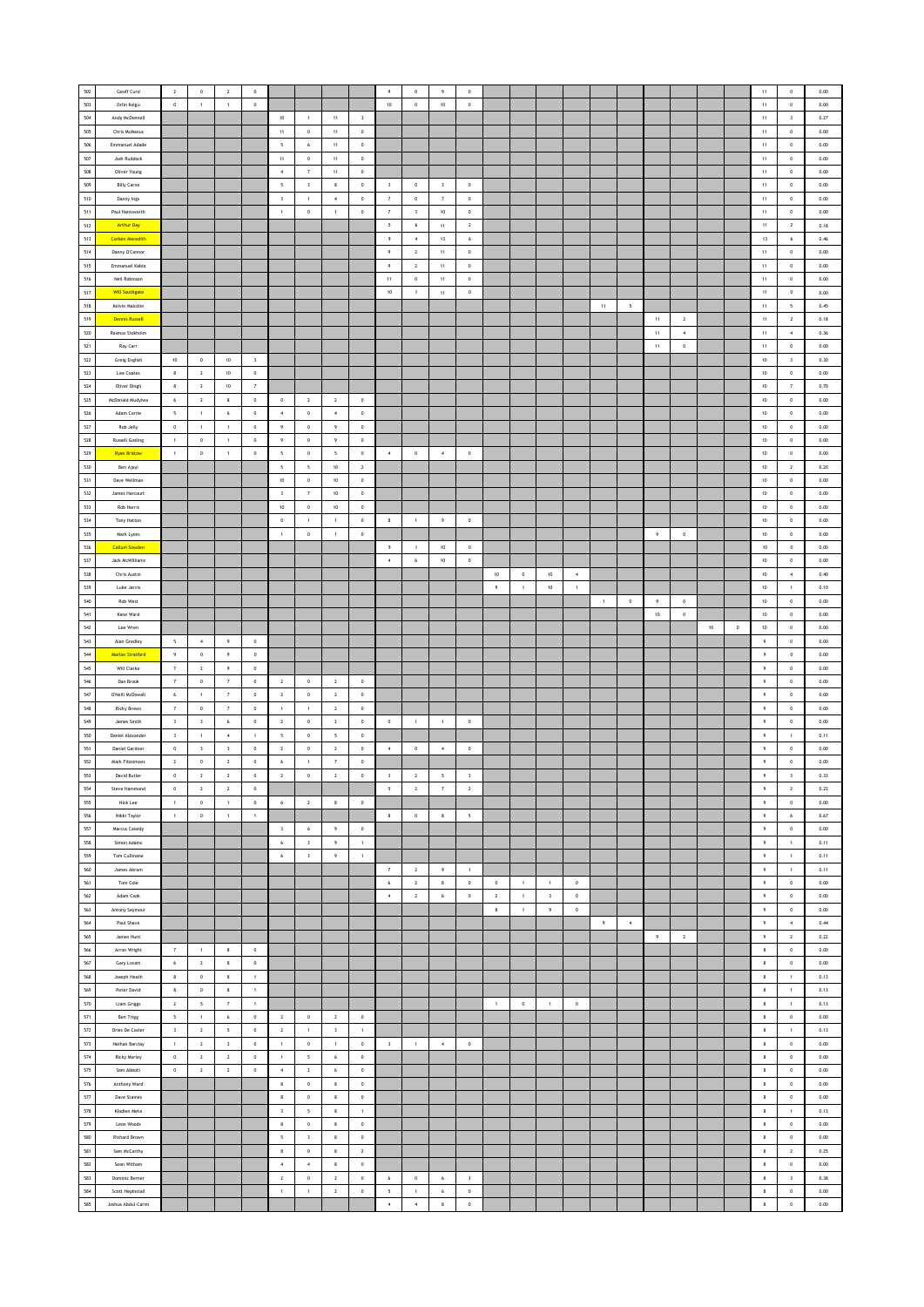| 586     | Mark Wooder                      |                          |                         |                          |                          |                         |                         |                          |                |                         | $\mathbf{2}$            | $\sqrt{3}$               | $\mathbb O$    | $\mathsf 3$         | $\,$ 2 $\,$             | $\sqrt{2}$          | $\,$ 2 $\,$             |                      |                         |                         |                |                |             | $\bf8$                   | $\,$ 2 $\,$             | 0.25     |
|---------|----------------------------------|--------------------------|-------------------------|--------------------------|--------------------------|-------------------------|-------------------------|--------------------------|----------------|-------------------------|-------------------------|--------------------------|----------------|---------------------|-------------------------|---------------------|-------------------------|----------------------|-------------------------|-------------------------|----------------|----------------|-------------|--------------------------|-------------------------|----------|
| 587     | Steve Judd                       |                          |                         |                          |                          |                         |                         |                          |                | $\,$ 1 $\,$             | $\mathbb O$             | $\,$ 1 $\,$              | $\,0\,$        |                     |                         |                     |                         | $\scriptstyle\rm 7$  | $\,$ 1 $\,$             |                         |                |                |             | 8                        | $\overline{1}$          | 0.13     |
| 588     | Matt Burls                       |                          |                         |                          |                          |                         |                         |                          |                |                         |                         |                          |                | $\overline{2}$      | $\circ$                 | $\overline{2}$      | $\circ$                 |                      |                         | 6                       | $\,$ 0 $\,$    |                |             | 8                        | $\circ$                 | 0.00     |
| 589     | <b>David Gerchen</b>             |                          |                         |                          |                          |                         |                         |                          |                |                         |                         |                          |                |                     |                         |                     |                         | $\boldsymbol{8}$     | 11                      |                         |                |                |             | 8                        | 11                      | 1.38     |
|         |                                  |                          |                         |                          |                          |                         |                         |                          |                |                         |                         |                          |                |                     |                         |                     |                         |                      |                         |                         |                |                |             |                          |                         |          |
| 590     | <b>Roy Miller</b>                |                          |                         |                          |                          |                         |                         |                          |                |                         |                         |                          |                |                     |                         |                     |                         |                      |                         | $\boldsymbol{8}$        | $\,0\,$        |                |             | 8                        | $\,$ 0                  | 0.00     |
| 591     | Tony Perry                       |                          |                         |                          |                          |                         |                         |                          |                |                         |                         |                          |                |                     |                         |                     |                         |                      |                         |                         |                | $\bf8$         | $\mathbb O$ | $\bf8$                   | $\,$ 0                  | 0.00     |
| 592     | <b>Bill Bailey</b>               | $\,$ 6 $\,$              | $\,$ 1 $\,$             | $\overline{7}$           | $\,0\,$                  |                         |                         |                          |                |                         |                         |                          |                |                     |                         |                     |                         |                      |                         |                         |                |                |             | $\scriptstyle\rm 7$      | $\,$ 0                  | $0.00\,$ |
| 593     | <b>Billy Edwards</b>             | $\tau$                   | $\circ$                 | $\tau$                   | $\overline{1}$           |                         |                         |                          |                |                         |                         |                          |                |                     |                         |                     |                         |                      |                         |                         |                |                |             | $\scriptstyle\rm 7$      | $\overline{1}$          | 0.14     |
| 594     | <b>Bradley Keen</b>              | $\overline{\mathbf{3}}$  | $\,$ 4 $\,$             | $\scriptstyle{7}$        | $\,$ 0 $\,$              |                         |                         |                          |                |                         |                         |                          |                |                     |                         |                     |                         |                      |                         |                         |                |                |             | $\scriptstyle\rm 7$      | $\mathbf 0$             | 0.00     |
| 595     | Colum Macormack                  | $\,$ 6 $\,$              | $\,$ 1 $\,$             | $\scriptstyle\rm 7$      | $\,$ 1 $\,$              |                         |                         |                          |                |                         |                         |                          |                |                     |                         |                     |                         |                      |                         |                         |                |                |             | $\scriptstyle\rm 7$      | $\overline{1}$          | $0.14\,$ |
| 596     | Dan Gardner                      | $\,$ 6 $\,$              | $\,1\,$                 | $\tau$                   | $\,$ 0                   |                         |                         |                          |                |                         |                         |                          |                |                     |                         |                     |                         |                      |                         |                         |                |                |             | $\scriptstyle\rm 7$      | $\,$ 0 $\,$             | 0.00     |
| 597     | Jack Coombes                     | $\overline{\mathbf{3}}$  | $\sim$                  | 7                        | $\circ$                  |                         |                         |                          |                |                         |                         |                          |                |                     |                         |                     |                         |                      |                         |                         |                |                |             | 7                        | $\circ$                 | 0.00     |
| 598     | Nathan Fox                       | $\scriptstyle\rm 7$      | $\mathbb O$             | $\scriptstyle\rm 7$      | $\,0\,$                  |                         |                         |                          |                |                         |                         |                          |                |                     |                         |                     |                         |                      |                         |                         |                |                |             | $\scriptstyle\rm 7$      | $\,$ 0 $\,$             | 0.00     |
| 599     | Simon Blatchford                 | $\boldsymbol{6}$         | $\,$ 1 $\,$             | $\overline{\tau}$        | $\,$ 1 $\,$              |                         |                         |                          |                |                         |                         |                          |                |                     |                         |                     |                         |                      |                         |                         |                |                |             | $\overline{\tau}$        | $\,$ 1                  | 0.14     |
| $600\,$ | <b>Danny Magri</b>               | $\overline{\mathbf{3}}$  | $\,$ $\,$               | $\,$ 6 $\,$              | $\,$ 0 $\,$              | $\,$ 0 $\,$             | $\overline{1}$          | $\,$ 1                   | $\,0\,$        |                         |                         |                          |                |                     |                         |                     |                         |                      |                         |                         |                |                |             | $\scriptstyle\rm 7$      | $\,$ 0 $\,$             | 0.00     |
| 601     | Michael Dunthorne                | $\overline{4}$           | $\overline{2}$          | 6                        | $\circ$                  | $\overline{1}$          | $\circ$                 | $\blacksquare$           | $\circ$        |                         |                         |                          |                |                     |                         |                     |                         |                      |                         |                         |                |                |             | $\scriptstyle\rm 7$      | $\circ$                 | 0.00     |
| 602     | Tope Adedokun                    | $\,$ 0 $\,$              | $\,$ 5                  | $\overline{\phantom{a}}$ | $\,0\,$                  | $\,$ 0 $\,$             | $\,$ 2 $\,$             | $\overline{2}$           | $\,$ 0 $\,$    |                         |                         |                          |                |                     |                         |                     |                         |                      |                         |                         |                |                |             | $\scriptstyle\rm 7$      | $\,$ 0 $\,$             | 0.00     |
| 603     | David Grainger                   | $\overline{2}$           | $\mathbb O$             | $\sqrt{2}$               | $\mathbb O$              |                         |                         |                          |                | $\sqrt{2}$              | $\,$ 0 $\,$             | $\overline{\phantom{a}}$ | $\,0\,$        |                     |                         |                     |                         |                      |                         |                         |                |                |             | $\scriptstyle\rm 7$      | $\,$ 0 $\,$             | $0.00\,$ |
| 604     | Jamie Williams                   | $\,$ 1 $\,$              | $\,0\,$                 | $\,$ 1 $\,$              | $\,$ 0                   | $\bf 6$                 | $\,$ 0                  | $\,$ 6 $\,$              | $\,$ 6 $\,$    |                         |                         |                          |                |                     |                         |                     |                         |                      |                         |                         |                |                |             | $\scriptstyle\rm 7$      | $\epsilon$              | 0.86     |
| 605     | Angelo Costa                     |                          |                         |                          |                          | $\overline{4}$          | $\overline{\mathbf{3}}$ | 7                        | $\mathbf{1}$   |                         |                         |                          |                |                     |                         |                     |                         |                      |                         |                         |                |                |             | $\scriptstyle\rm 7$      | $\overline{1}$          | 0.14     |
| 606     |                                  |                          |                         |                          |                          |                         |                         |                          |                |                         |                         |                          |                |                     |                         |                     |                         |                      |                         |                         |                |                |             | $\scriptstyle\rm 7$      |                         | 0.29     |
|         | Christopher Prior                |                          |                         |                          |                          | $\boldsymbol{4}$        | $\overline{\mathbf{3}}$ | $\scriptstyle\rm 7$      | $\,$ 2 $\,$    |                         |                         |                          |                |                     |                         |                     |                         |                      |                         |                         |                |                |             |                          | $\overline{2}$          |          |
| 607     | Kevin Franklin                   |                          |                         |                          |                          | $\scriptstyle{7}$       | $\,$ 0 $\,$             | $\scriptstyle\rm 7$      | $\,$ 0 $\,$    |                         |                         |                          |                |                     |                         |                     |                         |                      |                         |                         |                |                |             | $\overline{\tau}$        | $\,$ 0                  | 0.00     |
| $608\,$ | Michael Cobbin                   |                          |                         |                          |                          | $\scriptstyle\rm 7$     | $\,$ 0                  | $\scriptstyle\rm 7$      | $\,$ 0         |                         |                         |                          |                |                     |                         |                     |                         |                      |                         |                         |                |                |             | $\tau$                   | $\,$ 0                  | $0.00\,$ |
| 609     | Patrick Donnelly                 |                          |                         |                          |                          | 6                       | $\mathbf{1}$            | $\overline{7}$           | $\overline{2}$ |                         |                         |                          |                |                     |                         |                     |                         |                      |                         |                         |                |                |             | $\scriptstyle\rm 7$      | $\overline{2}$          | 0.29     |
| 610     | Ryan Thorne                      |                          |                         |                          |                          | $\scriptstyle\rm 7$     | $\,$ 0 $\,$             | $\tau$                   | $\,$ 0 $\,$    |                         |                         |                          |                |                     |                         |                     |                         |                      |                         |                         |                |                |             | $\scriptstyle\rm 7$      | $\,$ 0 $\,$             | 0.00     |
| 611     | Srinand Yalamanchili             |                          |                         |                          |                          | 5                       | $\,$ 2 $\,$             | $\scriptstyle\rm 7$      | $\,$ 0 $\,$    |                         |                         |                          |                |                     |                         |                     |                         |                      |                         |                         |                |                |             | $\scriptstyle\rm 7$      | $\,$ 0                  | $0.00\,$ |
| 612     | Tommy Fitzgerald                 |                          |                         |                          |                          | $\,0\,$                 | $\scriptstyle\rm{7}$    | $\scriptstyle\rm 7$      | $\,$ 0 $\,$    |                         |                         |                          |                |                     |                         |                     |                         |                      |                         |                         |                |                |             | $\scriptstyle\rm 7$      | $\,$ 0 $\,$             | 0.00     |
| 613     | Robert Daborn                    |                          |                         |                          |                          | $\overline{1}$          | $\,$ 0                  | $\mathbf{1}$             | $\circ$        |                         |                         |                          |                |                     |                         |                     |                         | $\overline{1}$       | $\circ$                 | $\overline{\mathbf{3}}$ | $\,$ 0 $\,$    | $\overline{2}$ | $\circ$     | 7                        | $\circ$                 | 0.00     |
| 614     | Callum McGlinchey                |                          |                         |                          |                          |                         |                         |                          |                | $\,$ 4 $\,$             | $\overline{\mathbf{3}}$ | $\overline{7}$           | $\mathbf{1}$   |                     |                         |                     |                         |                      |                         |                         |                |                |             | $\scriptstyle\rm 7$      | $\mathbf{1}$            | 0.14     |
| 615     | Geoff Gannaway                   |                          |                         |                          |                          |                         |                         |                          |                | $\sqrt{2}$              | $\,$ 2 $\,$             | $\scriptstyle\rm 7$      | $\mathbf{1}$   |                     |                         |                     |                         |                      |                         |                         |                |                |             | $\scriptstyle\rm 7$      | $\mathbf{1}$            | 0.14     |
| 616     | Dave Hotson                      |                          |                         |                          |                          |                         |                         |                          |                | $\,$ 2 $\,$             | $\,$ 3                  | $\sqrt{5}$               | $\mathbb O$    | $\mathbf{2}$        | $\,$ 0 $\,$             | $\,$ 2 $\,$         | $\,$ 0 $\,$             |                      |                         |                         |                |                |             | $\overline{\tau}$        | $\,$ 0 $\,$             | 0.00     |
| 617     | Matthew Norris                   |                          |                         |                          |                          |                         |                         |                          |                |                         |                         |                          |                | $\scriptstyle\rm 7$ | $\,0\,$                 | $\scriptstyle\rm 7$ | $\,$ 1 $\,$             |                      |                         |                         |                |                |             | $\scriptstyle\rm 7$      | $\,$ 1 $\,$             | 0.14     |
| 618     | Paul Trew                        |                          |                         |                          |                          |                         |                         |                          |                |                         |                         |                          |                | $\overline{7}$      | $\circ$                 | $\overline{7}$      | $\overline{\mathbf{3}}$ |                      |                         |                         |                |                |             | $\overline{7}$           | $\overline{\mathbf{3}}$ | 0.43     |
| 619     | Simon Rowe                       |                          |                         |                          |                          |                         |                         |                          |                |                         |                         |                          |                | $\,$ 6 $\,$         | $\overline{1}$          | $\scriptstyle\rm 7$ | $\,$ 0 $\,$             |                      |                         |                         |                |                |             | $\scriptstyle\rm 7$      | $\,$ 0 $\,$             | 0.00     |
| 620     | Earl Baker                       |                          |                         |                          |                          |                         |                         |                          |                |                         |                         |                          |                |                     |                         |                     |                         | $\scriptstyle\rm{7}$ | $\,$ 0                  |                         |                |                |             | $\scriptstyle\rm 7$      | $\,$ 0                  | $0.00\,$ |
| 621     | lan Gray                         |                          |                         |                          |                          |                         |                         |                          |                |                         |                         |                          |                |                     |                         |                     |                         | $\scriptstyle\rm 7$  | $\overline{\mathbf{3}}$ |                         |                |                |             | $\scriptstyle\rm 7$      | $\overline{\mathbf{3}}$ | 0.43     |
| 622     | Wayne Lawrence                   |                          |                         |                          |                          |                         |                         |                          |                |                         |                         |                          |                |                     |                         |                     |                         |                      |                         | $\overline{7}$          | $\,$ 0 $\,$    |                |             | $\overline{7}$           | $\,$ 0 $\,$             | 0.00     |
| 623     | <b>Chartie Lovell</b>            | $\,$ 3                   | $\,$ $\,$               | $\boldsymbol{6}$         | $\,$ 0 $\,$              |                         |                         |                          |                |                         |                         |                          |                |                     |                         |                     |                         |                      |                         |                         |                |                |             | $\epsilon$               | $\,$ 0                  | 0.00     |
|         |                                  |                          |                         |                          |                          |                         |                         |                          |                |                         |                         |                          |                |                     |                         |                     |                         |                      |                         |                         |                |                |             |                          |                         |          |
| 624     | Daniel Gay                       | $\boldsymbol{6}$         | $\mathbb O$             | $\bf{6}$                 | $\,$ 1 $\,$              |                         |                         |                          |                |                         |                         |                          |                |                     |                         |                     |                         |                      |                         |                         |                |                |             | $\bf{6}$                 | $\,$ 1 $\,$             | 0.17     |
| $625\,$ | Matthew Thomas                   | $\,$ 4 $\,$              | $\overline{2}$          | $\boldsymbol{6}$         | $\,0\,$                  |                         |                         |                          |                |                         |                         |                          |                |                     |                         |                     |                         |                      |                         |                         |                |                |             | 6                        | $\,$ 0                  | 0.00     |
| 626     | Nigel Chambers                   | 6                        | $\mathbb O$             | 6                        | $\overline{\phantom{a}}$ |                         |                         |                          |                |                         |                         |                          |                |                     |                         |                     |                         |                      |                         |                         |                |                |             | 6                        | $\circ$                 | 0.00     |
| 627     | Simon Witney                     | $\overline{\mathbf{3}}$  | $\overline{\mathbf{3}}$ | $\,$ 6 $\,$              | $\,0\,$                  |                         |                         |                          |                |                         |                         |                          |                |                     |                         |                     |                         |                      |                         |                         |                |                |             | 6                        | $\,$ 0 $\,$             | 0.00     |
| 628     | <b>Daniel Stewart</b>            | $\overline{\mathbf{3}}$  | $\mathbf{2}$            | $\overline{\phantom{a}}$ | $\mathbb O$              |                         |                         |                          |                | $\,$ 0                  | $\,$ 1 $\,$             | $\,$ 1 $\,$              | $\,$ 0         |                     |                         |                     |                         |                      |                         |                         |                |                |             | 6                        | $\,$ 0                  | $0.00\,$ |
| 629     | David Gabriel                    | $\,$ 1 $\,$              | $\overline{2}$          | $\overline{\mathbf{3}}$  | $\,0\,$                  | $\sqrt{2}$              | $\,$ 0                  | $\overline{2}$           | $\,$ 0         |                         |                         |                          |                |                     |                         |                     |                         |                      |                         | $\,$ 1 $\,$             | $\,$ 0         |                |             | 6                        | $\mathbb O$             | 0.00     |
| 630     | Taylor Elsworth                  | $\overline{2}$           | $\mathbb O$             | $\overline{2}$           | $\circ$                  | $\overline{4}$          | $\,0\,$                 | $\sim$                   | $\,$ 0 $\,$    |                         |                         |                          |                |                     |                         |                     |                         |                      |                         |                         |                |                |             | $\boldsymbol{6}$         | $\circ$                 | 0.00     |
| 631     | Alex Curcio                      |                          |                         |                          |                          | $\,$ 0 $\,$             | $\boldsymbol{6}$        | 6                        | $\overline{1}$ |                         |                         |                          |                |                     |                         |                     |                         |                      |                         |                         |                |                |             | $\mathbf{6}$             | $\mathbf{1}$            | 0.17     |
| 632     | Chris Doe                        |                          |                         |                          |                          | 5                       | $\,$ 1 $\,$             | $\,$ 6 $\,$              | $\,$ 0 $\,$    |                         |                         |                          |                |                     |                         |                     |                         |                      |                         |                         |                |                |             | $\,$ 6 $\,$              | $\,$ 0 $\,$             | 0.00     |
| 633     | Guy van Ristel                   |                          |                         |                          |                          | $\,$ 4 $\,$             | $\overline{\mathbf{z}}$ | $\,$ 6                   | $\,$ 0         |                         |                         |                          |                |                     |                         |                     |                         |                      |                         |                         |                |                |             | 6                        | $\,$ 0                  | $0.00\,$ |
| 634     | Josh James                       |                          |                         |                          |                          | $\boldsymbol{6}$        | $\mathbf{0}$            | 6                        | $\mathbf 0$    |                         |                         |                          |                |                     |                         |                     |                         |                      |                         |                         |                |                |             | 6                        | $\circ$                 | 0.00     |
| 635     | Nathan Carrington                |                          |                         |                          |                          | $\epsilon$              | $\,$ 0 $\,$             | $\,$ 6 $\,$              | $\,$ 0 $\,$    |                         |                         |                          |                |                     |                         |                     |                         |                      |                         |                         |                |                |             | $\mathbf{6}$             | $\,$ 0 $\,$             | 0.00     |
| 636     | Neil Massett                     |                          |                         |                          |                          | $\,$ 1 $\,$             | 5                       | $\boldsymbol{6}$         | $\,$ 0 $\,$    |                         |                         |                          |                |                     |                         |                     |                         |                      |                         |                         |                |                |             | 6                        | $\,$ 0 $\,$             | 0.00     |
| 637     | Reg Agyeman                      |                          |                         |                          |                          | 6                       | $\,$ 0                  | $\,$ 6 $\,$              | $\,$ 0         |                         |                         |                          |                |                     |                         |                     |                         |                      |                         |                         |                |                |             | 6                        | $\,0\,$                 | 0.00     |
| 638     | <b>Stephan Martins</b>           |                          |                         |                          |                          | $\mathfrak o$           | $\sim$                  | $\sim$                   | $\circ$        | $\circ$                 | $\overline{2}$          | $\overline{2}$           | $\overline{1}$ |                     |                         |                     |                         |                      |                         |                         |                |                |             | 6                        | 1                       | 0.17     |
| 639     | <b>Harry Nichols</b>             |                          |                         |                          |                          |                         |                         |                          |                | $\overline{\mathbf{3}}$ | $\overline{\mathbf{3}}$ | 6                        | $\circ$        |                     |                         |                     |                         |                      |                         |                         |                |                |             | 6                        | $\,$ 0 $\,$             | 0.00     |
| 640     | Louie Day                        |                          |                         |                          |                          |                         |                         |                          |                | $\overline{4}$          | $\mathbf{2}$            | $\boldsymbol{6}$         | $\mathbb O$    |                     |                         |                     |                         |                      |                         |                         |                |                |             | 6                        | $\circ$                 | 0.00     |
| 641     | Richard Field                    |                          |                         |                          |                          |                         |                         |                          |                | $\,$ 4 $\,$             | $\mathbf{2}$            | $\,$ 6 $\,$              | $\mathbb O$    |                     |                         |                     |                         |                      |                         |                         |                |                |             | $\,$ 6 $\,$              | $\,$ 0 $\,$             | 0.00     |
| $642\,$ | Andrew Whichelo                  |                          |                         |                          |                          |                         |                         |                          |                |                         |                         |                          |                | $\,$ 6              | $\,$ 0                  | $\,$ 6 $\,$         | $\,$ 0                  |                      |                         |                         |                |                |             | 6                        | $\,$ 0                  | 0.00     |
| 643     | Simon Jupp                       |                          |                         |                          |                          |                         |                         |                          |                |                         |                         |                          |                | $\mathbf{3}$        | $\overline{\mathbf{3}}$ | 6                   | $\circ$                 |                      |                         |                         |                |                |             | 6                        | $\circ$                 | 0.00     |
| 644     | Jason Bates                      |                          |                         |                          |                          |                         |                         |                          |                |                         |                         |                          |                |                     |                         |                     |                         | 6                    | $\,$ 0 $\,$             |                         |                |                |             | $\boldsymbol{6}$         | $\mathbf 0$             | 0.00     |
| $645\,$ | Lee Hodges                       |                          |                         |                          |                          |                         |                         |                          |                |                         |                         |                          |                |                     |                         |                     |                         | $\,$ 6 $\,$          | $\,$ 0                  |                         |                |                |             | $\,$ 6 $\,$              | $\,$ 0                  | $0.00\,$ |
| 646     |                                  |                          |                         |                          |                          |                         |                         |                          |                |                         |                         |                          |                |                     |                         |                     |                         | $\overline{2}$       | $\,$ 0 $\,$             |                         | $\overline{2}$ |                |             | $\mathbf{6}$             | $\overline{2}$          | 0.33     |
| $647$   | Andrew Tomlinson<br>Colin Fisher |                          |                         |                          |                          |                         |                         |                          |                |                         |                         |                          |                |                     |                         |                     |                         |                      |                         | $\,$ 4 $\,$<br>6        | $\circ$        |                |             | 6                        | $\mathbb O$             | 0.00     |
|         |                                  |                          |                         |                          |                          |                         |                         |                          |                |                         |                         |                          |                |                     |                         |                     |                         |                      |                         |                         |                |                |             |                          |                         |          |
| 648     | James Butler                     |                          |                         |                          |                          |                         |                         |                          |                |                         |                         |                          |                |                     |                         |                     |                         |                      |                         | 6                       | $\,$ 0 $\,$    |                |             | $\boldsymbol{6}$         | $\circ$                 | 0.00     |
| 649     | Jerry Canty                      |                          |                         |                          |                          |                         |                         |                          |                |                         |                         |                          |                |                     |                         |                     |                         |                      |                         | $\,$ 6                  | $\,$ 1 $\,$    |                |             | $\,$ 6 $\,$              | $\,$ 1 $\,$             | 0.17     |
| 650     | Tony Mills                       |                          |                         |                          |                          |                         |                         |                          |                |                         |                         |                          |                |                     |                         |                     |                         |                      |                         | $\,$ 6                  | $\,$ 2 $\,$    |                |             | 6                        | $\overline{2}$          | 0.33     |
| 651     | <b>Charlie Heatley</b>           | $5\overline{5}$          | $\mathbb O$             | $5\overline{5}$          | $\sim$                   |                         |                         |                          |                |                         |                         |                          |                |                     |                         |                     |                         |                      |                         |                         |                |                |             | $\mathsf{s}$             | $\,$ 4 $\,$             | 0.80     |
| 652     | Dan Reid                         | $\overline{\phantom{a}}$ | $\mathbb O$             | $\overline{\phantom{a}}$ | $\,0\,$                  |                         |                         |                          |                |                         |                         |                          |                |                     |                         |                     |                         |                      |                         |                         |                |                |             | $\sqrt{5}$               | $\mathbf 0$             | 0.00     |
| 653     | Danny Carroll                    | $\sqrt{5}$               | $\mathbb O$             | $\sqrt{5}$               | $\,$ 1 $\,$              |                         |                         |                          |                |                         |                         |                          |                |                     |                         |                     |                         |                      |                         |                         |                |                |             | $\mathsf{s}$             | $\,$ 1 $\,$             | 0.20     |
| 654     | Elliot Thompson                  | $\,$ 1 $\,$              | $\sim$                  | $\overline{\phantom{a}}$ | $\,0\,$                  |                         |                         |                          |                |                         |                         |                          |                |                     |                         |                     |                         |                      |                         |                         |                |                |             | $\mathsf{s}$             | $\circ$                 | 0.00     |
| 655     | John McNair                      | $\overline{2}$           | $\overline{\mathbf{3}}$ | $5\overline{ }$          | 1                        |                         |                         |                          |                |                         |                         |                          |                |                     |                         |                     |                         |                      |                         |                         |                |                |             | $5^{\circ}$              | 1                       | 0.20     |
| 656     | <b>Jonathan Packer</b>           | $\overline{2}$           | $\overline{\mathbf{3}}$ | $\overline{\phantom{a}}$ | $\,$ 0 $\,$              |                         |                         |                          |                |                         |                         |                          |                |                     |                         |                     |                         |                      |                         |                         |                |                |             | $\mathsf{s}$             | $\circ$                 | 0.00     |
| 657     | Max Simeoni                      | $\sf s$                  | $\,$ 0 $\,$             | $\sf s$                  | $\mathbb O$              |                         |                         |                          |                |                         |                         |                          |                |                     |                         |                     |                         |                      |                         |                         |                |                |             | $\mathsf{s}$             | $\,$ 0 $\,$             | 0.00     |
| 658     | Nick Patow                       | $\overline{2}$           | $\overline{\mathbf{3}}$ | $\overline{\phantom{a}}$ | $\overline{2}$           |                         |                         |                          |                |                         |                         |                          |                |                     |                         |                     |                         |                      |                         |                         |                |                |             | $\overline{\phantom{a}}$ | $\overline{2}$          | 0.40     |
| 659     | Craig Hall                       | $\overline{2}$           | $\mathbf{1}$            | $\overline{\mathbf{3}}$  | $^{\circ}$               | $\overline{2}$          | $\circ$                 | $\overline{2}$           | $\overline{1}$ |                         |                         |                          |                |                     |                         |                     |                         |                      |                         |                         |                |                |             | 5                        | $\,$ 1 $\,$             | 0.20     |
| 660     | Terry Hibbett                    | $\mathbf{1}$             | $\mathbf 1$             | $\overline{2}$           | $\,0\,$                  | $\overline{2}$          | $\,$ 0 $\,$             | $\overline{2}$           | $\,$ 0 $\,$    | $\,$ 1 $\,$             | $\,$ 0 $\,$             | $\,$ 1 $\,$              | $\,0\,$        |                     |                         |                     |                         |                      |                         |                         |                |                |             | $\mathsf{s}$             | $\mathbf 0$             | 0.00     |
| 661     | Paul Brookes                     | $\,$ 1 $\,$              | $\mathbb O$             | $\,$ 1 $\,$              | $\mathbb O$              | $_{\rm 3}$              | $\,$ 1 $\,$             | $\,$ 4 $\,$              | $\,$ 0 $\,$    |                         |                         |                          |                |                     |                         |                     |                         |                      |                         |                         |                |                |             | $\mathsf{s}$             | $\,$ 0                  | $0.00\,$ |
| 662     | Reece Benmore                    | $\,$ 1 $\,$              | $\,$ 0 $\,$             | $\,$ 1 $\,$              | $\mathbb O$              | $\,$ $\,$               | $\,$ 1 $\,$             | $\,$ 4 $\,$              | $\,$ 0 $\,$    |                         |                         |                          |                |                     |                         |                     |                         |                      |                         |                         |                |                |             | $\,$ 5 $\,$              | $\,$ 0 $\,$             | $0.00\,$ |
| 663     | Robin England                    | $\,$ 1 $\,$              | $\,0\,$                 | $\,1\,$                  | $\,0\,$                  | $\,$ 4 $\,$             | $\,$ 0 $\,$             | $\sim$                   | $\,$ 0 $\,$    |                         |                         |                          |                |                     |                         |                     |                         |                      |                         |                         |                |                |             | $\mathsf{s}$             | $\circ$                 | 0.00     |
| 664     | William McKinlay                 | $\circ$                  | 1                       | 1                        | $\circ$                  | $\overline{2}$          | $\overline{2}$          | $\sim$                   | 1              |                         |                         |                          |                |                     |                         |                     |                         |                      |                         |                         |                |                |             | $5^{\circ}$              | 1                       | 0.20     |
| 665     | Ben Sanderson                    |                          |                         |                          |                          | $\mathsf{s}$            | $\mathbf 0$             | $5^{\circ}$              | $\,$ 0 $\,$    |                         |                         |                          |                |                     |                         |                     |                         |                      |                         |                         |                |                |             | $\mathsf{s}$             | $\circ$                 | 0.00     |
| 666     | Harry Farmer                     |                          |                         |                          |                          | $\,$ $\,$               | $\mathbf{2}$            | $\sqrt{2}$               | $\,$ 1 $\,$    |                         |                         |                          |                |                     |                         |                     |                         |                      |                         |                         |                |                |             | $\mathsf{s}$             | $\,$ 1 $\,$             | 0.20     |
|         |                                  |                          |                         |                          |                          |                         |                         |                          |                |                         |                         |                          |                |                     |                         |                     |                         |                      |                         |                         |                |                |             |                          |                         |          |
| 667     | John Warne                       |                          |                         |                          |                          | $\,$ 3                  | $\,$ 2 $\,$             | $\overline{\phantom{a}}$ | $\,$ 2 $\,$    |                         |                         |                          |                |                     |                         |                     |                         |                      |                         |                         |                |                |             | $\overline{\phantom{a}}$ | $\overline{2}$          | $0.40\,$ |
| 668     | Josh Page                        |                          |                         |                          |                          | $\overline{\mathbf{3}}$ | $\overline{2}$          | 5                        | $\circ$        |                         |                         |                          |                |                     |                         |                     |                         |                      |                         |                         |                |                |             | $\overline{\phantom{a}}$ | $\circ$                 | 0.00     |
| 669     | Justin Swash                     |                          |                         |                          |                          | $\mathsf{s}$            | $\mathbf 0$             | 5                        | $\mathbf 0$    |                         |                         |                          |                |                     |                         |                     |                         |                      |                         |                         |                |                |             | $\sf s$                  | $\mathbf 0$             | 0.00     |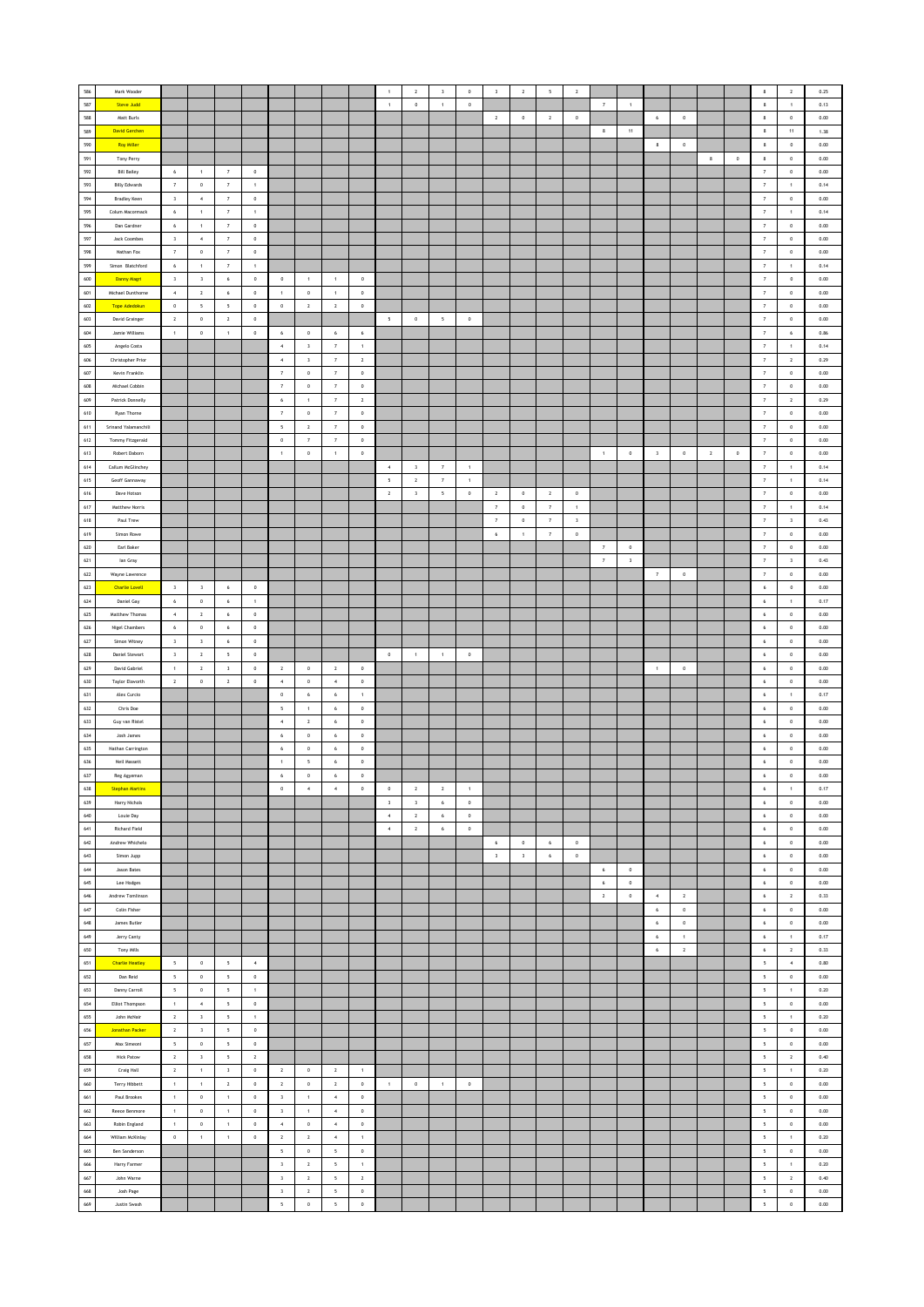| 670                   | Lewis Braybrook               |                               |                              |                         |                    | $\overline{\phantom{a}}$ | $\mathbf 0$                   | $\sqrt{2}$               | $\mathbf{1}$          |                          |                |                          |                |              |                |                         |             |                          |              |                          |              |                  |                | $\mathsf{s}$                | $\,$ 1 $\,$                      | 0.20         |
|-----------------------|-------------------------------|-------------------------------|------------------------------|-------------------------|--------------------|--------------------------|-------------------------------|--------------------------|-----------------------|--------------------------|----------------|--------------------------|----------------|--------------|----------------|-------------------------|-------------|--------------------------|--------------|--------------------------|--------------|------------------|----------------|-----------------------------|----------------------------------|--------------|
| 671                   | Neil Addington                |                               |                              |                         |                    | $\,$ 2                   | $_{\rm 3}$                    | $\overline{\phantom{a}}$ | $\,$ 1 $\,$           |                          |                |                          |                |              |                |                         |             |                          |              |                          |              |                  |                | $\mathsf{s}$                | $\,$ 1 $\,$                      | 0.20         |
| $672\,$               |                               |                               |                              |                         |                    | $\,0\,$                  | 5                             | $\sim$                   | $\,$ 0 $\,$           |                          |                |                          |                |              |                |                         |             |                          |              |                          |              |                  |                | $\mathsf{s}$                | $\,0\,$                          | 0.00         |
| 673                   | Stephen England               |                               |                              |                         |                    |                          |                               |                          |                       |                          |                |                          |                |              |                |                         |             |                          |              |                          |              |                  |                |                             |                                  |              |
|                       | David White                   |                               |                              |                         |                    | $\mathbb O$              | $\sim$                        | 4                        | $\overline{0}$        | $\overline{1}$           | $\circ$        | $\overline{1}$           | $\circ$        |              |                |                         |             |                          |              |                          |              |                  |                | 5                           | $\circ$                          | 0.00         |
| 674                   | Sean Kitchener                |                               |                              |                         |                    | $\overline{4}$           | $\circ$                       | $\sim$                   | $\,$ 0 $\,$           | $\mathbf{1}$             | $\,$ 0 $\,$    | $\overline{1}$           | $\circ$        |              |                |                         |             |                          |              |                          |              |                  |                | 5                           | $\,$ 0 $\,$                      | 0.00         |
| 675                   | Christopher Halfhide          |                               |                              |                         |                    | $\,$ 1 $\,$              | $\overline{2}$                | $\overline{\mathbf{3}}$  | $\bf{0}$              | $\,$ 2 $\,$              | $\,$ 0 $\,$    | $\overline{2}$           | $\overline{2}$ |              |                |                         |             |                          |              |                          |              |                  |                | $\mathsf{s}$                | $\overline{2}$                   | 0.40         |
| 676                   | Jonathan Freeman              |                               |                              |                         |                    | $\,$ 0                   | $\mathbf{1}$                  | $\,$ 1 $\,$              | $\mathbf 0$           | $\ddot{a}$               | $\mathbf 0$    | $\,$ 4 $\,$              | $\mathbf 1$    |              |                |                         |             |                          |              |                          |              |                  |                | $\sf s$                     | $\,$ 1                           | 0.20         |
| 677                   | <b>Finley Dedross</b>         |                               |                              |                         |                    |                          |                               |                          |                       | $\overline{\phantom{a}}$ | $\,0\,$        | $\overline{\phantom{a}}$ | $\,$ 0 $\,$    |              |                |                         |             |                          |              |                          |              |                  |                | $\overline{\phantom{a}}$    | $\,$ 0 $\,$                      | 0.00         |
| 678                   | Matt Weil                     |                               |                              |                         |                    |                          |                               |                          |                       | $\overline{\phantom{a}}$ | $\circ$        | $\overline{\phantom{a}}$ | $\pm$          |              |                |                         |             |                          |              |                          |              |                  |                | $\overline{\phantom{a}}$    | $\overline{1}$                   | 0.20         |
| 679                   | Samuel Rose                   |                               |                              |                         |                    |                          |                               |                          |                       | $\boldsymbol{4}$         | $\overline{1}$ | $\overline{\phantom{a}}$ | $\,$ 1 $\,$    |              |                |                         |             |                          |              |                          |              |                  |                | $\sf s$                     | $\,$ 1 $\,$                      | 0.20         |
| 680                   | Shane Byram                   |                               |                              |                         |                    |                          |                               |                          |                       | $\overline{1}$           | $\,$ 4 $\,$    | $\sqrt{5}$               | $\mathbb O$    |              |                |                         |             |                          |              |                          |              |                  |                | $\mathsf{s}$                | $\,$ 0                           | $0.00\,$     |
| 681                   | Anthony Emery                 |                               |                              |                         |                    |                          |                               |                          |                       | $\,$ 1                   | $\,$ 0         | $\,$ 1 $\,$              | $\,0\,$        |              |                |                         |             | $\overline{4}$           | $\,$ 0 $\,$  |                          |              |                  |                | $\mathsf{s}$                | $\,0\,$                          | 0.00         |
| 682                   | <b>Christopher Hutchinson</b> |                               |                              |                         |                    |                          |                               |                          |                       |                          |                |                          |                |              |                |                         |             | $5 -$                    | $\circ$      |                          |              |                  |                | $\mathsf{s}$                | $\,$ 0 $\,$                      | 0.00         |
|                       |                               |                               |                              |                         |                    |                          |                               |                          |                       |                          |                |                          |                |              |                |                         |             |                          |              |                          |              |                  |                |                             |                                  |              |
| 683                   | Colin O'Neil                  |                               |                              |                         |                    |                          |                               |                          |                       |                          |                |                          |                |              |                |                         |             | 5                        | $\,$ 0 $\,$  |                          |              |                  |                | $5\overline{ }$             | $\,$ 0 $\,$                      | 0.00         |
| 684                   | <b>James Dickie</b>           |                               |                              |                         |                    |                          |                               |                          |                       |                          |                |                          |                |              |                |                         |             | $\overline{\phantom{a}}$ | $\mathbf 0$  |                          |              |                  |                | 5                           | $\pmb{0}$                        | $0.00\,$     |
| 685                   | Matt Urch                     |                               |                              |                         |                    |                          |                               |                          |                       |                          |                |                          |                |              |                |                         |             | $\overline{\phantom{a}}$ | $\,$ 0 $\,$  |                          |              |                  |                | 5                           | $\,0\,$                          | 0.00         |
| 686                   | Steven Morritt                |                               |                              |                         |                    |                          |                               |                          |                       |                          |                |                          |                |              |                |                         |             | $\overline{\mathbf{3}}$  | $\circ$      |                          |              | $\overline{2}$   | $\circ$        | $\overline{\phantom{a}}$    | $\circ$                          | 0.00         |
| 687                   | Peter Tremble                 |                               |                              |                         |                    |                          |                               |                          |                       |                          |                |                          |                |              |                |                         |             |                          |              | $\,$ 5                   | $\,$ 1 $\,$  |                  |                | $\mathsf{s}$                | $\,$ 1 $\,$                      | 0.20         |
| 688                   | <b>Steven Connolly</b>        |                               |                              |                         |                    |                          |                               |                          |                       |                          |                |                          |                |              |                |                         |             |                          |              | $\overline{\phantom{a}}$ | $\,0\,$      |                  |                | 5                           | $\,$ 0                           | $0.00\,$     |
| 689                   | Wayne Golding                 |                               |                              |                         |                    |                          |                               |                          |                       |                          |                |                          |                |              |                |                         |             |                          |              | 5                        | $\mathbf{1}$ |                  |                | $\overline{\phantom{a}}$    | $\,$ 1 $\,$                      | $0.20\,$     |
| 690                   | Lee Goodwin                   |                               |                              |                         |                    |                          |                               |                          |                       |                          |                |                          |                |              |                |                         |             |                          |              |                          |              | $\overline{5}$   | $\circ$        | 5                           | $\circ$                          | 0.00         |
| 691                   | Peter Smith                   |                               |                              |                         |                    |                          |                               |                          |                       |                          |                |                          |                |              |                |                         |             |                          |              |                          |              | $\sqrt{2}$       | $\mathbb O$    | $\mathsf{s}$                | $\mathbb O$                      | 0.00         |
|                       |                               |                               |                              |                         |                    |                          |                               |                          |                       |                          |                |                          |                |              |                |                         |             |                          |              |                          |              |                  |                |                             |                                  |              |
| 692                   | Ales Nederost                 | $\,$ 4 $\,$                   | $\mathbf 0$                  | $\overline{4}$          | $\mathbb O$        |                          |                               |                          |                       |                          |                |                          |                |              |                |                         |             |                          |              |                          |              |                  |                | $\boldsymbol{4}$            | $\,$ 0 $\,$                      | $0.00\,$     |
| 693                   | <b>Brett Crouch</b>           | $\overline{2}$                | $\mathbf{2}$                 | $\,$ 4 $\,$             | $\,$ 1 $\,$        |                          |                               |                          |                       |                          |                |                          |                |              |                |                         |             |                          |              |                          |              |                  |                | $\,$ 4 $\,$                 | $\,$ 1                           | 0.25         |
| 694                   | Connor Hogan                  | $\overline{\mathbf{3}}$       | $\mathbf{1}$                 | $\overline{4}$          | $\,$ 0             |                          |                               |                          |                       |                          |                |                          |                |              |                |                         |             |                          |              |                          |              |                  |                | $\sim$                      | $\circ$                          | 0.00         |
| 695                   | James McLean                  | $\overline{1}$                | $\overline{\mathbf{3}}$      | $\sqrt{4}$              | $\,$ 0 $\,$        |                          |                               |                          |                       |                          |                |                          |                |              |                |                         |             |                          |              |                          |              |                  |                | $\boldsymbol{4}$            | $\,$ 0 $\,$                      | 0.00         |
| 696                   | Phil Dear                     | $\overline{\mathbf{3}}$       | $\,1\,$                      | $\,$ 4 $\,$             | $\mathbb O$        |                          |                               |                          |                       |                          |                |                          |                |              |                |                         |             |                          |              |                          |              |                  |                | $\,$ 4 $\,$                 | $\,$ 0 $\,$                      | $0.00\,$     |
| 697                   | <b>Sam Coombes</b>            | $\,$ 4 $\,$                   | $\bf 0$                      | $\,$ 4 $\,$             | $\,1\,$            |                          |                               |                          |                       |                          |                |                          |                |              |                |                         |             |                          |              |                          |              |                  |                | $\,$ 4 $\,$                 | $\,$ 1 $\,$                      | 0.25         |
| 698                   | <b>Vincent Clarke</b>         | $\mathbf{1}$                  | $\overline{\mathbf{3}}$      | $\sim$                  | $\overline{1}$     |                          |                               |                          |                       |                          |                |                          |                |              |                |                         |             |                          |              |                          |              |                  |                | $\sim$                      | $\overline{1}$                   | 0.25         |
| 699                   | Paul Humphries                | $\overline{\mathbf{3}}$       | $\circ$                      | $\overline{\mathbf{3}}$ | $^{\circ}$         | $\overline{1}$           | $\,$ 0                        | $\overline{1}$           | $\,$ 0 $\,$           |                          |                |                          |                |              |                |                         |             |                          |              |                          |              |                  |                | $\sim$                      | $\circ$                          | 0.00         |
| 700                   | Daniel Cunningham             | $\,$ 1 $\,$                   | $\,1\,$                      | $\sqrt{2}$              | $\mathbb O$        | $\,$ 1 $\,$              | $\mathbf{1}$                  | $\overline{2}$           | $\,$ 0 $\,$           |                          |                |                          |                |              |                |                         |             |                          |              |                          |              |                  |                | $\,$ 4 $\,$                 | $\,$ 0 $\,$                      | 0.00         |
| 701                   | Thomas Johnson                | $\,$ 1                        | $\,1\,$                      | $\mathbf{2}$            | $\mathbf 0$        | $\,$ 2                   | $\,$ 0 $\,$                   | $\,$ 2 $\,$              | $\mathbf 0$           |                          |                |                          |                |              |                |                         |             |                          |              |                          |              |                  |                | $\boldsymbol{4}$            | $\,$ 0 $\,$                      | $0.00\,$     |
| $702\,$               |                               |                               |                              | $\overline{1}$          |                    |                          |                               |                          |                       |                          |                |                          |                |              |                |                         |             |                          |              |                          |              |                  |                | $\boldsymbol{4}$            |                                  |              |
| 703                   | Adam Southern                 | $\,$ 1 $\,$<br>$\overline{1}$ | $\,0\,$<br>$\circ$           | $\overline{1}$          | $\,0\,$<br>$\circ$ | $\,$ 2                   | $\,$ 1 $\,$<br>$\overline{1}$ | $\,$ 3<br>$_{3}$         | $\,$ 0                |                          |                |                          |                |              |                |                         |             |                          |              |                          |              |                  |                | $\sim$                      | $\,0\,$                          | 0.00         |
|                       | Ryan McCarthy                 |                               |                              |                         |                    | $\sqrt{2}$               |                               |                          | $\overline{1}$        |                          |                |                          |                |              |                |                         |             |                          |              |                          |              |                  |                |                             | $\overline{1}$                   | 0.25         |
| $704\,$               | Neil Barker                   | $\,0\,$                       | $\mathbf{1}$                 | $\overline{1}$          | $\,$ 0 $\,$        |                          |                               |                          |                       | $\overline{1}$           | $\,$ 0 $\,$    | $\mathbf{1}$             | $\,0\,$        |              |                |                         |             | $\overline{2}$           | $\mathbf{1}$ |                          |              |                  |                | $\,$ 4 $\,$                 | $\mathbf{1}$                     | 0.25         |
| 705                   | <b>Daniel Rees</b>            |                               |                              |                         |                    | $\sqrt{4}$               | $\,$ 0 $\,$                   | $\,$ 4 $\,$              | $\,$ 0 $\,$           |                          |                |                          |                |              |                |                         |             |                          |              |                          |              |                  |                | $\,$ 4 $\,$                 | $\,$ 0 $\,$                      | $0.00\,$     |
| 706                   | Grace Love                    |                               |                              |                         |                    | $\sqrt{3}$               | $\,$ 1 $\,$                   | $\,$ 4 $\,$              | $\mathbf 0$           |                          |                |                          |                |              |                |                         |             |                          |              |                          |              |                  |                | $\,$ 4 $\,$                 | $\,0\,$                          | 0.00         |
| 707                   | Jack Panons                   |                               |                              |                         |                    | $\overline{4}$           | $\circ$                       | $\sim$                   | 1                     |                          |                |                          |                |              |                |                         |             |                          |              |                          |              |                  |                | $\sim$                      | $\mathbf{1}$                     | 0.25         |
| 708                   | Jed Searles                   |                               |                              |                         |                    | $\,$ $\,$                | $\mathbf{1}$                  | $\sim$                   | $\,$ 0 $\,$           |                          |                |                          |                |              |                |                         |             |                          |              |                          |              |                  |                | $\boldsymbol{4}$            | $\,$ 0 $\,$                      | 0.00         |
| 709                   | Liam Tolan                    |                               |                              |                         |                    | $\,$ 2                   | $\mathbf{2}$                  | $\,$ 4 $\,$              | $\,$ 1 $\,$           |                          |                |                          |                |              |                |                         |             |                          |              |                          |              |                  |                | $\bf{4}$                    | $\,$ 1                           | 0.25         |
| $710\,$               | Luke Hartigan                 |                               |                              |                         |                    | $\boldsymbol{4}$         | $\,$ 0 $\,$                   | $\sim$                   | $\,$ 0                |                          |                |                          |                |              |                |                         |             |                          |              |                          |              |                  |                | $\boldsymbol{4}$            | $\,0\,$                          | 0.00         |
| 711                   | Myles Braham                  |                               |                              |                         |                    | $\sim$                   | $\circ$                       | $\sim$                   | $\circ$               |                          |                |                          |                |              |                |                         |             |                          |              |                          |              |                  |                | $\sim$                      | $\circ$                          | 0.00         |
| 712                   | Nicholas Allen-Walrond        |                               |                              |                         |                    | $\,$ 2 $\,$              | $\,$ 2 $\,$                   | $\sqrt{4}$               | $\,$ 2 $\,$           |                          |                |                          |                |              |                |                         |             |                          |              |                          |              |                  |                | $\,$ 4 $\,$                 | $\sqrt{2}$                       | 0.50         |
| $713\,$               | Ross Cattell                  |                               |                              |                         |                    | $\overline{4}$           | $\,$ 0 $\,$                   | $\overline{4}$           | $\mathbf 0$           |                          |                |                          |                |              |                |                         |             |                          |              |                          |              |                  |                | $\boldsymbol{4}$            | $\,$ 0                           | $0.00\,$     |
| $714\,$               | Thomas Walmsley               |                               |                              |                         |                    | $\,$ 1 $\,$              | $\,$ 3 $\,$                   | $\sim$                   | $\,$ 0 $\,$           |                          |                |                          |                |              |                |                         |             |                          |              |                          |              |                  |                | $\,$ 4 $\,$                 | $\,0\,$                          | 0.00         |
| $715\,$               | Paul Edwards                  |                               |                              |                         |                    | $\overline{1}$           | $\overline{2}$                | $\overline{\mathbf{3}}$  | $\circ$               | $\overline{1}$           | $\overline{0}$ | $\overline{1}$           | $\overline{0}$ |              |                |                         |             |                          |              |                          |              |                  |                | $\sim$                      | $\circ$                          | 0.00         |
| 716                   | Jonathan Gray                 |                               |                              |                         |                    | $\,$ 0 $\,$              | $\,$ 2 $\,$                   | $\overline{2}$           | $\mathbf 0$           | $\,$ 0 $\,$              | $\overline{2}$ | $\overline{2}$           | $\circ$        |              |                |                         |             |                          |              |                          |              |                  |                | $\sim$                      | $\,$ 0 $\,$                      | 0.00         |
|                       |                               |                               |                              |                         |                    |                          |                               |                          |                       |                          |                |                          |                |              |                |                         |             |                          |              |                          |              |                  |                |                             |                                  |              |
| 717                   | Aaron Hawtree                 |                               |                              |                         |                    |                          |                               |                          |                       | $\mathbf{2}$             | $\mathbf{2}$   | $\,$ 4 $\,$              | $\mathbb O$    |              |                |                         |             |                          |              |                          |              |                  |                | $\,$ 4 $\,$                 | $\,$ 0 $\,$                      | $0.00\,$     |
| $718$                 | Andrew Bond                   |                               |                              |                         |                    |                          |                               |                          |                       | $\overline{4}$           | $\,$ 0         | $\overline{4}$           | $\,0\,$        |              |                |                         |             |                          |              |                          |              |                  |                | $\boldsymbol{4}$            | $\,0\,$                          | 0.00         |
| 719                   | Artie Marsden                 |                               |                              |                         |                    |                          |                               |                          |                       | $\overline{2}$           | $\overline{2}$ | $\overline{4}$           | $\circ$        |              |                |                         |             |                          |              |                          |              |                  |                | $\sim$                      | $\circ$                          | 0.00         |
| 720                   | Danny Davis                   |                               |                              |                         |                    |                          |                               |                          |                       | $\boldsymbol{4}$         | $\,$ 0 $\,$    | $\,$ 4 $\,$              | $\,1\,$        |              |                |                         |             |                          |              |                          |              |                  |                | $\,$ 4 $\,$                 | $\,$ 1 $\,$                      | 0.25         |
| I<br>721              | David Gatty                   |                               |                              |                         |                    |                          |                               |                          |                       | 4                        | $\mathbf 0$    | $\overline{4}$           | $\mathbb O$    |              |                |                         |             |                          |              |                          |              |                  |                | $\sim$                      | $\,$ 0 $\,$                      | 0.00         |
| $\scriptstyle\rm 722$ | Rob Holland                   |                               |                              |                         |                    |                          |                               |                          |                       | $\,$ 2 $\,$              | $\overline{2}$ | $\sim$                   | $\circ$        |              |                |                         |             |                          |              |                          |              |                  |                | $\sim$                      | $\,$ 0 $\,$                      | $0.00\,$     |
| $723\,$               | Dan Grennell                  |                               |                              |                         |                    |                          |                               |                          |                       | $\,$ 3                   | $\,$ 0 $\,$    | $\overline{\mathbf{3}}$  | $\bullet$      | 1            | $\mathbb O$    | 1                       | $\circ$     |                          |              |                          |              |                  |                | $\sim$                      | $\,$ 0 $\,$                      | 0.00         |
| 724                   | Ben Robbshaw                  |                               |                              |                         |                    |                          |                               |                          |                       | $\circ$                  | $\overline{1}$ | $\overline{1}$           | $\circ$        | $\mathbf{2}$ | $\overline{1}$ | $\overline{\mathbf{3}}$ | $\,$ 0 $\,$ |                          |              |                          |              |                  |                | $\sim$                      | $\circ$                          | 0.00         |
| $725\,$               | Andrew Campbell               |                               |                              |                         |                    |                          |                               |                          |                       | $\overline{1}$           | $\mathbf 0$    | 1                        | $\overline{2}$ |              |                |                         |             | $\overline{\mathbf{3}}$  | $\circ$      |                          |              |                  |                | $\sim$                      | $\overline{2}$                   | 0.50         |
| 726                   | David Gerchen                 |                               |                              |                         |                    |                          |                               |                          |                       |                          |                |                          |                |              |                |                         |             | $\boldsymbol{4}$         | $\epsilon$   |                          |              |                  |                | $\,$ 4 $\,$                 | $\epsilon$                       | 1.50         |
| $727\,$               |                               |                               |                              |                         |                    |                          |                               |                          |                       |                          |                |                          |                |              |                |                         |             |                          |              |                          |              |                  |                |                             |                                  |              |
|                       | Tim Boem                      |                               |                              |                         |                    |                          |                               |                          |                       |                          |                |                          |                |              |                |                         |             | $\boldsymbol{4}$         | $\,$ 0 $\,$  |                          |              |                  |                | $\,$ 4 $\,$                 | $\,0\,$                          | 0.00         |
| 728                   | Jonathan Grant                |                               |                              |                         |                    |                          |                               |                          |                       |                          |                |                          |                |              |                |                         |             | $\overline{\mathbf{3}}$  | $\circ$      | $\overline{1}$           | $\circ$      |                  |                | $\sim$                      | $\circ$                          | 0.00         |
| 729                   | John-Paul James               |                               |                              |                         |                    |                          |                               |                          |                       |                          |                |                          |                |              |                |                         |             |                          |              | $\,$ 4 $\,$              | $\,$ 1 $\,$  |                  |                | $\,$ 4 $\,$                 | $\,$ 1 $\,$                      | 0.25         |
| 730                   | Tony Finnegan                 |                               |                              |                         |                    |                          |                               |                          |                       |                          |                |                          |                |              |                |                         |             |                          |              | $\,$ 4 $\,$              | $\,$ 0       |                  |                | $\,$ 4 $\,$                 | $\,$ 0                           | $0.00\,$     |
| 731                   | Gary Bickles                  |                               |                              |                         |                    |                          |                               |                          |                       |                          |                |                          |                |              |                |                         |             |                          |              |                          |              | $\sim$           | $\overline{2}$ | $\sim$                      | $\overline{2}$                   | $0.50\,$     |
| 732                   | <b>Steven Perry</b>           |                               |                              |                         |                    |                          |                               |                          |                       |                          |                |                          |                |              |                |                         |             |                          |              |                          |              | $\boldsymbol{4}$ | $\,$ 0 $\,$    | $\boldsymbol{4}$            | $\,$ 0 $\,$                      | 0.00         |
| 733                   | ? Flynn                       | $\,$ 1 $\,$                   | $\mathbf{2}$                 | $\overline{\mathbf{3}}$ | $\,$ 0 $\,$        |                          |                               |                          |                       |                          |                |                          |                |              |                |                         |             |                          |              |                          |              |                  |                | $\,$ $\,$                   | $\,$ 0                           | $_{0.00}$    |
| 734                   |                               |                               | $\,1\,$                      | $\,$ 3                  | $\mathbf 0$        |                          |                               |                          |                       |                          |                |                          |                |              |                |                         |             |                          |              |                          |              |                  |                | $\mathbf{3}$                | $\,$ 0 $\,$                      | $0.00\,$     |
| $735\,$               | Ade Thompson                  | $\overline{2}$                |                              |                         |                    |                          |                               |                          |                       |                          |                |                          |                |              |                |                         |             |                          |              |                          |              |                  |                |                             | $\,$ 0                           | $0.00\,$     |
|                       | Dave Burgess                  | $\overline{\mathbf{3}}$       | $\,$ 0 $\,$                  | $\,$ 3                  | $\,0\,$            |                          |                               |                          |                       |                          |                |                          |                |              |                |                         |             |                          |              |                          |              |                  |                | $\,$ 3                      |                                  | 0.00         |
| 736                   | Dean Coates                   | $\overline{1}$                | $\overline{2}$               | $\overline{\mathbf{3}}$ | $\circ$            |                          |                               |                          |                       |                          |                |                          |                |              |                |                         |             |                          |              |                          |              |                  |                | $\overline{\mathbf{3}}$     | $\circ$                          |              |
| 737                   | Geoff Haeffner                | $\overline{1}$                | $\overline{2}$               | $\overline{\mathbf{3}}$ | $\,0\,$            |                          |                               |                          |                       |                          |                |                          |                |              |                |                         |             |                          |              |                          |              |                  |                | $\overline{\mathbf{3}}$     | $\,$ 0 $\,$                      | 0.00         |
|                       |                               |                               |                              |                         |                    |                          |                               |                          |                       |                          |                |                          |                |              |                |                         |             |                          |              |                          |              |                  |                |                             |                                  |              |
| $738\,$               | Hans Lutchmiah                | $\,0\,$                       | $\overline{\mathbf{3}}$      | $\,$ 3                  | $\mathbb O$        |                          |                               |                          |                       |                          |                |                          |                |              |                |                         |             |                          |              |                          |              |                  |                | $\mathbf{3}$                | $\,$ 0                           | $0.00\,$     |
| 739                   | lan Barney                    | $\overline{\mathbf{3}}$       | $\mathbf 0$                  | $\overline{\mathbf{3}}$ | $\,0\,$            |                          |                               |                          |                       |                          |                |                          |                |              |                |                         |             |                          |              |                          |              |                  |                | $\overline{\mathbf{3}}$     | $\,0\,$                          | 0.00         |
| 740                   | Kerry Clarke                  | $\overline{\mathbf{3}}$       | $\circ$                      | $\overline{\mathbf{3}}$ | $\circ$            |                          |                               |                          |                       |                          |                |                          |                |              |                |                         |             |                          |              |                          |              |                  |                | $\overline{\mathbf{3}}$     | $\,$ 0 $\,$                      | 0.00         |
| 741                   | Kieran English                | $\overline{\mathbf{3}}$       | $\mathbb O$                  | $\overline{\mathbf{3}}$ | $\,1\,$            |                          |                               |                          |                       |                          |                |                          |                |              |                |                         |             |                          |              |                          |              |                  |                | $\mathsf 3$                 | $\overline{1}$                   | 0.33         |
| $742\,$               | Matt Heffron                  | $\,$ 1 $\,$                   | $\mathbf{2}$                 | $\,$ 3                  | $\mathbb O$        |                          |                               |                          |                       |                          |                |                          |                |              |                |                         |             |                          |              |                          |              |                  |                | $\,$ 3                      | $\,$ 0                           | $0.00\,$     |
| 743                   | Mickey Toomey                 | $\overline{\mathbf{3}}$       | $\,0\,$                      | $\overline{\mathbf{3}}$ | $\,0\,$            |                          |                               |                          |                       |                          |                |                          |                |              |                |                         |             |                          |              |                          |              |                  |                | $\overline{\mathbf{3}}$     | $\,$ 0                           | 0.00         |
| 744                   | Nick Pegg                     | $\overline{2}$                | $\mathbf{1}$                 | $\overline{\mathbf{3}}$ | $\circ$            |                          |                               |                          |                       |                          |                |                          |                |              |                |                         |             |                          |              |                          |              |                  |                | $\overline{\mathbf{3}}$     | $\circ$                          | 0.00         |
| 745                   | <b>Robbie Farrell</b>         | $\overline{\mathbf{3}}$       | $\mathbf 0$                  | $\overline{\mathbf{3}}$ | $\,$ 2 $\,$        |                          |                               |                          |                       |                          |                |                          |                |              |                |                         |             |                          |              |                          |              |                  |                | $\,$ $\,$                   | $\,$ 2 $\,$                      | 0.67         |
| 746                   | Sam Hesketh                   | $\overline{\mathbf{3}}$       | $\mathbb O$                  | $\overline{\mathbf{3}}$ | $\,0\,$            |                          |                               |                          |                       |                          |                |                          |                |              |                |                         |             |                          |              |                          |              |                  |                | $\overline{\mathbf{3}}$     | $\,$ 0 $\,$                      | 0.00         |
| $747\,$               | <b>Tommy Sykes</b>            | $\overline{\mathbf{3}}$       | $\,$ 0 $\,$                  | $\,$ 3                  | $\,$ 0             |                          |                               |                          |                       |                          |                |                          |                |              |                |                         |             |                          |              |                          |              |                  |                | $_{3}$                      | $\,$ 0                           | $0.00\,$     |
|                       |                               |                               |                              |                         |                    |                          |                               |                          |                       |                          |                |                          |                |              |                |                         |             |                          |              |                          |              |                  |                |                             |                                  |              |
| 748                   | Philip Wright                 | $\,$ 0 $\,$<br>$\mathbf{1}$   | $\mathbf{2}$<br>$\mathbf{1}$ | $\overline{2}$          | $\,0\,$            | $\,$ 1 $\,$              | $\,$ 0 $\,$<br>$\overline{1}$ | $\sim$<br>$\overline{1}$ | $\,$ 0 $\,$           |                          |                |                          |                |              |                |                         |             |                          |              |                          |              |                  |                | $\overline{\mathbf{3}}$     | $\,$ 0                           | 0.00         |
| 749                   | William Cox                   |                               |                              | $\overline{2}$          | $\,$ 0 $\,$        | $\circ$                  |                               |                          | $\mathbb O$           |                          |                |                          |                |              |                |                         |             |                          |              |                          |              |                  |                | $\,$ $\,$                   | $\,$ 0 $\,$                      | 0.00         |
| 750                   | Dhothar Jasdip                | $\,0\,$                       | $\mathbf{1}$                 | $\mathbf{1}$            | $\mathbb O$        | $\overline{1}$           | $\mathbf{1}$                  | $\overline{2}$           | $\mathbf 0$           |                          |                |                          |                |              |                |                         |             |                          |              |                          |              |                  |                | $\overline{\mathbf{3}}$     | $\,$ 0 $\,$                      | 0.00         |
| 751                   | Joe Hall                      | $\mathbb O$                   | $\,1\,$                      | $\,$ 1 $\,$             | $\mathbf 0$        | $\,$ 2                   | $\,$ 0 $\,$                   | $\,$ 2 $\,$              | $\mathbf 0$           |                          |                |                          |                |              |                |                         |             |                          |              |                          |              |                  |                | $\,$ 3                      | $\mathbf 0$                      | $0.00\,$     |
| $752\,$<br>753        | Scott Harber<br>Ali Mohamed   | $\,$ 1 $\,$                   | $\,0\,$                      | $\,$ 1 $\,$             | $\,$ 1 $\,$        | $\,$ 1<br>$\,$ $\,$      | $\,$ 1<br>$\mathbf 0$         | $\overline{2}$<br>$_{3}$ | $\,$ 0<br>$\,$ 4 $\,$ |                          |                |                          |                |              |                |                         |             |                          |              |                          |              |                  |                | $\mathsf 3$<br>$\mathbf{3}$ | $\mathbf{1}$<br>$\boldsymbol{4}$ | 0.33<br>1.33 |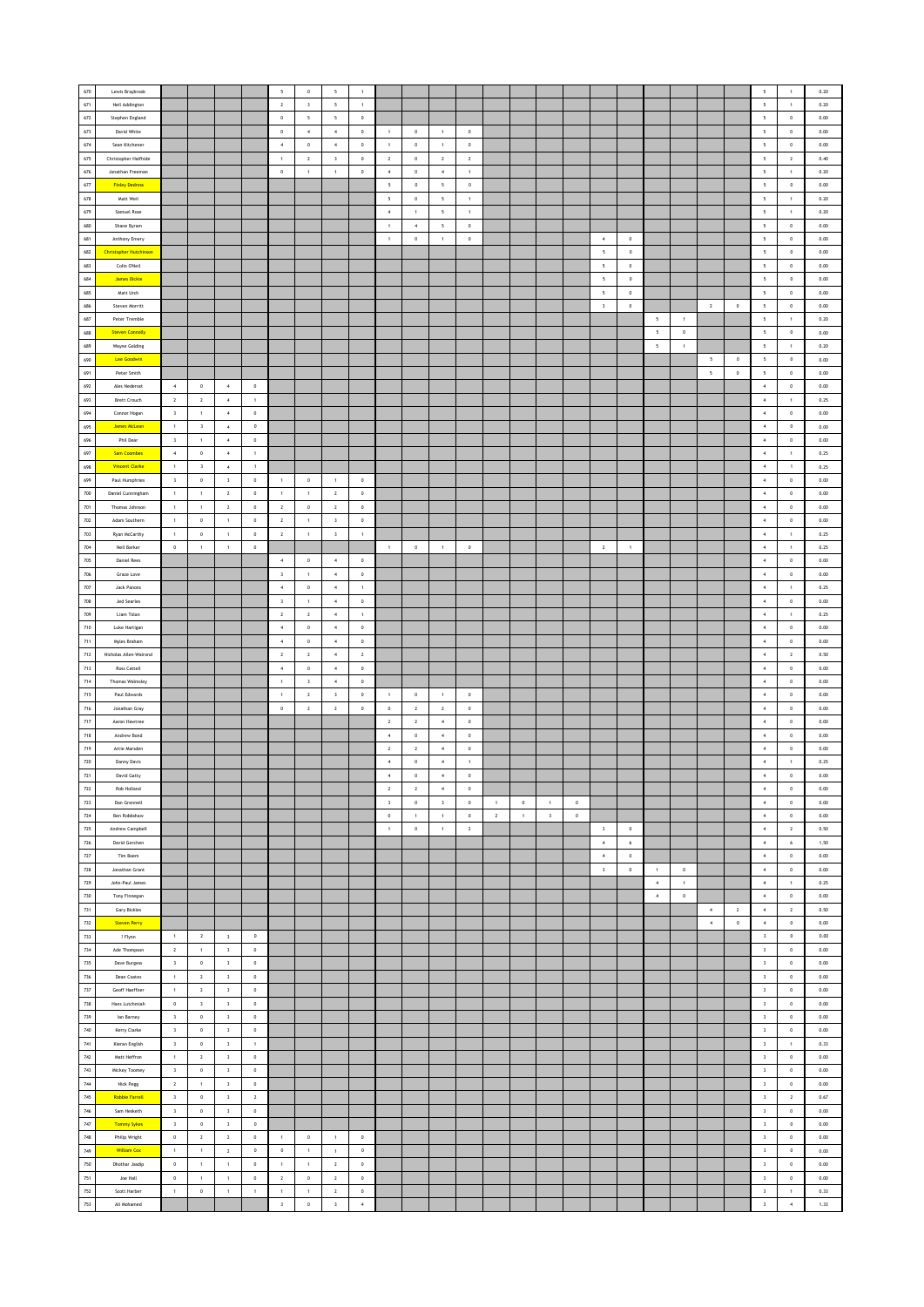|         | Ben Bedford               |                |                |                         |              | $\overline{2}$          | $\mathbf{1}$            | $\overline{\mathbf{3}}$ | $\overline{2}$ |                         |                |                         |                |                         |                |                         |             |                         |              |                         |                |                         |             | $\overline{\mathbf{3}}$ |                | 0.67 |
|---------|---------------------------|----------------|----------------|-------------------------|--------------|-------------------------|-------------------------|-------------------------|----------------|-------------------------|----------------|-------------------------|----------------|-------------------------|----------------|-------------------------|-------------|-------------------------|--------------|-------------------------|----------------|-------------------------|-------------|-------------------------|----------------|------|
| 754     |                           |                |                |                         |              |                         |                         |                         |                |                         |                |                         |                |                         |                |                         |             |                         |              |                         |                |                         |             |                         | $\overline{2}$ |      |
| 755     | Charlie Stevenson         |                |                |                         |              | $\overline{1}$          | $\,$ 2 $\,$             | $\,$ $\,$               | $\,$ 0 $\,$    |                         |                |                         |                |                         |                |                         |             |                         |              |                         |                |                         |             | $\overline{\mathbf{3}}$ | $\,$ 0 $\,$    | 0.00 |
| 756     | Deon Thwala               |                |                |                         |              | $\,$ 2                  | $\,$ 1 $\,$             | $\,$ 3                  | $\,$ 1 $\,$    |                         |                |                         |                |                         |                |                         |             |                         |              |                         |                |                         |             | $\mathbf{3}$            | $\,$ 1 $\,$    | 0.33 |
| $757\,$ | Harry Barham              |                |                |                         |              | $\,$ 3                  | $\,$ 0                  | $\overline{\mathbf{3}}$ | $\,$ 0 $\,$    |                         |                |                         |                |                         |                |                         |             |                         |              |                         |                |                         |             | $\overline{\mathbf{3}}$ | $\,$ 0 $\,$    | 0.00 |
| 758     | Jack Bruce                |                |                |                         |              | $\overline{\mathbf{3}}$ | $\,0\,$                 | $\overline{\mathbf{3}}$ | $\circ$        |                         |                |                         |                |                         |                |                         |             |                         |              |                         |                |                         |             | $\overline{\mathbf{3}}$ | $\circ$        | 0.00 |
| 759     | Klein Curley              |                |                |                         |              | $\circ$                 | $\overline{\mathbf{3}}$ | $\overline{\mathbf{3}}$ | $\,$ 0 $\,$    |                         |                |                         |                |                         |                |                         |             |                         |              |                         |                |                         |             | $\overline{\mathbf{3}}$ | $\circ$        | 0.00 |
| 760     | Mitchell Hunt             |                |                |                         |              | $\,$ 0 $\,$             | $\overline{\mathbf{3}}$ | $\overline{\mathbf{3}}$ | $\,$ 0 $\,$    |                         |                |                         |                |                         |                |                         |             |                         |              |                         |                |                         |             | $\overline{\mathbf{3}}$ | $\,$ 0 $\,$    | 0.00 |
|         |                           |                |                |                         |              |                         |                         |                         |                |                         |                |                         |                |                         |                |                         |             |                         |              |                         |                |                         |             |                         |                |      |
| $761\,$ | Rakeem Dixon              |                |                |                         |              | $\,$ 3                  | $\,$ 0 $\,$             | $\,$ 3                  | $\,$ 0 $\,$    |                         |                |                         |                |                         |                |                         |             |                         |              |                         |                |                         |             | $\,$ 3                  | $\,$ 0 $\,$    | 0.00 |
| $762\,$ | Paul McMahon              |                |                |                         |              | $\,$ 2 $\,$             | $\,$ 0                  | $\,$ 2 $\,$             | $\,$ 0         | $\overline{1}$          | $\,$ 0         | $\overline{1}$          | $\,0\,$        |                         |                |                         |             |                         |              |                         |                |                         |             | $\mathbf{3}$            | $\,0\,$        | 0.00 |
| 763     | Anton Usal                |                |                |                         |              | $\overline{1}$          | $\mathbf{0}$            | $\overline{1}$          | $\circ$        | $\overline{2}$          | $\circ$        | $\overline{2}$          | $\circ$        |                         |                |                         |             |                         |              |                         |                |                         |             | $\overline{\mathbf{3}}$ | $\circ$        | 0.00 |
| 764     | Jamie Anderson            |                |                |                         |              | $\,$ 0 $\,$             | $\,$ 1 $\,$             | $\,$ 1 $\,$             | $\,$ 0 $\,$    | $\,$ 1 $\,$             | $\mathbf 0$    | $\,1\,$                 | $\,0\,$        | $\,1\,$                 | $\,$ 0 $\,$    | $\,$ 1 $\,$             | $\mathbf 0$ |                         |              |                         |                |                         |             | $\mathbf{3}$            | $\,$ 0 $\,$    | 0.00 |
| $765\,$ | Aaron Weymouth            |                |                |                         |              |                         |                         |                         |                | $\sqrt{2}$              | $\,$ 1 $\,$    | $\,$ 3                  | $\mathbf 0$    |                         |                |                         |             |                         |              |                         |                |                         |             | $\,$ 3                  | $\,$ 0 $\,$    | 0.00 |
| 766     | Alex Booth                |                |                |                         |              |                         |                         |                         |                | $\overline{\mathbf{3}}$ | $\,$ 0 $\,$    | $\overline{\mathbf{3}}$ | $\,0\,$        |                         |                |                         |             |                         |              |                         |                |                         |             | $\overline{\mathbf{3}}$ | $\,$ 0 $\,$    | 0.00 |
| 767     | Darren Little             |                |                |                         |              |                         |                         |                         |                | $\overline{\mathbf{3}}$ | $\circ$        | $\overline{\mathbf{3}}$ | $^{\circ}$     |                         |                |                         |             |                         |              |                         |                |                         |             | $\overline{\mathbf{3}}$ | $\circ$        | 0.00 |
| 768     |                           |                |                |                         |              |                         |                         |                         |                |                         |                |                         |                |                         |                |                         |             |                         |              |                         |                |                         |             |                         |                |      |
|         | David Goddard             |                |                |                         |              |                         |                         |                         |                | $\overline{2}$          | 1              | $\overline{\mathbf{3}}$ | $\mathbf{1}$   |                         |                |                         |             |                         |              |                         |                |                         |             | $\overline{\mathbf{3}}$ | 1              | 0.33 |
| 769     | <b>Emmanuel Erasmus</b>   |                |                |                         |              |                         |                         |                         |                | $\,$ 3                  | $\mathbf 0$    | $\,$ 3                  | $\mathbb O$    |                         |                |                         |             |                         |              |                         |                |                         |             | $\mathbf{3}$            | $\,$ 0 $\,$    | 0.00 |
| $770\,$ | <b>Grant Buckley</b>      |                |                |                         |              |                         |                         |                         |                | $\,$ 0                  | $\,$ 3         | $\sqrt{3}$              | $\,0\,$        |                         |                |                         |             |                         |              |                         |                |                         |             | $\overline{\mathbf{3}}$ | $\,$ 0 $\,$    | 0.00 |
| 771     | <b>Harrison Cadd</b>      |                |                |                         |              |                         |                         |                         |                | $\overline{\mathbf{3}}$ | $\mathbb O$    | $\overline{\mathbf{3}}$ | $\overline{2}$ |                         |                |                         |             |                         |              |                         |                |                         |             | $\,$ $\,$               | $\,$ 2 $\,$    | 0.67 |
| $772\,$ | <b>Harvey Cadd</b>        |                |                |                         |              |                         |                         |                         |                | $\overline{\mathbf{3}}$ | $\mathbb O$    | $\overline{\mathbf{3}}$ | $\,$ 0         |                         |                |                         |             |                         |              |                         |                |                         |             | $\,$ $\,$               | $\,$ 0 $\,$    | 0.00 |
| $773\,$ | Jack Cook                 |                |                |                         |              |                         |                         |                         |                | $\,$ 3                  | $\mathbf 0$    | $\overline{\mathbf{3}}$ | $\,$ 1 $\,$    |                         |                |                         |             |                         |              |                         |                |                         |             | $\mathbf{3}$            | $\,$ 1 $\,$    | 0.33 |
| $774\,$ | Juttla Khameron           |                |                |                         |              |                         |                         |                         |                | $\,$ 1 $\,$             | $\mathbf{2}$   | $\overline{\mathbf{3}}$ | $\,0\,$        |                         |                |                         |             |                         |              |                         |                |                         |             | $\overline{\mathbf{3}}$ | $\,$ 0 $\,$    | 0.00 |
| 775     | Marc Bartholomew          |                |                |                         |              |                         |                         |                         |                | $\overline{2}$          | 1              | $\overline{\mathbf{3}}$ | $\circ$        |                         |                |                         |             |                         |              |                         |                |                         |             | $\overline{\mathbf{3}}$ | $\circ$        | 0.00 |
| 776     | Matt Webster              |                |                |                         |              |                         |                         |                         |                | $\,$ 3                  | $\mathbf 0$    | $\overline{\mathbf{3}}$ | $\mathbf{1}$   |                         |                |                         |             |                         |              |                         |                |                         |             | $\mathsf 3$             | $\mathbf{1}$   | 0.33 |
|         |                           |                |                |                         |              |                         |                         |                         |                |                         |                |                         |                |                         |                |                         |             |                         |              |                         |                |                         |             |                         |                |      |
| $777\,$ | Robbie Stewart            |                |                |                         |              |                         |                         |                         |                | $\,$ 3                  | $\mathbf 0$    | $\,$ 3                  | $\mathbb O$    |                         |                |                         |             |                         |              |                         |                |                         |             | $\,$ 3                  | $\,$ 0 $\,$    | 0.00 |
| 778     | Paul Smith                |                |                |                         |              |                         |                         |                         |                | $\,$ 0                  | $\,$ 1 $\,$    | $\overline{1}$          | $\,0\,$        | $\overline{2}$          | $\,0\,$        | $\overline{2}$          | $\,$ 1 $\,$ |                         |              |                         |                |                         |             | $\mathbf{3}$            | $\,$ 1 $\,$    | 0.33 |
| 779     | Richard Lappin            |                |                |                         |              |                         |                         |                         |                | $\overline{1}$          | $\circ$        | $\mathbf{1}$            | $\circ$        | $\overline{1}$          | $\overline{1}$ | $\overline{2}$          | $\circ$     |                         |              |                         |                |                         |             | $\overline{\mathbf{3}}$ | $\circ$        | 0.00 |
| 780     | Joe Knighton              |                |                |                         |              |                         |                         |                         |                |                         |                |                         |                | $\overline{\mathbf{3}}$ | $\mathbf 0$    | $\overline{\mathbf{3}}$ | $\mathbf 0$ |                         |              |                         |                |                         |             | $\mathbf{3}$            | $\,$ 0 $\,$    | 0.00 |
| 781     | Oliver Playle             |                |                |                         |              |                         |                         |                         |                |                         |                |                         |                | $\,$ 3                  | $\,$ 0 $\,$    | $\,$ $\,$               | 5           |                         |              |                         |                |                         |             | $\,$ 3                  | $\sf s$        | 1.67 |
| 782     | <b>Adam Dulwich</b>       |                |                |                         |              |                         |                         |                         |                |                         |                |                         |                |                         |                |                         |             | $\overline{\mathbf{3}}$ | $\,0\,$      |                         |                |                         |             | $\overline{\mathbf{3}}$ | $\,$ 0 $\,$    | 0.00 |
| 783     | Daniel Woodhouse          |                |                |                         |              |                         |                         |                         |                |                         |                |                         |                |                         |                |                         |             | $\,$ 3 $\,$             | $\,$ 0 $\,$  |                         |                |                         |             | $\overline{\mathbf{3}}$ | $\,0\,$        | 0.00 |
| 784     | James Windsor-Smith       |                |                |                         |              |                         |                         |                         |                |                         |                |                         |                |                         |                |                         |             | $\overline{\mathbf{3}}$ | $\circ$      |                         |                |                         |             | $\overline{\mathbf{3}}$ | $\circ$        | 0.00 |
|         |                           |                |                |                         |              |                         |                         |                         |                |                         |                |                         |                |                         |                |                         |             |                         |              |                         |                |                         |             |                         |                |      |
| 785     | Joe Seabrook              |                |                |                         |              |                         |                         |                         |                |                         |                |                         |                |                         |                |                         |             | $\overline{\mathbf{3}}$ | $\mathbf{1}$ |                         |                |                         |             | $\overline{\mathbf{3}}$ | $\mathbf{1}$   | 0.33 |
| 786     | <b>John Milligan</b>      |                |                |                         |              |                         |                         |                         |                |                         |                |                         |                |                         |                |                         |             | $\overline{\mathbf{3}}$ | $\bf 0$      |                         |                |                         |             | $\,$ 3                  | $\mathbf 0$    | 0.00 |
| 787     | Joseph Onipede            |                |                |                         |              |                         |                         |                         |                |                         |                |                         |                |                         |                |                         |             | $\,$ 3                  | $\,$ 1 $\,$  |                         |                |                         |             | $\mathbf{3}$            | $\,$ 1 $\,$    | 0.33 |
| 788     | Stuart Murray             |                |                |                         |              |                         |                         |                         |                |                         |                |                         |                |                         |                |                         |             | $\overline{\mathbf{3}}$ | $\circ$      |                         |                |                         |             | $\overline{\mathbf{3}}$ | $\circ$        | 0.00 |
| 789     | Tony Clarke               |                |                |                         |              |                         |                         |                         |                |                         |                |                         |                |                         |                |                         |             | $\,$ 2 $\,$             | $\,$ 0 $\,$  | $\,$ 1 $\,$             | $\,$ 0 $\,$    |                         |             | $\overline{\mathbf{3}}$ | $\,$ 0 $\,$    | 0.00 |
| 790     | <b>Daniel Grennell</b>    |                |                |                         |              |                         |                         |                         |                |                         |                |                         |                |                         |                |                         |             |                         |              | $\overline{\mathbf{3}}$ | $\,0\,$        |                         |             | $\,$ 3 $\,$             | $\,$ 0         | 0.00 |
| 791     | Jimmy Spicknell           |                |                |                         |              |                         |                         |                         |                |                         |                |                         |                |                         |                |                         |             |                         |              | $\,$ $\,$               | $\,0\,$        |                         |             | $\overline{\mathbf{3}}$ | $\,$ 0 $\,$    | 0.00 |
| 792     | Steven Manciano           |                |                |                         |              |                         |                         |                         |                |                         |                |                         |                |                         |                |                         |             |                         |              | $\overline{\mathbf{3}}$ | $\overline{0}$ |                         |             | $\overline{\mathbf{3}}$ | $\circ$        | 0.00 |
| 793     |                           |                |                |                         |              |                         |                         |                         |                |                         |                |                         |                |                         |                |                         |             |                         |              |                         |                |                         |             |                         |                |      |
|         | Tyrone Quarrie            |                |                |                         |              |                         |                         |                         |                |                         |                |                         |                |                         |                |                         |             |                         |              | $\,$ 3                  | $\,$ 0 $\,$    |                         |             | $\overline{\mathbf{3}}$ | $\mathbf 0$    | 0.00 |
| 794     | Paul Condon               |                |                |                         |              |                         |                         |                         |                |                         |                |                         |                |                         |                |                         |             |                         |              |                         |                | $\overline{\mathbf{3}}$ | $\mathbf 0$ | $\mathbf{3}$            | $\,$ 0 $\,$    | 0.00 |
| 795     | <b>Bob Golding</b>        | $\overline{2}$ | $\,0\,$        | $\overline{\mathbf{z}}$ | $\,0\,$      |                         |                         |                         |                |                         |                |                         |                |                         |                |                         |             |                         |              |                         |                |                         |             | $\mathbf{2}$            | $\,0\,$        | 0.00 |
| 796     | <b>Daniel Carter</b>      | $\overline{2}$ | $\,$ 0 $\,$    | $\overline{2}$          | $\circ$      |                         |                         |                         |                |                         |                |                         |                |                         |                |                         |             |                         |              |                         |                |                         |             | $\overline{2}$          | $\circ$        | 0.00 |
| 797     | <b>Daniel Snowsill</b>    | $\overline{2}$ | $\,$ 0 $\,$    | $\overline{2}$          | $\,0\,$      |                         |                         |                         |                |                         |                |                         |                |                         |                |                         |             |                         |              |                         |                |                         |             | $\overline{2}$          | $\,$ 0 $\,$    | 0.00 |
| 798     | Dougie Allsop             | $\overline{2}$ | $\,$ 0 $\,$    | $\overline{2}$          | $\mathbb O$  |                         |                         |                         |                |                         |                |                         |                |                         |                |                         |             |                         |              |                         |                |                         |             | $\mathbf{2}$            | $\,$ 0 $\,$    | 0.00 |
| 799     | Jack Jenkins              | $\overline{2}$ | $\,0\,$        | $\overline{2}$          | $\,0\,$      |                         |                         |                         |                |                         |                |                         |                |                         |                |                         |             |                         |              |                         |                |                         |             | $\overline{2}$          | $\,$ 0 $\,$    | 0.00 |
| 800     | Malcolm Robson            | $\overline{1}$ | 1              | $\overline{2}$          | $\,$ 0 $\,$  |                         |                         |                         |                |                         |                |                         |                |                         |                |                         |             |                         |              |                         |                |                         |             | $\overline{2}$          | $\circ$        | 0.00 |
| 801     | Mark Levy                 | $\overline{1}$ | $\mathbf{1}$   | $\overline{2}$          | $\mathbb O$  |                         |                         |                         |                |                         |                |                         |                |                         |                |                         |             |                         |              |                         |                |                         |             | $\overline{2}$          | $\mathbf 0$    | 0.00 |
| $802\,$ | Mark Millard              | $\sqrt{2}$     | $\mathbb O$    | $\sqrt{2}$              | $\mathbf 0$  |                         |                         |                         |                |                         |                |                         |                |                         |                |                         |             |                         |              |                         |                |                         |             | $\mathbf{2}$            | $\mathbf 0$    | 0.00 |
|         |                           |                |                |                         |              |                         |                         |                         |                |                         |                |                         |                |                         |                |                         |             |                         |              |                         |                |                         |             |                         |                |      |
| 803     | Mark Newcombe             | $\overline{2}$ | $\,0\,$        | $\overline{2}$          | $\,0\,$      |                         |                         |                         |                |                         |                |                         |                |                         |                |                         |             |                         |              |                         |                |                         |             | $\mathbf{2}$            | $\,$ 0 $\,$    | 0.00 |
| 804     | Oliver Murs               | $\,$ 0 $\,$    | $\overline{2}$ | $\overline{2}$          | $\mathbf{1}$ |                         |                         |                         |                |                         |                |                         |                |                         |                |                         |             |                         |              |                         |                |                         |             | $\mathbf{2}$            | $\mathbf{1}$   | 0.50 |
| 805     | Ross Borton               | $\overline{2}$ | $^{\circ}$     | $\overline{2}$          | $^{\circ}$   |                         |                         |                         |                |                         |                |                         |                |                         |                |                         |             |                         |              |                         |                |                         |             | $\overline{2}$          | $^{\circ}$     | 0.00 |
| 806     | Stephen Broad             | $\sqrt{2}$     | $\mathbb O$    | $\sqrt{2}$              | $\mathbf 0$  |                         |                         |                         |                |                         |                |                         |                |                         |                |                         |             |                         |              |                         |                |                         |             | $\mathbf{2}$            | $\,$ 0 $\,$    | 0.00 |
| 807     | Tony Sutton               | $\,$ 0         | $\mathbf{2}$   | $\overline{2}$          | $\mathbf 0$  |                         |                         |                         |                |                         |                |                         |                |                         |                |                         |             |                         |              |                         |                |                         |             |                         | $\,$ 0 $\,$    | 0.00 |
| 808     | Arron Aspinell            | $\,$ 1 $\,$    | $\,0\,$        |                         |              |                         |                         |                         |                |                         |                |                         |                |                         |                |                         |             |                         |              |                         |                |                         |             | $\mathbf{2}$            |                | 0.00 |
| 809     | Francesco Di Dia          | 1              |                | $\,1\,$                 | $\,0\,$      | $\,$ 1                  | $\,$ 0                  | $\,$ 1 $\,$             | $\,$ 0 $\,$    |                         |                |                         |                |                         |                |                         |             |                         |              |                         |                |                         |             | $\overline{2}$          | $\,$ 0 $\,$    |      |
| 810     | Keir Roberts              |                | $\circ$        | 1                       | $\circ$      | $\circ$                 | $\,$ 1 $\,$             | 1                       | $\mathbf 0$    |                         |                |                         |                |                         |                |                         |             |                         |              |                         |                |                         |             | $\overline{2}$          | $\circ$        | 0.00 |
| 811     |                           | $\overline{1}$ | $\mathbb O$    | $\overline{1}$          | $\circ$      | $\mathbf{1}$            | $\,0\,$                 | $\overline{1}$          | $\,$ 0 $\,$    |                         |                |                         |                |                         |                |                         |             |                         |              |                         |                |                         |             | $\overline{2}$          | $\,$ 0 $\,$    | 0.00 |
|         |                           |                |                |                         |              |                         |                         |                         |                |                         |                |                         |                |                         |                |                         |             |                         |              |                         |                |                         |             |                         |                |      |
|         | Lee Nunn                  | $\,0\,$        | $\,$ 1 $\,$    | $\mathbf 1$             | $\,$ 1 $\,$  | $\,$ 1 $\,$             | $\,$ 0 $\,$             | $\,$ 1 $\,$             | $\,$ 0 $\,$    |                         |                |                         |                |                         |                |                         |             |                         |              |                         |                |                         |             | $\mathbf{2}$            | $\,$ 1 $\,$    | 0.50 |
| 812     | Sam Kelly                 | $\,$ 1 $\,$    | $\,$ 0         | $\,$ 1 $\,$             | $\,$ 0       | $\,$ 1 $\,$             | $\,$ 0                  | $\,$ 1 $\,$             | $\,$ 0         |                         |                |                         |                |                         |                |                         |             |                         |              |                         |                |                         |             | $\mathbf{2}$            | $\,$ 0         | 0.00 |
| 813     | Thomas Matthews           | $\circ$        | $\mathbf{1}$   | $\,$ 1 $\,$             | $^{\circ}$   | $\,$ 1 $\,$             | $\,$ 0                  | $\,$ 1 $\,$             | $\,$ 0         |                         |                |                         |                |                         |                |                         |             |                         |              |                         |                |                         |             | $\overline{2}$          | $\,$ 0 $\,$    | 0.00 |
| 814     | Jez Hames                 | $\,$ 1 $\,$    | $\mathbb O$    | $\,$ 1 $\,$             | $\,$ 0 $\,$  |                         |                         |                         |                | $\overline{1}$          | $\,$ 0 $\,$    | $\overline{1}$          | $\,0\,$        |                         |                |                         |             |                         |              |                         |                |                         |             | $\overline{\mathbf{2}}$ | $\,$ 0 $\,$    | 0.00 |
| 815     | Remy Tello                | $\,$ 0         | $\,$ 1 $\,$    | $\,$ 1 $\,$             | $\mathbf 0$  |                         |                         |                         |                | $\,$ 1 $\,$             | $\mathbf 0$    | $\,$ 1 $\,$             | $\mathbf 0$    |                         |                |                         |             |                         |              |                         |                |                         |             | $\mathbf{2}$            | $\,$ 0 $\,$    | 0.00 |
| 816     | Aaron Blake               |                |                |                         |              | $\overline{2}$          | $\,$ 0 $\,$             | $\overline{2}$          | $\,$ 0 $\,$    |                         |                |                         |                |                         |                |                         |             |                         |              |                         |                |                         |             | $\overline{2}$          | $\,$ 0 $\,$    | 0.00 |
| 817     | Aaron Elvin               |                |                |                         |              | $\overline{1}$          | $\mathbf{1}$            | $\overline{2}$          | $\circ$        |                         |                |                         |                |                         |                |                         |             |                         |              |                         |                |                         |             | $\overline{2}$          | $\circ$        | 0.00 |
| 818     | Alex Otoka                |                |                |                         |              | $\,$ 2 $\,$             | $\mathbf 0$             | $\overline{2}$          | $\mathbf 0$    |                         |                |                         |                |                         |                |                         |             |                         |              |                         |                |                         |             | $\overline{\mathbf{2}}$ | $\mathbf 0$    | 0.00 |
| 819     | Alfie Palmer              |                |                |                         |              | $\,$ 1 $\,$             | $\,$ 1 $\,$             | $\,$ 2 $\,$             | $\,$ 1 $\,$    |                         |                |                         |                |                         |                |                         |             |                         |              |                         |                |                         |             | $\mathbf{2}$            | $\,$ 1 $\,$    | 0.50 |
| 820     | Andy Clarke               |                |                |                         |              | $\,$ 0 $\,$             | $\mathbf{2}$            | $\,$ 2 $\,$             | $\,$ 0 $\,$    |                         |                |                         |                |                         |                |                         |             |                         |              |                         |                |                         |             | $\mathbf{2}$            | $\,$ 0 $\,$    | 0.00 |
| 821     | Daniel Lee                |                |                |                         |              | $\overline{2}$          | $\mathbf{0}$            | $\overline{2}$          | $\circ$        |                         |                |                         |                |                         |                |                         |             |                         |              |                         |                |                         |             | $\overline{2}$          | $\circ$        | 0.00 |
|         |                           |                |                |                         |              |                         |                         |                         |                |                         |                |                         |                |                         |                |                         |             |                         |              |                         |                |                         |             |                         |                |      |
| 822     | Elliott Miller            |                |                |                         |              | $\mathbf{1}$            | $\mathbf{1}$            | $\overline{2}$          | $\,$ 0 $\,$    |                         |                |                         |                |                         |                |                         |             |                         |              |                         |                |                         |             | $\overline{2}$          | $\,$ 0 $\,$    | 0.00 |
| 823     | <b>Harrison Brown</b>     |                |                |                         |              | $\,$ 2 $\,$             | $\,$ 0                  | $\overline{2}$          | $\mathbb O$    |                         |                |                         |                |                         |                |                         |             |                         |              |                         |                |                         |             | $\mathbf{2}$            | $\,$ 0 $\,$    | 0.00 |
| 824     | Joshua Ogunkanmi          |                |                |                         |              | $\overline{2}$          | $\,$ 0                  | $\overline{2}$          | $\,$ 0 $\,$    |                         |                |                         |                |                         |                |                         |             |                         |              |                         |                |                         |             | $\overline{2}$          | $\,$ 0 $\,$    | 0.00 |
| 825     | Matt Parkins              |                |                |                         |              | $\circ$                 | $\overline{2}$          | $\overline{2}$          | $\circ$        |                         |                |                         |                |                         |                |                         |             |                         |              |                         |                |                         |             | $\overline{2}$          | $\circ$        | 0.00 |
| 826     | Ola Bowale                |                |                |                         |              | $\,$ 0 $\,$             | $\,$ 2 $\,$             | $\overline{2}$          | $\,$ 0 $\,$    |                         |                |                         |                |                         |                |                         |             |                         |              |                         |                |                         |             | $\overline{2}$          | $\,$ 0 $\,$    | 0.00 |
| 827     | Tunde Olagunju            |                |                |                         |              | $\mathbf 0$             | $\mathbf{2}$            | $\,$ 2 $\,$             | $\,$ 3 $\,$    |                         |                |                         |                |                         |                |                         |             |                         |              |                         |                |                         |             | $\mathbf{2}$            | $\,$ $\,$      | 1.50 |
| 828     | <b>Bradley Withington</b> |                |                |                         |              | $\,$ 1                  | $\,$ 0                  | $\,$ 1 $\,$             | $\,$ 0         | $\,$ 1 $\,$             | $\,$ 0         | $\,$ 1 $\,$             | $\,0\,$        |                         |                |                         |             |                         |              |                         |                |                         |             | $\mathbf{2}$            | $\,0\,$        | 0.00 |
|         |                           |                |                |                         |              |                         | $\,$ 0                  |                         | $\,$ 0         | $\overline{0}$          | $\mathbf{1}$   | $\overline{1}$          | $\circ$        |                         |                |                         |             |                         |              |                         |                |                         |             | $\overline{2}$          | $\circ$        | 0.00 |
| 829     | Kwabena Appiah            |                |                |                         |              | $\,$ 1 $\,$             |                         | 1                       |                |                         |                |                         |                |                         |                |                         |             |                         |              |                         |                |                         |             |                         |                |      |
| 830     | Oliver Casson             |                |                |                         |              | $\mathbf{1}$            | $\mathbf{0}$            | $\mathbf{1}$            | $\circ$        | $\overline{1}$          | $\circ$        | $\mathbf{1}$            | $\circ$        |                         |                |                         |             |                         |              |                         |                |                         |             | $\overline{2}$          | $\circ$        | 0.00 |
| 831     | Will Bilton               |                |                |                         |              | $\,$ 1 $\,$             | $\,$ 0 $\,$             | 1                       | $\,$ 0 $\,$    | $\,$ 1 $\,$             | $\mathbf 0$    | $\,$ 1 $\,$             | $\mathbb O$    |                         |                |                         |             |                         |              |                         |                |                         |             | $\mathbf{2}$            | $\mathbf 0$    | 0.00 |
| 832     | Allen Hales               |                |                |                         |              | $\,$ 1 $\,$             | $\,$ 0 $\,$             | $\,$ 1 $\,$             | $\,$ 0 $\,$    |                         |                |                         |                | $\,$ 1 $\,$             | $\,$ 0 $\,$    | $\,$ 1 $\,$             | $\,$ 0 $\,$ |                         |              |                         |                |                         |             | $\mathbf{2}$            | $\,$ 0 $\,$    | 0.00 |
| 833     | Gary Douglas              |                |                |                         |              | $\,$ 0 $\,$             | $\,$ 1 $\,$             | $\,$ 1 $\,$             | $\,$ 0 $\,$    |                         |                |                         |                | $\,$ 1 $\,$             | $\,$ 0 $\,$    | $\mathbf{1}$            | $\mathbf 1$ |                         |              |                         |                |                         |             | $\overline{2}$          | $\mathbf 1$    | 0.50 |
| 834     | Alan Roder                |                |                |                         |              |                         |                         |                         |                | $\overline{2}$          | $\circ$        | $\overline{2}$          | $\circ$        |                         |                |                         |             |                         |              |                         |                |                         |             | $\overline{2}$          | $\circ$        | 0.00 |
| 835     | Alfie Mason               |                |                |                         |              |                         |                         |                         |                | $\,$ 0 $\,$             | $\overline{2}$ | $\overline{2}$          | $\mathbf{1}$   |                         |                |                         |             |                         |              |                         |                |                         |             | $\overline{2}$          | $\mathbf{1}$   | 0.50 |
| 836     | <b>Daniel Gallagher</b>   |                |                |                         |              |                         |                         |                         |                | $\overline{\mathbf{3}}$ | $\,$ 1 $\,$    | $\,$ 4 $\,$             | $\mathbf 2$    |                         |                |                         |             |                         |              |                         |                |                         |             | $\,$ 4 $\,$             | $\mathbf{2}$   | 0.50 |
| 837     | Dean O'Callaghan          |                |                |                         |              |                         |                         |                         |                | $\,$ 2 $\,$             | $\,$ 0 $\,$    | $\overline{2}$          | $\,$ 0 $\,$    |                         |                |                         |             |                         |              |                         |                |                         |             | $\mathbf{2}$            | $\,$ 0         | 0.00 |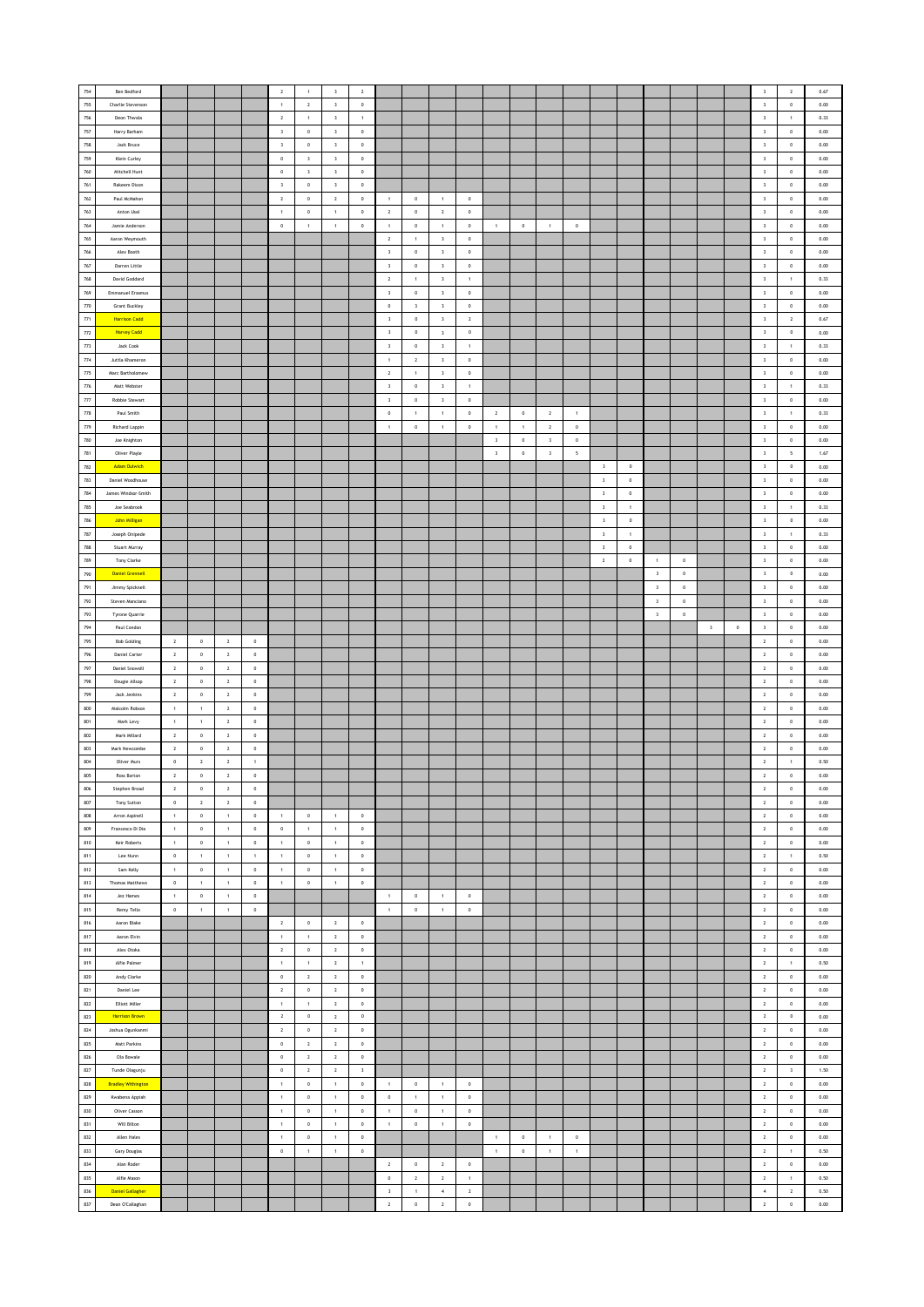| 838        |                               |                        |                        |                            |                            |  |  | $\overline{2}$ | $\mathbf 0$  | $\sqrt{2}$     | $\mathbb O$ |                |              |                |                         |                         |             |                |             |                |             | $\overline{2}$         | $\,$ 0 $\,$                | 0.00 |
|------------|-------------------------------|------------------------|------------------------|----------------------------|----------------------------|--|--|----------------|--------------|----------------|-------------|----------------|--------------|----------------|-------------------------|-------------------------|-------------|----------------|-------------|----------------|-------------|------------------------|----------------------------|------|
|            | Gary Watson                   |                        |                        |                            |                            |  |  |                |              |                |             |                |              |                |                         |                         |             |                |             |                |             |                        |                            |      |
| 839        | Joe Clarke                    |                        |                        |                            |                            |  |  | $\overline{2}$ | $\mathbf 0$  | $\sqrt{2}$     | $\,$ 0 $\,$ |                |              |                |                         |                         |             |                |             |                |             | $\overline{2}$         | $\circ$                    | 0.00 |
| 840        | Joel Guest                    |                        |                        |                            |                            |  |  | $\,$ 2 $\,$    | $\mathbf 0$  | $\overline{2}$ | $\,$ 0 $\,$ |                |              |                |                         |                         |             |                |             |                |             | $\mathbf{2}$           | $\mathbf 0$                | 0.00 |
| 841        | Mark Pinkell                  |                        |                        |                            |                            |  |  | $\,$ 0         | $\mathbf{2}$ | $\mathbf 2$    | $\,$ 1 $\,$ |                |              |                |                         |                         |             |                |             |                |             | $\mathbf{2}$           | $\,$ 1 $\,$                | 0.50 |
|            |                               |                        |                        |                            |                            |  |  |                |              |                |             |                |              |                |                         |                         |             |                |             |                |             |                        |                            |      |
| 842        | Matt Westcott                 |                        |                        |                            |                            |  |  | $\overline{1}$ | $\,$ 1 $\,$  | $\,$ 2         | $\,$ 0 $\,$ |                |              |                |                         |                         |             |                |             |                |             | $\mathbf{2}$           | $\,$ 0 $\,$                | 0.00 |
| $843\,$    | Michael Chamberlain           |                        |                        |                            |                            |  |  | $\overline{2}$ | $\,$ 0       | $\overline{2}$ | $\,0\,$     |                |              |                |                         |                         |             |                |             |                |             | $\overline{2}$         | $\,0\,$                    | 0.00 |
| 844        | Nick Burke                    |                        |                        |                            |                            |  |  | $\overline{2}$ | $\bf{0}$     | $\overline{2}$ | $\circ$     |                |              |                |                         |                         |             |                |             |                |             | $\mathbf{2}$           | $\circ$                    | 0.00 |
|            |                               |                        |                        |                            |                            |  |  |                |              |                |             |                |              |                |                         |                         |             |                |             |                |             |                        |                            |      |
| 845        | Prince Bediako                |                        |                        |                            |                            |  |  | $\overline{2}$ | $\,$ 0 $\,$  | $\overline{2}$ | $\,0\,$     |                |              |                |                         |                         |             |                |             |                |             | $\overline{2}$         | $\,$ 0 $\,$                | 0.00 |
| 846        | Robert Brown                  |                        |                        |                            |                            |  |  | $\sqrt{2}$     | $\mathbf 0$  | $\sqrt{2}$     | $\mathbb O$ |                |              |                |                         |                         |             |                |             |                |             | $\mathbf{2}$           | $\,$ 0 $\,$                | 0.00 |
| $847\,$    |                               |                        |                        |                            |                            |  |  |                |              |                |             |                |              |                |                         |                         |             |                |             |                |             |                        |                            |      |
|            | Adam Flack                    |                        |                        |                            |                            |  |  |                |              |                |             | $\overline{2}$ | $\,$ 0 $\,$  | $\overline{2}$ | $\,$ 0 $\,$             |                         |             |                |             |                |             | $\overline{2}$         | $\,$ 0 $\,$                | 0.00 |
| 848        | Dan Young                     |                        |                        |                            |                            |  |  |                |              |                |             | $\sqrt{2}$     | $\circ$      | $\overline{2}$ | $\overline{\mathbf{3}}$ |                         |             |                |             |                |             | $\overline{2}$         | $\overline{\mathbf{3}}$    | 1.50 |
| 849        | Derek Thompson                |                        |                        |                            |                            |  |  |                |              |                |             | $\sqrt{2}$     | $\mathbf 0$  | $\overline{2}$ | $\mathbf 0$             |                         |             |                |             |                |             | $\mathbf{2}$           | $\mathbf 0$                | 0.00 |
|            |                               |                        |                        |                            |                            |  |  |                |              |                |             |                |              |                |                         |                         |             |                |             |                |             |                        |                            |      |
| 850        | Martin Godden                 |                        |                        |                            |                            |  |  |                |              |                |             | $\mathbf 2$    | $\,$ 0 $\,$  | $\,$ 2 $\,$    | $\,$ 1 $\,$             |                         |             |                |             |                |             | $\mathbf{2}$           | $\,$ 1 $\,$                | 0.50 |
| 851        | Peter Edwards                 |                        |                        |                            |                            |  |  |                |              |                |             | $\,0\,$        | $\,$ 2 $\,$  | $\sqrt{2}$     | $\,$ 0 $\,$             |                         |             |                |             |                |             | $\overline{2}$         | $\,$ 0 $\,$                | 0.00 |
| 852        | Steven Williams               |                        |                        |                            |                            |  |  |                |              |                |             | $\overline{1}$ | $\mathbf{1}$ | $\overline{2}$ | $\mathbf 0$             |                         |             |                |             |                |             | $\overline{2}$         | $\circ$                    | 0.00 |
|            |                               |                        |                        |                            |                            |  |  |                |              |                |             |                |              |                |                         |                         |             |                |             |                |             |                        |                            |      |
| 853        | Terry Green                   |                        |                        |                            |                            |  |  |                |              |                |             | $\sqrt{2}$     | $\mathbf 0$  | $\,$ 2 $\,$    | $\mathbf 0$             |                         |             |                |             |                |             | $\mathbf{2}$           | $\mathbf 0$                | 0.00 |
| 854        | <b>Barry Kiely</b>            |                        |                        |                            |                            |  |  |                |              |                |             |                |              |                |                         | $\overline{2}$          | $\,0\,$     |                |             |                |             | $\mathbf{2}$           | $\,$ 0                     | 0.00 |
| 855        | <b>Billy Wells</b>            |                        |                        |                            |                            |  |  |                |              |                |             |                |              |                |                         | $\overline{2}$          | $\,$ 0 $\,$ |                |             |                |             | $\mathbf{2}$           | $\,$ 0 $\,$                | 0.00 |
|            |                               |                        |                        |                            |                            |  |  |                |              |                |             |                |              |                |                         |                         |             |                |             |                |             |                        |                            |      |
| 856        | Bryn Jellis                   |                        |                        |                            |                            |  |  |                |              |                |             |                |              |                |                         | $\overline{2}$          | $\circ$     |                |             |                |             | $\overline{2}$         | $\circ$                    | 0.00 |
| 857        | Chris Payne                   |                        |                        |                            |                            |  |  |                |              |                |             |                |              |                |                         | $\overline{2}$          | $\mathbf 0$ |                |             |                |             | $\overline{2}$         | $\,$ 0 $\,$                | 0.00 |
| 858        | D??? Flack                    |                        |                        |                            |                            |  |  |                |              |                |             |                |              |                |                         | $\,$ 2 $\,$             | $\mathbf 0$ |                |             |                |             | $\mathbf{2}$           | $\,$ 0 $\,$                | 0.00 |
|            |                               |                        |                        |                            |                            |  |  |                |              |                |             |                |              |                |                         |                         |             |                |             |                |             |                        |                            |      |
| 859        | Lee Read                      |                        |                        |                            |                            |  |  |                |              |                |             |                |              |                |                         | $\overline{\mathbf{z}}$ | $\,$ 0      |                |             |                |             | $\overline{2}$         | $\,$ 0 $\,$                | 0.00 |
| 860        | Luke Weller                   |                        |                        |                            |                            |  |  |                |              |                |             |                |              |                |                         | $\overline{2}$          | $\,$ 0 $\,$ |                |             |                |             | $\overline{2}$         | $\circ$                    | 0.00 |
| 861        | Mozza?                        |                        |                        |                            |                            |  |  |                |              |                |             |                |              |                |                         | $\,$ 2 $\,$             | $\,$ 0 $\,$ |                |             |                |             | $\mathbf{2}$           | $\,$ 0 $\,$                | 0.00 |
|            |                               |                        |                        |                            |                            |  |  |                |              |                |             |                |              |                |                         |                         |             |                |             |                |             |                        |                            |      |
| 862        | <b>Perry Darling</b>          |                        |                        |                            |                            |  |  |                |              |                |             |                |              |                |                         | $\sqrt{2}$              | $\mathbb O$ |                |             |                |             | $\,$ 2 $\,$            | $\,$ 0 $\,$                | 0.00 |
| 863        | Peter Murphy                  |                        |                        |                            |                            |  |  |                |              |                |             |                |              |                |                         | $\overline{2}$          | $\,$ 0 $\,$ |                |             |                |             | $\overline{2}$         | $\,$ 0 $\,$                | 0.00 |
| 864        | Robert Betts                  |                        |                        |                            |                            |  |  |                |              |                |             |                |              |                |                         | $\overline{2}$          | $\,$ 0 $\,$ |                |             |                |             | $\overline{2}$         | $\circ$                    | 0.00 |
|            |                               |                        |                        |                            |                            |  |  |                |              |                |             |                |              |                |                         |                         |             |                |             |                |             |                        |                            |      |
| 865        | Shaun Taylor                  |                        |                        |                            |                            |  |  |                |              |                |             |                |              |                |                         | $\,$ 2 $\,$             | $\,$ 0 $\,$ |                |             |                |             | $\mathbf{2}$           | $\mathbf 0$                | 0.00 |
| 866        | <b>Steven Hounslow</b>        |                        |                        |                            |                            |  |  |                |              |                |             |                |              |                |                         | $\sqrt{2}$              | $\mathbf 0$ |                |             |                |             | $\,$ 2 $\,$            | $\mathbf 0$                | 0.00 |
|            | <b>Andrew Tomlinson</b>       |                        |                        |                            |                            |  |  |                |              |                |             |                |              |                |                         |                         |             | $\sqrt{2}$     |             |                |             | $\mathbf{2}$           |                            |      |
| 867        |                               |                        |                        |                            |                            |  |  |                |              |                |             |                |              |                |                         |                         |             |                | $\,0\,$     |                |             |                        | $\,$ 0                     | 0.00 |
| 868        | Jon Chaproniere               |                        |                        |                            |                            |  |  |                |              |                |             |                |              |                |                         |                         |             | $\,$ 2 $\,$    | $\,$ 0 $\,$ |                |             | $\mathbf{2}$           | $\,$ 0 $\,$                | 0.00 |
| 869        | Kevin Lavin                   |                        |                        |                            |                            |  |  |                |              |                |             |                |              |                |                         |                         |             | $\,$ 2 $\,$    | $\,$ 0 $\,$ |                |             | $\overline{2}$         | $\circ$                    | 0.00 |
| 870        | Kevin Sewell                  |                        |                        |                            |                            |  |  |                |              |                |             |                |              |                |                         |                         |             | $\,$ 2 $\,$    | $\,$ 0 $\,$ |                |             | $\overline{2}$         | $\,$ 0 $\,$                | 0.00 |
|            |                               |                        |                        |                            |                            |  |  |                |              |                |             |                |              |                |                         |                         |             |                |             |                |             |                        |                            |      |
| 871        | Ramanan Thiyagarajah          |                        |                        |                            |                            |  |  |                |              |                |             |                |              |                |                         |                         |             | $\overline{2}$ | $\,$ 0      |                |             | $\overline{2}$         | $\,$ 0                     | 0.00 |
| $872\,$    | Tony King                     |                        |                        |                            |                            |  |  |                |              |                |             |                |              |                |                         |                         |             | $\overline{2}$ | $\,$ 0 $\,$ |                |             | $\overline{2}$         | $\,$ 0 $\,$                | 0.00 |
| 873        | Wayne Connor                  |                        |                        |                            |                            |  |  |                |              |                |             |                |              |                |                         |                         |             | $\,$ 2 $\,$    | $\circ$     |                |             | $\overline{2}$         | $\circ$                    | 0.00 |
|            |                               |                        |                        |                            |                            |  |  |                |              |                |             |                |              |                |                         |                         |             |                |             |                |             |                        |                            |      |
| 874        | <b>Matthew Burr</b>           |                        |                        |                            |                            |  |  |                |              |                |             |                |              |                |                         |                         |             | $\overline{1}$ | $\mathbf 0$ | $\overline{1}$ | $\,$ 0 $\,$ | $\overline{2}$         | $\,$ 0 $\,$                | 0.00 |
| 875        | Gary Brook                    |                        |                        |                            |                            |  |  |                |              |                |             |                |              |                |                         |                         |             |                |             | $\sqrt{2}$     | $\mathbf 0$ | $\mathbf{2}$           | $\,$ 0 $\,$                | 0.00 |
| $876\,$    | Leslie Brown                  |                        |                        |                            |                            |  |  |                |              |                |             |                |              |                |                         |                         |             |                |             | $\sqrt{2}$     | $\,0\,$     | $\mathbf{2}$           | $\,$ 0                     | 0.00 |
| 877        | Peter Terry                   |                        |                        |                            |                            |  |  |                |              |                |             |                |              |                |                         |                         |             |                |             | $\overline{2}$ | $^{\circ}$  | $\overline{2}$         | $\circ$                    | 0.00 |
|            |                               |                        |                        |                            |                            |  |  |                |              |                |             |                |              |                |                         |                         |             |                |             |                |             |                        |                            |      |
| 878        | Alfie Forster                 | $\,$ 0                 | $\,$ 1 $\,$            | $\,$ 1 $\,$                | $\,$ 0                     |  |  |                |              |                |             |                |              |                |                         |                         |             |                |             |                |             | $\,$ 1 $\,$            | $\,$ 0 $\,$                | 0.00 |
| 879        | Aniyaba                       | $\,$ 0                 | $\,$ 1 $\,$            | $\,$ 1 $\,$                | $\mathbf 0$                |  |  |                |              |                |             |                |              |                |                         |                         |             |                |             |                |             | $\,$ 1 $\,$            | $\,$ 0 $\,$                | 0.00 |
| 880        | Antony Tredgett               | $\,$ 1 $\,$            | $\,0\,$                | $\mathbf{1}$               | $\,0\,$                    |  |  |                |              |                |             |                |              |                |                         |                         |             |                |             |                |             | 1                      | $\,$ 0 $\,$                | 0.00 |
|            |                               |                        |                        |                            |                            |  |  |                |              |                |             |                |              |                |                         |                         |             |                |             |                |             |                        |                            |      |
| 881        | <b>Ben Stone</b>              | $\circ$                | $\mathbf{1}$           | $\mathbf{1}$               | $^{\circ}$                 |  |  |                |              |                |             |                |              |                |                         |                         |             |                |             |                |             | $\mathbf{1}$           | $\circ$                    | 0.00 |
| 882        | <b>Billy Biggs</b>            | $\mathbb O$            | 1                      | $\mathbf{1}$               | $\mathbb O$                |  |  |                |              |                |             |                |              |                |                         |                         |             |                |             |                |             | $\,1\,$                | $\mathbf 0$                | 0.00 |
| 883        | Callum Elliot                 | $\,0\,$                | $\,$ 1 $\,$            | $\,$ 1 $\,$                | $\mathbf 0$                |  |  |                |              |                |             |                |              |                |                         |                         |             |                |             |                |             | $\mathbf 1$            | $\,$ 0 $\,$                | 0.00 |
|            |                               |                        |                        |                            |                            |  |  |                |              |                |             |                |              |                |                         |                         |             |                |             |                |             |                        |                            |      |
| 884        | Callum Morrison               | $\,$ 1 $\,$            | $\,$ 0                 | $\overline{1}$             | $\bf 0$                    |  |  |                |              |                |             |                |              |                |                         |                         |             |                |             |                |             | $\,$ 1 $\,$            | $\,$ 0                     | 0.00 |
| 885        | Charlie Adams                 | $\overline{1}$         | $\,$ 0 $\,$            | $\mathbf{1}$               | $\circ$                    |  |  |                |              |                |             |                |              |                |                         |                         |             |                |             |                |             | $\,1\,$                | $\circ$                    | 0.00 |
| 886        | Connor Herbertson             | $\mathbf{1}$           | $\mathbb O$            | $\overline{1}$             | $\,$ 0 $\,$                |  |  |                |              |                |             |                |              |                |                         |                         |             |                |             |                |             | $\,1\,$                | $\,$ 0 $\,$                | 0.00 |
| 887        | <b>Courtney Justin</b>        | $\,$ 1 $\,$            | $\,$ 0 $\,$            | $\,$ 1 $\,$                | $\,$ 0 $\,$                |  |  |                |              |                |             |                |              |                |                         |                         |             |                |             |                |             | $\,$ 1 $\,$            | $\,$ 0 $\,$                | 0.00 |
|            |                               |                        |                        |                            |                            |  |  |                |              |                |             |                |              |                |                         |                         |             |                |             |                |             |                        |                            |      |
| 888        | Danny Hazel                   | $\,$ 1 $\,$            | $\,0\,$                | $\,$ 1 $\,$                | $\,0\,$                    |  |  |                |              |                |             |                |              |                |                         |                         |             |                |             |                |             | $\,$ 1 $\,$            | $\,$ 0 $\,$                | 0.00 |
| 889        | Dave Bell                     | $\mathbf 1$            | $\mathfrak o$          | $\mathbf 1$                | $\mathbf 0$                |  |  |                |              |                |             |                |              |                |                         |                         |             |                |             |                |             | $\mathbf{1}$           | $\mathbf 0$                | 0.00 |
| 890        | Dave Stockwell                | $\,$ 1 $\,$            | $\mathbb O$            | $\,$ 1 $\,$                | $\,$ 0 $\,$                |  |  |                |              |                |             |                |              |                |                         |                         |             |                |             |                |             | $\,1\,$                | $\mathbf 0$                | 0.00 |
|            |                               |                        |                        |                            |                            |  |  |                |              |                |             |                |              |                |                         |                         |             |                |             |                |             |                        |                            |      |
| 891        | David Salako                  | $\mathbb O$            | $\mathbf{1}$           | $\mathbf{1}$               | $\,$ 0 $\,$                |  |  |                |              |                |             |                |              |                |                         |                         |             |                |             |                |             | $\,1\,$                | $\mathbf 0$                | 0.00 |
| 892        | Frankie Sullivan              | $\,$ 1 $\,$            | $\mathbb O$            | $\,$ 1 $\,$                | $\mathbf 0$                |  |  |                |              |                |             |                |              |                |                         |                         |             |                |             |                |             | $\,$ 1 $\,$            | $\,$ 0 $\,$                | 0.00 |
| 893        | Gary Roberts                  | $\,$ 1 $\,$            | $\,0\,$                | $\,$ 1 $\,$                | $\,0\,$                    |  |  |                |              |                |             |                |              |                |                         |                         |             |                |             |                |             | $\,$ 1 $\,$            | $\,$ 0 $\,$                | 0.00 |
|            |                               |                        |                        |                            |                            |  |  |                |              |                |             |                |              |                |                         |                         |             |                |             |                |             |                        |                            |      |
| 894        | Goalkeeper                    | $\mathbf{1}$           | $\circ$                | $\,1\,$                    | $\circ$                    |  |  |                |              |                |             |                |              |                |                         |                         |             |                |             |                |             | $\mathbf{1}$           | $\circ$                    | 0.00 |
| 895        | <b>Harry Caplen</b>           | $\,$ 1 $\,$            | $\,$ 0 $\,$            | $\,1\,$                    | $\,$ 0                     |  |  |                |              |                |             |                |              |                |                         |                         |             |                |             |                |             | $\,$ 1 $\,$            | $\,$ 0 $\,$                | 0.00 |
| 896        | Huruf Uddin                   | $\,$ 0                 | $\,1\,$                | $\,$ 1 $\,$                | $\mathbb O$                |  |  |                |              |                |             |                |              |                |                         |                         |             |                |             |                |             | $\,$ 1 $\,$            | $\,$ 0 $\,$                | 0.00 |
|            |                               |                        |                        |                            |                            |  |  |                |              |                |             |                |              |                |                         |                         |             |                |             |                |             |                        |                            |      |
| 897        | Jaime Williams                | $\circ$                | 1                      | $\,$ 1 $\,$                | $\,0\,$                    |  |  |                |              |                |             |                |              |                |                         |                         |             |                |             |                |             | $1\,$                  | $\,$ 0 $\,$                | 0.00 |
| 898        | James Kiddell                 | $\mathbf{1}$           | $\circ$                | 1                          | $\circ$                    |  |  |                |              |                |             |                |              |                |                         |                         |             |                |             |                |             | $1$                    | $\circ$                    | 0.00 |
| 899        | James Richardson              | $\overline{1}$         | $\mathbb O$            | $\overline{1}$             | $\,$ 0 $\,$                |  |  |                |              |                |             |                |              |                |                         |                         |             |                |             |                |             | 1                      | $\,$ 0 $\,$                | 0.00 |
| 900        |                               |                        |                        |                            |                            |  |  |                |              |                |             |                |              |                |                         |                         |             |                |             |                |             |                        |                            |      |
|            | John Brickell                 | $\,0\,$                | $\,$ 1 $\,$            | $\,$ 1 $\,$                | $\mathbb O$                |  |  |                |              |                |             |                |              |                |                         |                         |             |                |             |                |             | $\mathbf 1$            | $\,$ 0 $\,$                | 0.00 |
| 901        | Joseph Fitzgibbon             | $\,$ 1 $\,$            | $\,$ 0                 | $\,$ 1 $\,$                | $\,0\,$                    |  |  |                |              |                |             |                |              |                |                         |                         |             |                |             |                |             | $\,$ 1 $\,$            | $\,0\,$                    | 0.00 |
| 902        | Kieran Finch                  | $\,$ 1 $\,$            | $^{\circ}$             | $\,1\,$                    | $^{\circ}$                 |  |  |                |              |                |             |                |              |                |                         |                         |             |                |             |                |             | $\mathbf{1}$           | $\circ$                    | 0.00 |
| 903        | Lee Mertens                   | $\,$ 1 $\,$            | $\mathbb O$            | $\mathbf 1$                | $\,$ 0 $\,$                |  |  |                |              |                |             |                |              |                |                         |                         |             |                |             |                |             | $\mathbf 1$            | $\,$ 0 $\,$                | 0.00 |
|            |                               |                        |                        |                            |                            |  |  |                |              |                |             |                |              |                |                         |                         |             |                |             |                |             |                        |                            |      |
| 904        | Luke Meadwright               | $\,$ 1 $\,$            | $\mathbb O$            | $\,$ 1 $\,$                | $\mathbf 0$                |  |  |                |              |                |             |                |              |                |                         |                         |             |                |             |                |             | $\mathbf 1$            | $\,$ 0 $\,$                | 0.00 |
| 905        | Mark Tanner                   | $\bullet$              | 1                      | $\mathbf{1}$               | $\,0\,$                    |  |  |                |              |                |             |                |              |                |                         |                         |             |                |             |                |             | 1                      | $\,$ 0 $\,$                | 0.00 |
| 906        | Matthew Bolton                | $\overline{1}$         | $\,$ 0 $\,$            | $\overline{1}$             | $^{\circ}$                 |  |  |                |              |                |             |                |              |                |                         |                         |             |                |             |                |             | $\mathbf{1}$           | $\circ$                    | 0.00 |
|            |                               |                        |                        |                            |                            |  |  |                |              |                |             |                |              |                |                         |                         |             |                |             |                |             |                        |                            |      |
| 907        | Michael Brown                 | $\mathbf{1}$           | $\mathbf 0$            | $\,$ 1 $\,$                | $\mathbb O$                |  |  |                |              |                |             |                |              |                |                         |                         |             |                |             |                |             | $\,1\,$                | $\mathbf 0$                | 0.00 |
| 908        | Neil Anderson                 | $\,0\,$                | $\,$ 1 $\,$            | $\,$ 1 $\,$                | $\,$ 1 $\,$                |  |  |                |              |                |             |                |              |                |                         |                         |             |                |             |                |             | $\mathbf 1$            | $\,$ 1 $\,$                | 1.00 |
| 909        | Peter Stimpson                | $\,$ 1 $\,$            | $\mathbb O$            | $\,$ 1 $\,$                | $\,0\,$                    |  |  |                |              |                |             |                |              |                |                         |                         |             |                |             |                |             | $\,$ 1 $\,$            | $\,0\,$                    | 0.00 |
| 910        | Ray Maher                     | $\overline{1}$         | $\mathbb O$            | $\mathbf{1}$               | $\circ$                    |  |  |                |              |                |             |                |              |                |                         |                         |             |                |             |                |             | $\,1\,$                | $\circ$                    | 0.00 |
|            |                               |                        |                        |                            |                            |  |  |                |              |                |             |                |              |                |                         |                         |             |                |             |                |             |                        |                            |      |
| 911        | Ross Barnes                   | $\mathbf{1}$           | $\mathbb O$            | $\mathbf{1}$               | $\,$ 0 $\,$                |  |  |                |              |                |             |                |              |                |                         |                         |             |                |             |                |             | $\,1\,$                | $\,$ 0 $\,$                | 0.00 |
| 912        | Ross Bradley                  | $\,$ 1 $\,$            | $\,$ 0 $\,$            | $\,$ 1 $\,$                | $\mathbb O$                |  |  |                |              |                |             |                |              |                |                         |                         |             |                |             |                |             | $\,$ 1 $\,$            | $\,$ 0 $\,$                | 0.00 |
| 913        | <b>Russell Smith</b>          | $\circ$                | 1                      | $\,$ 1 $\,$                | $\,0\,$                    |  |  |                |              |                |             |                |              |                |                         |                         |             |                |             |                |             | $1\,$                  | $\,$ 0 $\,$                | 0.00 |
|            |                               |                        |                        |                            |                            |  |  |                |              |                |             |                |              |                |                         |                         |             |                |             |                |             |                        |                            |      |
| $914\,$    | Ryan Halls                    | $\mathbf 1$            | $\circ$                | $\mathbf{1}$               | $\,0\,$                    |  |  |                |              |                |             |                |              |                |                         |                         |             |                |             |                |             | 1                      | $\,0\,$                    | 0.00 |
| 915        | <b>Ryan Hart</b>              | $\,$ 1 $\,$            | $\,$ 0 $\,$            | $\mathbf{1}$               | $\,$ 0 $\,$                |  |  |                |              |                |             |                |              |                |                         |                         |             |                |             |                |             | $\,$ 1 $\,$            | $\,$ 0 $\,$                | 0.00 |
| 916        | Sam Milesi                    | $\,$ 1 $\,$            | $\mathbb O$            | $\,$ 1 $\,$                | $\,0\,$                    |  |  |                |              |                |             |                |              |                |                         |                         |             |                |             |                |             | $\,1\,$                | $\mathbf 0$                | 0.00 |
|            |                               |                        |                        |                            |                            |  |  |                |              |                |             |                |              |                |                         |                         |             |                |             |                |             |                        |                            |      |
| 917        | Scott Rochford                | $\,$ 1 $\,$            | $\mathbb O$            | $\,$ 1 $\,$                | $\mathbf 0$                |  |  |                |              |                |             |                |              |                |                         |                         |             |                |             |                |             | $\,$ 1 $\,$            | $\,$ 0 $\,$                | 0.00 |
| 918        | Steven Foster                 | $\,$ 1 $\,$            | $\,0\,$                | $\,$ 1 $\,$                | $\,0\,$                    |  |  |                |              |                |             |                |              |                |                         |                         |             |                |             |                |             | $\,1\,$                | $\,$ 0 $\,$                | 0.00 |
| 919        | Steven Hammond                | $\circ$                | $\mathbf{1}$           | $\mathbf{1}$               | $\circ$                    |  |  |                |              |                |             |                |              |                |                         |                         |             |                |             |                |             | $\mathbf{1}$           | $\circ$                    | 0.00 |
|            |                               |                        |                        |                            |                            |  |  |                |              |                |             |                |              |                |                         |                         |             |                |             |                |             |                        |                            | 0.00 |
|            |                               |                        |                        |                            |                            |  |  |                |              |                |             |                |              |                |                         |                         |             |                |             |                |             |                        |                            |      |
| 920<br>921 | Stuart Maddison<br>Terry Buck | $\,0\,$<br>$\,$ 1 $\,$ | $\,1\,$<br>$\mathbf 0$ | $\,$ 1 $\,$<br>$\mathbf 1$ | $\mathbb O$<br>$\mathbf 0$ |  |  |                |              |                |             |                |              |                |                         |                         |             |                |             |                |             | $\,1\,$<br>$\,$ 1 $\,$ | $\mathbf 0$<br>$\mathbf 0$ | 0.00 |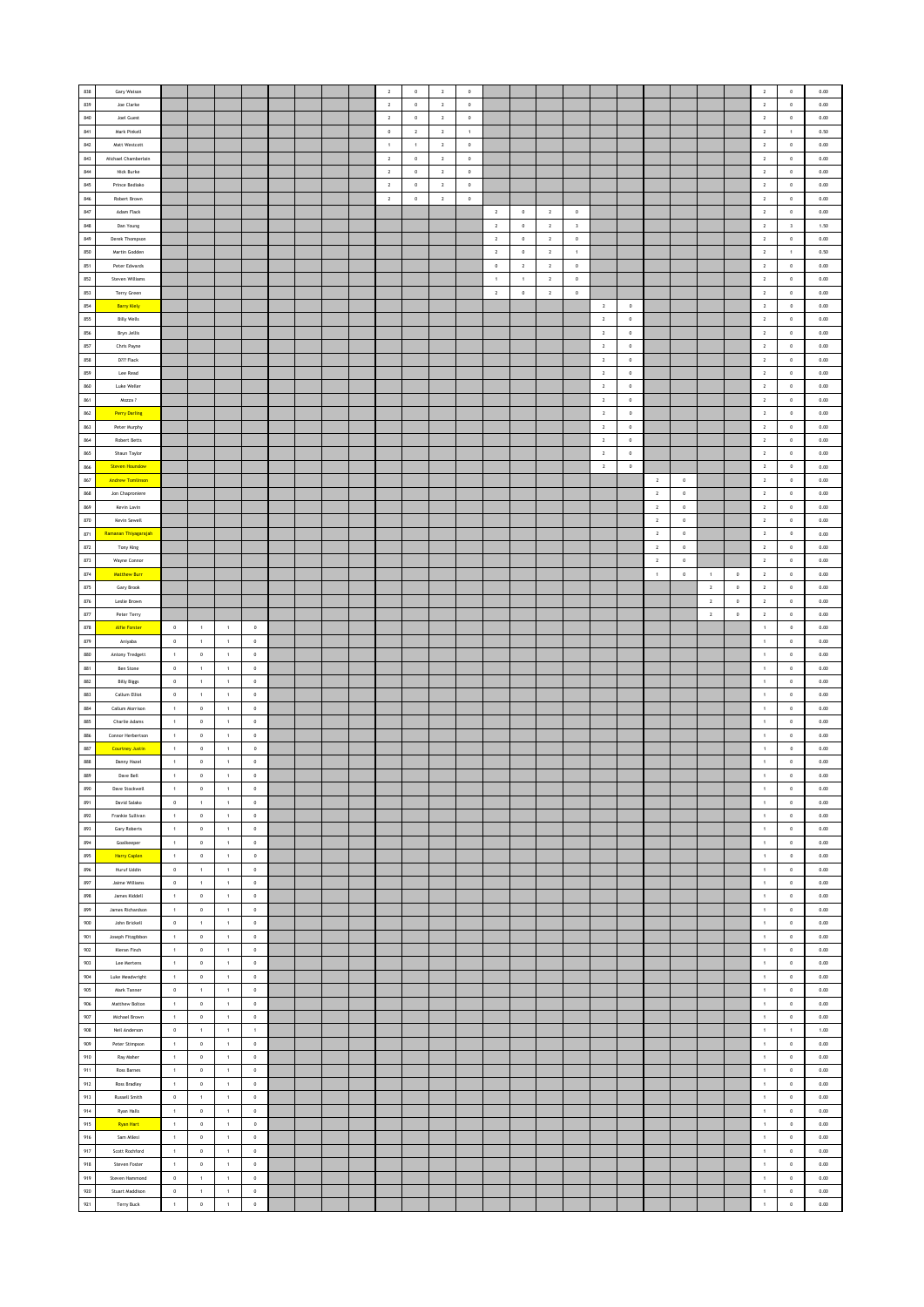| 922            | Tony Aidoo                   | $\,$ 1 $\,$ | $\mathbb O$ | $\,$ 1 $\,$ | $\mathbb O$ |                |                |                |                |                |                |                |                |                            |                            |                              |                            |  |  |  | $\mathbf{1}$                | $\mathbf 0$           | 0.00         |
|----------------|------------------------------|-------------|-------------|-------------|-------------|----------------|----------------|----------------|----------------|----------------|----------------|----------------|----------------|----------------------------|----------------------------|------------------------------|----------------------------|--|--|--|-----------------------------|-----------------------|--------------|
|                |                              |             |             |             |             |                |                |                |                |                |                |                |                |                            |                            |                              |                            |  |  |  |                             |                       |              |
| 923            | Aaron Turvey                 |             |             |             |             | $\,$ 1 $\,$    | $\,$ 0 $\,$    | $\,$ 1 $\,$    | $\mathbf 0$    |                |                |                |                |                            |                            |                              |                            |  |  |  | $\mathbf 1$                 | $\,$ 0                | $0.00\,$     |
| $\mathsf{924}$ | Adam Moore                   |             |             |             |             | $\,0\,$        | $\,$ 1 $\,$    | $\,$ 1 $\,$    | $\mathbf 0$    |                |                |                |                |                            |                            |                              |                            |  |  |  | $\,$ 1 $\,$                 | $\,$ 0                | 0.00         |
| 925            | Andrew Buckley               |             |             |             |             | $\mathbf{1}$   | $\circ$        | 1              | $\overline{0}$ |                |                |                |                |                            |                            |                              |                            |  |  |  | 1                           | $\circ$               | 0.00         |
| 926            | Aristos                      |             |             |             |             | $\overline{1}$ | $\circ$        | $\overline{1}$ | $\,$ 0 $\,$    |                |                |                |                |                            |                            |                              |                            |  |  |  | $\mathbf{1}$                | $\,$ 0 $\,$           | 0.00         |
| 927            | Ashdon Taylor                |             |             |             |             | $\,$ 0 $\,$    | $\mathbf{1}$   | $\overline{1}$ | $\,$ 2 $\,$    |                |                |                |                |                            |                            |                              |                            |  |  |  | $\mathbf{1}$                | $\overline{2}$        | 2.00         |
|                |                              |             |             |             |             |                |                |                |                |                |                |                |                |                            |                            |                              |                            |  |  |  |                             |                       |              |
| 928            | <b>Billy Ayres</b>           |             |             |             |             | $\,$ 1         | $\,$ 0 $\,$    | $\,$ 1 $\,$    | $\mathbf 0$    |                |                |                |                |                            |                            |                              |                            |  |  |  | $\,$ 1 $\,$                 | $\,$ 0 $\,$           | $0.00\,$     |
| 929            | Calum Joyce                  |             |             |             |             | $\,$ 0 $\,$    | $\,$ 1 $\,$    | $\,$ 1 $\,$    | $\,$ 0         |                |                |                |                |                            |                            |                              |                            |  |  |  | $\mathbf{1}$                | $\,0\,$               | 0.00         |
| 930            | Chris Sullivan               |             |             |             |             | $\overline{1}$ | $\circ$        | $\overline{1}$ | $\circ$        |                |                |                |                |                            |                            |                              |                            |  |  |  | $\mathbf{1}$                | $\circ$               | 0.00         |
| 931            | Chris Yoxall                 |             |             |             |             | $\,$ 0 $\,$    | $\,$ 1 $\,$    | $\,$ 1 $\,$    | $\,$ 0 $\,$    |                |                |                |                |                            |                            |                              |                            |  |  |  | $\,1\,$                     | $\,$ 0 $\,$           | 0.00         |
|                |                              |             |             |             |             |                |                |                |                |                |                |                |                |                            |                            |                              |                            |  |  |  |                             |                       |              |
| 932            | Craig Woods                  |             |             |             |             | $\,$ 0         | $\,$ 1 $\,$    | $\,$ 1 $\,$    | $\,$ 0 $\,$    |                |                |                |                |                            |                            |                              |                            |  |  |  | $\mathbf 1$                 | $\,$ 0                | $0.00\,$     |
| 933            | <b>Danny Minors</b>          |             |             |             |             | $\,$ 1         | $\,$ 0 $\,$    | $\,$ 1 $\,$    | $\,$ 0         |                |                |                |                |                            |                            |                              |                            |  |  |  | $\,$ 1 $\,$                 | $\,$ 0                | 0.00         |
| 934            | David Adae                   |             |             |             |             | $\overline{1}$ | $\,$ 0 $\,$    | 1              | $\circ$        |                |                |                |                |                            |                            |                              |                            |  |  |  | $\mathbf{1}$                | $\circ$               | 0.00         |
| 935            | Drew Eaton                   |             |             |             |             | $\,$ 0 $\,$    | $\mathbf{1}$   | $\overline{1}$ | $\,$ 0 $\,$    |                |                |                |                |                            |                            |                              |                            |  |  |  | 1                           | $\,$ 0 $\,$           | 0.00         |
|                |                              |             |             |             |             |                |                |                |                |                |                |                |                |                            |                            |                              |                            |  |  |  |                             |                       |              |
| 936            | Eric Contreras               |             |             |             |             | $\,$ 0 $\,$    | $\,$ 1 $\,$    | $\,$ 1 $\,$    | $\mathbf 0$    |                |                |                |                |                            |                            |                              |                            |  |  |  | $\,$ 1 $\,$                 | $\,$ 0 $\,$           | $0.00\,$     |
| 937            | Frankie Wright               |             |             |             |             | $\,0\,$        | $\,$ 1 $\,$    | $\,$ 1 $\,$    | $\,$ 0         |                |                |                |                |                            |                            |                              |                            |  |  |  | $\,1\,$                     | $\,0\,$               | 0.00         |
| 938            | Graham Palmer                |             |             |             |             | $\overline{1}$ | $\,$ 0         | $\overline{1}$ | $\,$ 0 $\,$    |                |                |                |                |                            |                            |                              |                            |  |  |  | $\mathbf{1}$                | $\circ$               | 0.00         |
| 939            | Harrison Cole                |             |             |             |             | $\,$ 1 $\,$    | $\,$ 0 $\,$    | $\,$ 1 $\,$    | $\,$ 0 $\,$    |                |                |                |                |                            |                            |                              |                            |  |  |  | $\,$ 1 $\,$                 | $\,$ 0 $\,$           | 0.00         |
|                |                              |             |             |             |             |                |                |                |                |                |                |                |                |                            |                            |                              |                            |  |  |  |                             |                       |              |
| 940            | Jack Tindale                 |             |             |             |             | $\,$ 1         | $\,$ 0 $\,$    | $\,$ 1 $\,$    | $\,$ 1 $\,$    |                |                |                |                |                            |                            |                              |                            |  |  |  | $\,$ 1 $\,$                 | $\,$ 1                | 1.00         |
| 941            | James Parker                 |             |             |             |             | $\,$ 1 $\,$    | $\,$ 0 $\,$    | $\mathbf{1}$   | $\,$ 0 $\,$    |                |                |                |                |                            |                            |                              |                            |  |  |  | $1\,$                       | $\,0\,$               | $0.00\,$     |
| 942            | James Rose                   |             |             |             |             | $\overline{1}$ | $^{\circ}$     | $\overline{1}$ | $\circ$        |                |                |                |                |                            |                            |                              |                            |  |  |  | $\mathbf{1}$                | $\circ$               | 0.00         |
| 943            | Jamie Ford                   |             |             |             |             | $\,$ 1 $\,$    | $\mathbf 0$    | $\overline{1}$ | $\,$ 0 $\,$    |                |                |                |                |                            |                            |                              |                            |  |  |  | $\,1\,$                     | $\mathbb O$           | 0.00         |
| 944            | Jerome Wicks                 |             |             |             |             | $\mathbf 1$    | $\,$ 0 $\,$    | $\,$ 1 $\,$    | $\,$ 1 $\,$    |                |                |                |                |                            |                            |                              |                            |  |  |  | $\,$ 1 $\,$                 | $\,$ 1                | 1.00         |
|                |                              |             |             |             |             |                |                |                |                |                |                |                |                |                            |                            |                              |                            |  |  |  |                             |                       |              |
| 945            | Jeron Cragg                  |             |             |             |             | $\,$ 1         | $\,$ 0 $\,$    | $\,$ 1 $\,$    | $\,$ 0         |                |                |                |                |                            |                            |                              |                            |  |  |  | $\,1\,$                     | $\,0\,$               | 0.00         |
| 946            | Joe Stevenson                |             |             |             |             | $\circ$        | $\overline{1}$ | 1              | $\overline{0}$ |                |                |                |                |                            |                            |                              |                            |  |  |  | $\mathbf{1}$                | $\,$ 0 $\,$           | 0.00         |
| 947            | Jon Abram                    |             |             |             |             | $\overline{1}$ | $\,$ 0         | $\mathbf{1}$   | $\,$ 0 $\,$    |                |                |                |                |                            |                            |                              |                            |  |  |  | $\mathbf{1}$                | $\,$ 0 $\,$           | 0.00         |
| 948            | Jon Shelton                  |             |             |             |             | $\,$ 1         | $\,$ 0 $\,$    | $\,$ 1 $\,$    | $\,$ 0 $\,$    |                |                |                |                |                            |                            |                              |                            |  |  |  | $\mathbf 1$                 | $\,$ 0                | $0.00\,$     |
|                |                              |             |             |             |             |                |                |                |                |                |                |                |                |                            |                            |                              |                            |  |  |  |                             |                       |              |
| 949            | Kenneth Baker                |             |             |             |             | $\,$ 1         | $\,$ 0 $\,$    | $\,$ 1 $\,$    | $\,$ 0         |                |                |                |                |                            |                            |                              |                            |  |  |  | $\,1\,$                     | $\,0\,$               | 0.00         |
| 950            | Liam Jessop                  |             |             |             |             | $\,$ 1 $\,$    | $\circ$        | $\sim$         | $\circ$        |                |                |                |                |                            |                            |                              |                            |  |  |  | 1                           | $\circ$               | 0.00         |
| 951            | Mark Kirkley                 |             |             |             |             | $\mathbf{1}$   | $\mathbf{0}$   | $\overline{1}$ | $\circ$        |                |                |                |                |                            |                            |                              |                            |  |  |  | $\mathbf{1}$                | $\circ$               | 0.00         |
| 952            | Mike Pickard                 |             |             |             |             | $\,$ 1 $\,$    | $\mathbf 0$    | 1              | $\,$ 0 $\,$    |                |                |                |                |                            |                            |                              |                            |  |  |  | $\,1\,$                     | $\,$ 0 $\,$           | 0.00         |
| 953            | Moses Adetiba                |             |             |             |             | $\mathbf 0$    |                | $\,$ 1 $\,$    | $\mathbf 0$    |                |                |                |                |                            |                            |                              |                            |  |  |  | $\mathbf{1}$                | $\,$ 0 $\,$           | $0.00\,$     |
|                |                              |             |             |             |             |                | $\,$ 1         |                |                |                |                |                |                |                            |                            |                              |                            |  |  |  |                             |                       |              |
| 954            | Nick Cowley                  |             |             |             |             | $\,$ 0         | $\,$ 1         | $\,$ 1 $\,$    | $\,$ 0         |                |                |                |                |                            |                            |                              |                            |  |  |  | $\,$ 1 $\,$                 | $\,0\,$               | 0.00         |
| 955            | Noel Fennessey               |             |             |             |             | $\overline{1}$ | $\circ$        | 1              | $\,$ 0 $\,$    |                |                |                |                |                            |                            |                              |                            |  |  |  | $\mathbf{1}$                | $\circ$               | 0.00         |
| 956            | Paul Barclay                 |             |             |             |             | $\overline{1}$ | $\,$ 0         | $\mathbf{1}$   | $\,$ 0 $\,$    |                |                |                |                |                            |                            |                              |                            |  |  |  | $\mathbf{1}$                | $\,$ 0 $\,$           | 0.00         |
| 957            | Paul Webb                    |             |             |             |             | $\,$ 1         | $\,$ 0 $\,$    | $\,$ 1 $\,$    | $\,$ 0 $\,$    |                |                |                |                |                            |                            |                              |                            |  |  |  | $\mathbf 1$                 | $\,$ 0                | $0.00\,$     |
|                |                              |             |             |             |             |                |                |                |                |                |                |                |                |                            |                            |                              |                            |  |  |  |                             |                       |              |
| 958            | Peter Morgan                 |             |             |             |             | $\,$ 1         | $\,$ 0 $\,$    | $\,$ 1 $\,$    | $\mathbf 0$    |                |                |                |                |                            |                            |                              |                            |  |  |  | $\,$ 1 $\,$                 | $\,0\,$               | 0.00         |
| 959            | Scott Boyle                  |             |             |             |             | $\mathbb O$    | 1              | $\sim$         | $\circ$        |                |                |                |                |                            |                            |                              |                            |  |  |  | 1                           | $\circ$               | 0.00         |
| 960            | Steve Whitehead              |             |             |             |             | $\,$ 0 $\,$    | $\mathbf{1}$   | $\mathbf{1}$   | $\,$ 0 $\,$    |                |                |                |                |                            |                            |                              |                            |  |  |  | $\mathbf{1}$                | $\,$ 0 $\,$           | 0.00         |
| 961            | Sufian Majta                 |             |             |             |             | $\mathbf 0$    | $\mathbf{1}$   | $\,$ 1 $\,$    | $\mathbf 0$    |                |                |                |                |                            |                            |                              |                            |  |  |  | $\,$ 1 $\,$                 | $\mathfrak o$         | $0.00\,$     |
| 962            | Ty Madden                    |             |             |             |             | $\,$ 1         | $\,$ 0 $\,$    | $\,$ 1 $\,$    | $\,$ 0         |                |                |                |                |                            |                            |                              |                            |  |  |  | $\,1\,$                     | $\,0\,$               | 0.00         |
|                |                              |             |             |             |             |                |                |                |                |                |                |                |                |                            |                            |                              |                            |  |  |  |                             |                       |              |
| 963            | Adam Rigby                   |             |             |             |             |                |                |                |                | $\circ$        | $\overline{1}$ | $\overline{1}$ | $\circ$        |                            |                            |                              |                            |  |  |  | $\mathbf{1}$                | $\circ$               | 0.00         |
| 964            | Alessandro Morello           |             |             |             |             |                |                |                |                | $\,$ 1 $\,$    | $\mathbb O$    | $\,1\,$        | $\,$ 0 $\,$    |                            |                            |                              |                            |  |  |  | $\,$ 1 $\,$                 | $\,$ 0                | 0.00         |
| 965            | Ally McRitchie               |             |             |             |             |                |                |                |                | $\overline{1}$ | $\mathbf 0$    | $\,$ 1 $\,$    | $\mathbb O$    |                            |                            |                              |                            |  |  |  | $\,$ 1 $\,$                 | $\,$ 0                | $0.00\,$     |
| 966            | Andy Gouland                 |             |             |             |             |                |                |                |                | $\,0\,$        | $\mathbf{1}$   | $\,$ 1 $\,$    | $\mathbf{1}$   |                            |                            |                              |                            |  |  |  | $\,1\,$                     | $\,$ 1 $\,$           | 1.00         |
| 967            | <b>Charlie Bull</b>          |             |             |             |             |                |                |                |                | $\overline{1}$ | $^{\circ}$     | $\mathbf{1}$   | $\circ$        |                            |                            |                              |                            |  |  |  | 1                           | $\,$ 0 $\,$           | 0.00         |
|                |                              |             |             |             |             |                |                |                |                |                |                |                |                |                            |                            |                              |                            |  |  |  |                             |                       |              |
| 968            | Chris Blake                  |             |             |             |             |                |                |                |                | $\overline{1}$ | $\mathbf 0$    | $\mathbf{1}$   | $\,0\,$        |                            |                            |                              |                            |  |  |  | 1                           | $\mathbb O$           | 0.00         |
| 969            | Connor Bowman                |             |             |             |             |                |                |                |                | $\,$ 0         | $\,$ 1 $\,$    | $\,$ 1 $\,$    | $\mathbb O$    |                            |                            |                              |                            |  |  |  | $\,$ 1 $\,$                 | $\,$ 0 $\,$           | $0.00\,$     |
| 970            | D Smith                      |             |             |             |             |                |                |                |                | $\,$ 0         | $\,$ 1 $\,$    | $\,$ 1         | $\,0\,$        |                            |                            |                              |                            |  |  |  | $\,$ 1 $\,$                 | $\,0\,$               | 0.00         |
| 971            | <b>Daniel Feasey</b>         |             |             |             |             |                |                |                |                | $\circ$        | $\overline{1}$ | $\overline{1}$ | $\circ$        |                            |                            |                              |                            |  |  |  | $\mathbf{1}$                | $\circ$               | 0.00         |
| 972            | Daniel Guard                 |             |             |             |             |                |                |                |                | $\,$ 0 $\,$    | $\,$ 1 $\,$    | $\,$ 1 $\,$    | $\mathbb O$    |                            |                            |                              |                            |  |  |  | $\,$ 1 $\,$                 | $\mathbf 0$           | 0.00         |
|                |                              |             |             |             |             |                |                |                |                |                |                |                |                |                            |                            |                              |                            |  |  |  |                             |                       |              |
| 973            | David Gomez                  |             |             |             |             |                |                |                |                | $\bf{0}$       | $\mathbf{1}$   | $\mathbf{1}$   | $\mathbb O$    |                            |                            |                              |                            |  |  |  | $\mathbf{1}$                | $\,$ 0 $\,$           | 0.00         |
| $974\,$        | <b>Freddie Madle</b>         |             |             |             |             |                |                |                |                | $\,$ 0 $\,$    | $\,$ 1 $\,$    | $\mathbf{1}$   | $\,0\,$        |                            |                            |                              |                            |  |  |  | $1\,$                       | $\,$ 0 $\,$           | $0.00\,$     |
| 975            | Gary Hooper                  |             |             |             |             |                |                |                |                | $\,$ 1 $\,$    | $\circ$        | 1              | $\circ$        |                            |                            |                              |                            |  |  |  | $\mathbf 1$                 | $\,$ 0 $\,$           | 0.00         |
| 976            | Gavin Ward                   |             |             |             |             |                |                |                |                | $\overline{1}$ | $^{\circ}$     | 1              | $\circ$        |                            |                            |                              |                            |  |  |  | 1                           | $\,$ 0 $\,$           | 0.00         |
| 977            |                              |             |             |             |             |                |                |                |                |                |                |                |                |                            |                            |                              |                            |  |  |  |                             |                       |              |
|                | Glen Pattison                |             |             |             |             |                |                |                |                | $\overline{1}$ | $\mathbf 0$    | $\overline{1}$ | $\,0\,$        |                            |                            |                              |                            |  |  |  | 1                           | $\mathbb O$           | 0.00         |
| 978            | <b>Harry Ludlow</b>          |             |             |             |             |                |                |                |                | $\,$ 1 $\,$    | $\bf 0$        | $\,$ 1 $\,$    | $\mathbf 0$    |                            |                            |                              |                            |  |  |  | $\,$ 1 $\,$                 | $\,$ 0                | $0.00\,$     |
| 979            | James Abraham                |             |             |             |             |                |                |                |                | $\,$ 1         | $\,$ 0         | $\,$ 1         | $\,0\,$        |                            |                            |                              |                            |  |  |  | $\,$ 1 $\,$                 | $\,0\,$               | 0.00         |
| 980            | Jamie James                  |             |             |             |             |                |                |                |                | $\overline{1}$ | $\,$ 0 $\,$    | $\,$ 1 $\,$    | $\overline{2}$ |                            |                            |                              |                            |  |  |  | $\mathbf{1}$                | $\overline{2}$        | 2.00         |
| 981            | Jean Luc Poulton             |             |             |             |             |                |                |                |                | $\,$ 1 $\,$    | $\,$ 0 $\,$    | $\,$ 1 $\,$    | $\,0\,$        |                            |                            |                              |                            |  |  |  | $\,$ 1 $\,$                 | $\,$ 0 $\,$           | 0.00         |
|                |                              |             |             |             |             |                |                |                |                |                |                |                |                |                            |                            |                              |                            |  |  |  |                             |                       |              |
| 982            | Joel Carne                   |             |             |             |             |                |                |                |                | $\,$ 1         | $\,$ 0 $\,$    | $\,$ 1 $\,$    | $\mathbb O$    |                            |                            |                              |                            |  |  |  | $\mathbf 1$                 | $\,$ 0                | $0.00\,$     |
| 983            | Kai Peacock                  |             |             |             |             |                |                |                |                | $\,$ 1 $\,$    | $\,$ 0 $\,$    | $\mathbf{1}$   | $\circ$        |                            |                            |                              |                            |  |  |  | $\,1\,$                     | $\,0\,$               | $0.00\,$     |
| 984            | Lewis White                  |             |             |             |             |                |                |                |                | $\overline{1}$ | $\circ$        | 1              | $\circ$        |                            |                            |                              |                            |  |  |  | $\mathbf{1}$                | $\circ$               | 0.00         |
| 985            | Neil Credent                 |             |             |             |             |                |                |                |                | $\mathfrak o$  | $\,$ 1 $\,$    | $\mathbf{1}$   | $\mathbb O$    |                            |                            |                              |                            |  |  |  | $\mathbf{1}$                | $\mathbf 0$           | 0.00         |
| 986            | Nick Appleby                 |             |             |             |             |                |                |                |                | $\,$ 1 $\,$    | $\mathbf 0$    | $\,$ 1 $\,$    | $\mathbb O$    |                            |                            |                              |                            |  |  |  | $\,$ 1 $\,$                 | $\mathbf 0$           | $0.00\,$     |
|                |                              |             |             |             |             |                |                |                |                |                |                |                |                |                            |                            |                              |                            |  |  |  |                             |                       |              |
| 987            | <b>Oliver Keevil</b>         |             |             |             |             |                |                |                |                | $\,0\,$        | $\,$ 1 $\,$    | $\,$ 1 $\,$    | $\,$ 0 $\,$    |                            |                            |                              |                            |  |  |  | $\,$ 1 $\,$                 | $\,$ 0 $\,$           | $0.00\,$     |
| 988            | Oscar Evans                  |             |             |             |             |                |                |                |                | $\overline{1}$ | $\mathbb O$    | $\mathbf{1}$   | $\mathbf{1}$   |                            |                            |                              |                            |  |  |  | $\mathbf 1$                 | $\overline{1}$        | 1.00         |
| 989            | Oscar Irish                  |             |             |             |             |                |                |                |                | $\overline{1}$ | $\,$ 0 $\,$    | $\mathbf{1}$   | $\circ$        |                            |                            |                              |                            |  |  |  | $\,1\,$                     | $\,$ 0 $\,$           | 0.00         |
| 990            | Phillip Jones                |             |             |             |             |                |                |                |                | $\,$ 1         | $\mathbf 0$    | $\,$ 1 $\,$    | $\mathbb O$    |                            |                            |                              |                            |  |  |  | $\,$ 1 $\,$                 | $\,$ 0                | $0.00\,$     |
|                |                              |             |             |             |             |                |                |                |                |                |                |                |                |                            |                            |                              |                            |  |  |  |                             |                       |              |
| 991            | Ray Dekeyzer                 |             |             |             |             |                |                |                |                | $\overline{1}$ | $\,$ 0 $\,$    | $\,$ 1 $\,$    | $\mathbb O$    |                            |                            |                              |                            |  |  |  | $1\,$                       | $\,$ 0                | 0.00         |
| 992            | <b>Richard Barnes</b>        |             |             |             |             |                |                |                |                | $\overline{1}$ | $\circ$        | $\mathbf{1}$   | $\circ$        |                            |                            |                              |                            |  |  |  | 1                           | $\,$ 0 $\,$           | 0.00         |
| 993            | Steve Walker                 |             |             |             |             |                |                |                |                | $\,$ 1 $\,$    | $\,$ 0 $\,$    | $\,$ 1 $\,$    | $\mathbb O$    |                            |                            |                              |                            |  |  |  | $\,1\,$                     | $\,$ 0 $\,$           | 0.00         |
| 994            | Andy Davis                   |             |             |             |             |                |                |                |                |                |                |                |                | $\mathbb O$                | $\,$ 1 $\,$                | $\,$ 1 $\,$                  | $\,$ 0                     |  |  |  | $\,$ 1 $\,$                 | $\,$ 0                | $0.00\,$     |
| 995            |                              |             |             |             |             |                |                |                |                |                |                |                |                | $\mathbb O$                | $\,$ 1 $\,$                | $\overline{1}$               | $\,0\,$                    |  |  |  | $\,$ 1 $\,$                 | $\,$ 0                | $0.00\,$     |
|                | Carl Lodge                   |             |             |             |             |                |                |                |                |                |                |                |                |                            |                            |                              |                            |  |  |  |                             |                       |              |
| 996            | Chris Symes                  |             |             |             |             |                |                |                |                |                |                |                |                | $\circ$                    | $\overline{1}$             | $\mathbf{1}$                 | $\circ$                    |  |  |  | $\mathbf{1}$                | $\circ$               | 0.00         |
| 997            | Dale Gladen                  |             |             |             |             |                |                |                |                |                |                |                |                | $\,1\,$                    | $\,$ 0 $\,$                | $\,$ 1 $\,$                  | $\,$ 0 $\,$                |  |  |  | $\,$ 1 $\,$                 | $\mathbb O$           | 0.00         |
| 998            | Dan Buttleman                |             |             |             |             |                |                |                |                |                |                |                |                | $\,1\,$                    | $\,$ 0 $\,$                | $\,$ 1 $\,$                  | $\,$ 0 $\,$                |  |  |  | $\mathbf{1}$                | $\,$ 0 $\,$           | 0.00         |
| 999            | Dan O'Connell                |             |             |             |             |                |                |                |                |                |                |                |                | $\,$ 1 $\,$                | $\,$ 0 $\,$                | $\,$ 1 $\,$                  | $\,$ 0                     |  |  |  | $\,$ 1 $\,$                 | $\,$ 0                | $0.00\,$     |
|                |                              |             |             |             |             |                |                |                |                |                |                |                |                |                            |                            |                              |                            |  |  |  |                             |                       |              |
| 1000           | Duncan Halfhazz              |             |             |             |             |                |                |                |                |                |                |                |                | $\,$ 1 $\,$                | $\,$ 0                     | 1                            | $\,$ 0 $\,$                |  |  |  | $1\,$                       | $\,$ 0                | 0.00         |
|                | Jonathan Twist               |             |             |             |             |                |                |                |                |                |                |                |                | $\mathbf{1}$               | $\circ$                    | $\mathbf{1}$                 | $\circ$                    |  |  |  | 1                           | $\,$ 0 $\,$           | 0.00         |
| 1001           |                              |             |             |             |             |                |                |                |                |                |                |                |                | $\mathbb O$                | $\mathbf{1}$               | $\,$ 1 $\,$                  | $\mathbf{1}$               |  |  |  |                             |                       | 1.00         |
| 1002           | Martin Fox                   |             |             |             |             |                |                |                |                |                |                |                |                |                            |                            |                              |                            |  |  |  | $\mathbf{1}$                | $\overline{1}$        |              |
|                |                              |             |             |             |             |                |                |                |                |                |                |                |                |                            | $\,$ 1                     |                              |                            |  |  |  |                             | $\,$ 1                |              |
| 1003           | Mat Agydova                  |             |             |             |             |                |                |                |                |                |                |                |                | $\mathbb O$                |                            | $\,$ 1 $\,$                  | $\,$ 1 $\,$                |  |  |  | $\,$ 1 $\,$                 |                       | 1.00         |
| 1004<br>1005   | Paul Collins<br>Peter Carter |             |             |             |             |                |                |                |                |                |                |                |                | $\,$ 1 $\,$<br>$\mathbb O$ | $\,$ 0 $\,$<br>$\,$ 1 $\,$ | $\mathbf{1}$<br>$\mathbf{1}$ | $\,$ 0 $\,$<br>$\mathbf 0$ |  |  |  | $\mathbf{1}$<br>$\mathbf 1$ | $\,$ 0<br>$\mathbf 0$ | 0.00<br>0.00 |